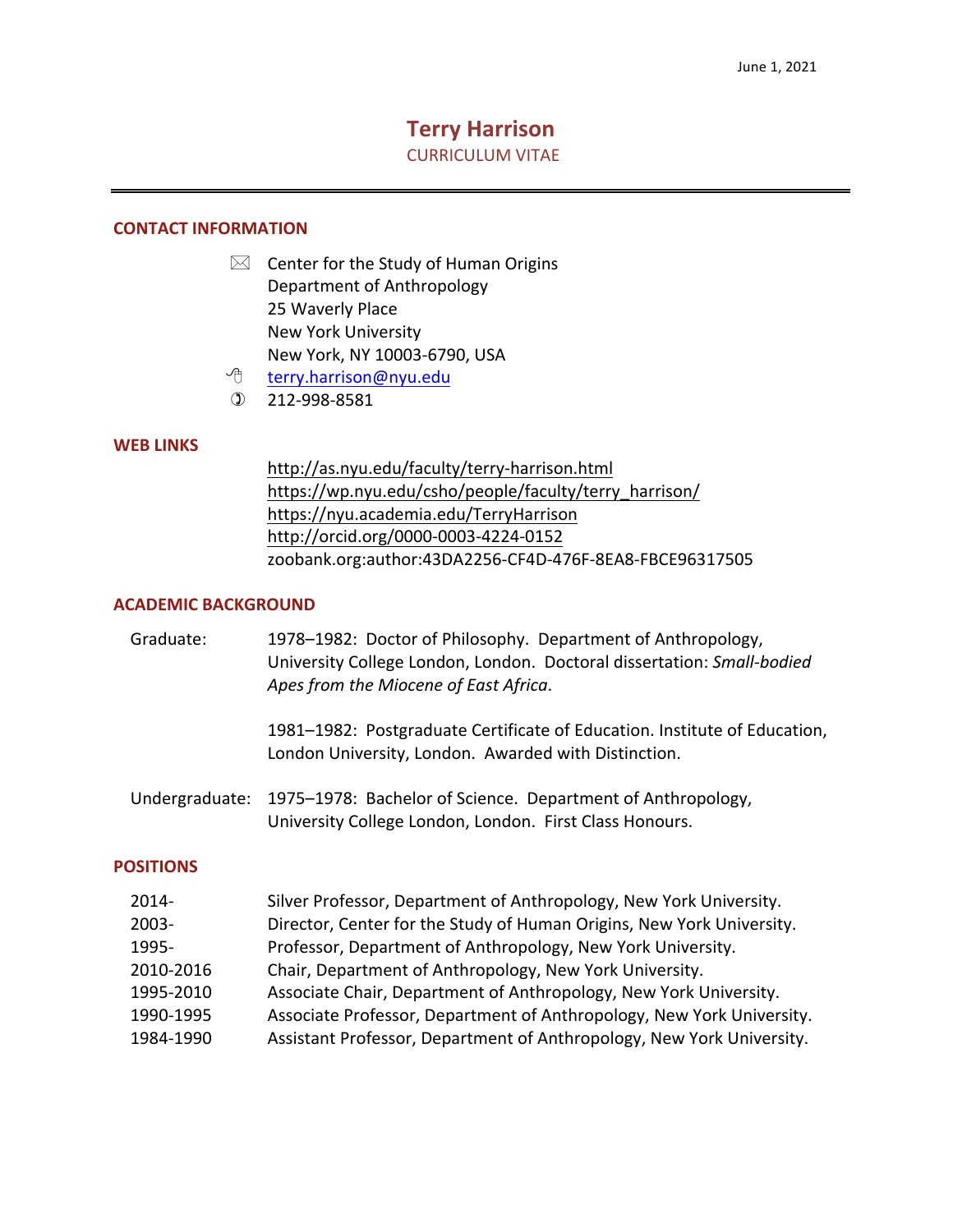# **HONORS & AWARDS**

- 1977 Rosa Morison Memorial Medal and Prize, University College London.
- 1978 Daryll Forde Award, University College London.
- 1989 Golden Dozen Award for excellence in teaching, New York University.
	- 1996 Golden Dozen Award for excellence in teaching, New York University.
	- 2002 Distinguished Teacher Award, New York University.
	- 2006 Fellow, American Association for the Advancement of Science.
- 2014 Silver Professor, New York University.
- 2015 Golden Dozen Award for excellence in teaching, New York University.

# **RESEARCH INTERESTS**

 Human evolution

 Paleoanthropology

 Phylogenetic relationships, evolutionary history, and paleobiology of primates

 Cranio-dental morphology and dietary adaptation in living and fossil primates

 Postcranial morphology and positional behavior of fossil primates

 Comparative anatomy of primates and other vertebrates

 Allometry, body size, locomotion, and diet

 Ecological interrelationships in fossil and living anthropoid primates

 Paleoecology and taphonomy

 Cenozoic fossil vertebrates of Africa 

 Ecology, environments, and biogeography of Africa

 Neogene and Quaternary faunas, paleoecology, and biogeography of Asia

# **PUBLICATIONS**

### **BOOKS & EDITED VOLUMES**

- 1997 Harrison, T. (Ed.). *Neogene Paleontology of the Manonga Valley, Tanzania: A Window into East African Evolutionary History*. New York: Plenum Press, pp. 418.
- 2006 Harvati, K., Harrison, T. (Eds.). *Neanderthals Revisited: New Approaches and Perspectives*. Dordrecht: Springer, pp. 332.
- 2011 Harrison, T. (Ed.). *Paleontology and Geology of Laetoli: Human Evolution in Context. Volume 1: Geology, Geochronology, Paleoecology and Paleoenvironment*. Dordrecht: Springer, pp. 401.
- 2011 Harrison, T. (Ed.). *Paleontology and Geology of Laetoli: Human Evolution in Context. Volume 2: Fossil Hominins and the Associated Fauna. Dordrecht: Springer, pp. 600.*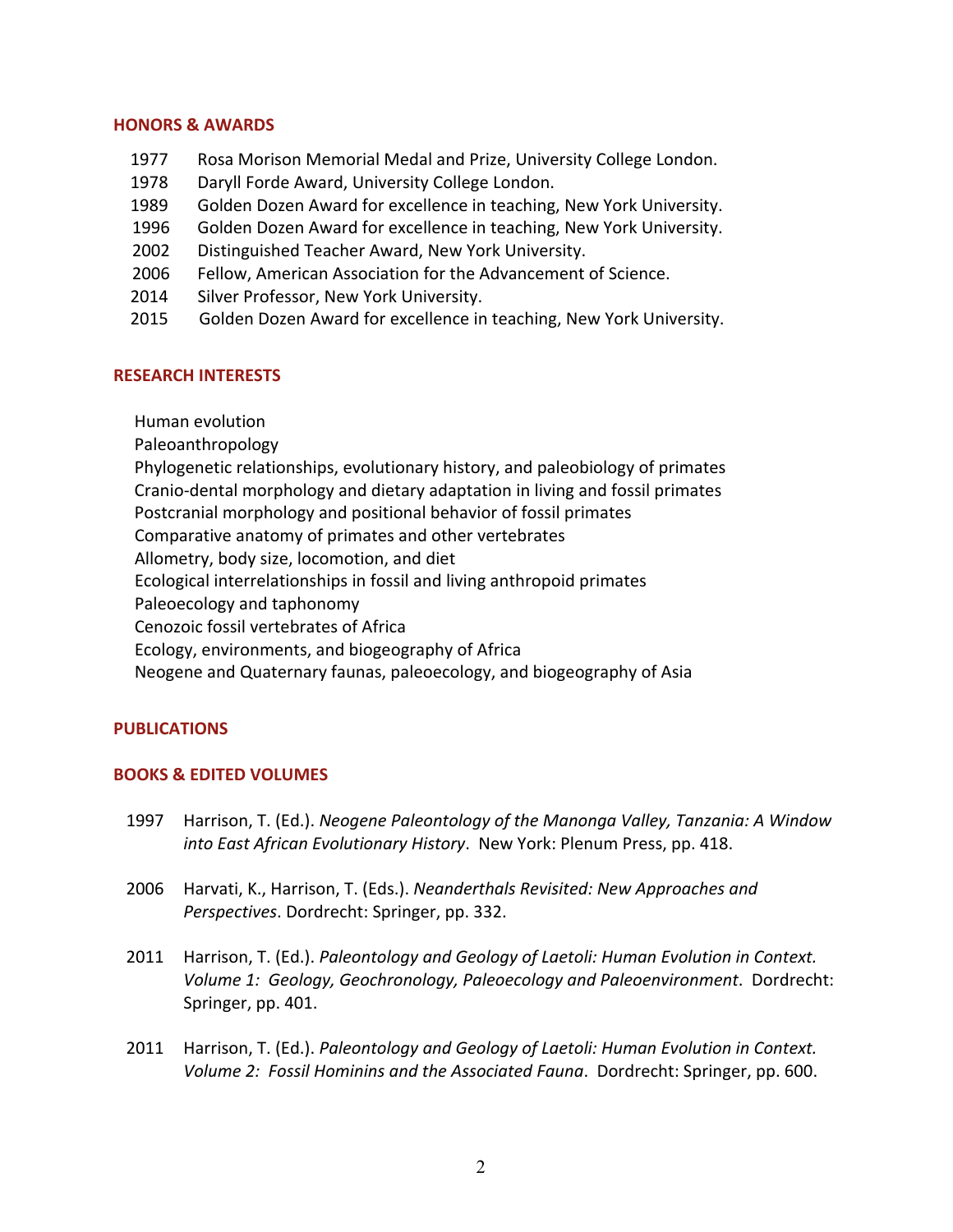#### **JOURNAL ARTICLES & BOOK CHAPTERS**

| 1981 | Andrews, P., Harrison, T. Martin, L., Pickford, M. Hominoid primates from a new<br>Miocene locality named Meswa Bridge in Kenya. J. Human Evol. 10: 123-128.                                                      |
|------|-------------------------------------------------------------------------------------------------------------------------------------------------------------------------------------------------------------------|
| 1981 | Harrison, T. New finds of small fossil apes from the Miocene locality at Koru in Kenya.<br>J. Human Evol. 10: 129-137.                                                                                            |
| 1982 | Harrison, T. Small-bodied apes from the Miocene of East Africa. Ph.D. Dissertation,<br>University of London.                                                                                                      |
| 1986 | Harrison, T. New fossil anthropoids from middle Miocene of East Africa and their<br>bearing on the origin of the Oreopithecidae. Amer. J. Phys. Anthrop. 71: 265-284.                                             |
| 1987 | Harrison, T. A reassessment of the phylogenetic relationships of Oreopithecus<br>bambolii Gervais. J. Human Evol. 15: 541-583.                                                                                    |
| 1987 | Harrison, T. The phylogenetic relationships of the early catarrhine primates:<br>A review of the current evidence. J. Human Evol. 16: 41-80.                                                                      |
| 1988 | Bernor, R.L., Flynn, L.J., Harrison, T., Hussain, S.T., Kelley, J. Dionysopithecus from<br>southern Pakistan and the biochronology and biogeography of early Eurasian<br>catarrhines. J. Human Evol. 17: 339-358. |
| 1988 | Harrison, T. A taxonomic revision of the small catarrhine primates from the early<br>Miocene of East Africa. Folia Primatol. 50: 59-108.                                                                          |
| 1989 | Harrison, T. New postcranial remains of Victoriapithecus from the middle Miocene of<br>Kenya. J. Human Evol. 18: 3-54.                                                                                            |
| 1989 | Harrison, T. A new species of Micropithecus from the middle Miocene of Kenya. J.<br>Human Evol. 18: 537-557.                                                                                                      |
| 1989 | Harrison, T.S., Harrison, T. Palynology of the late Miocene Oreopithecus-bearing<br>lignite from Baccinello, Italy. Palaeogeogr., Palaeoclimatol., Palaeoecol. 76: 45-65.                                         |
| 1991 | Harrison, T. Some observations on the Miocene hominoids from Spain. J. Human<br>Evol. 20: 515-520.                                                                                                                |
| 1991 | Harrison, T., Delson, E., Guan J. A new species of <i>Pliopithecus</i> from the middle<br>Miocene of China and its implications for early catarrhine zoogeography.<br>J. Human Evol. 21: 329-361.                 |
| 1991 | Harrison, T. Paleoanthropological research in the Manonga Valley, northern                                                                                                                                        |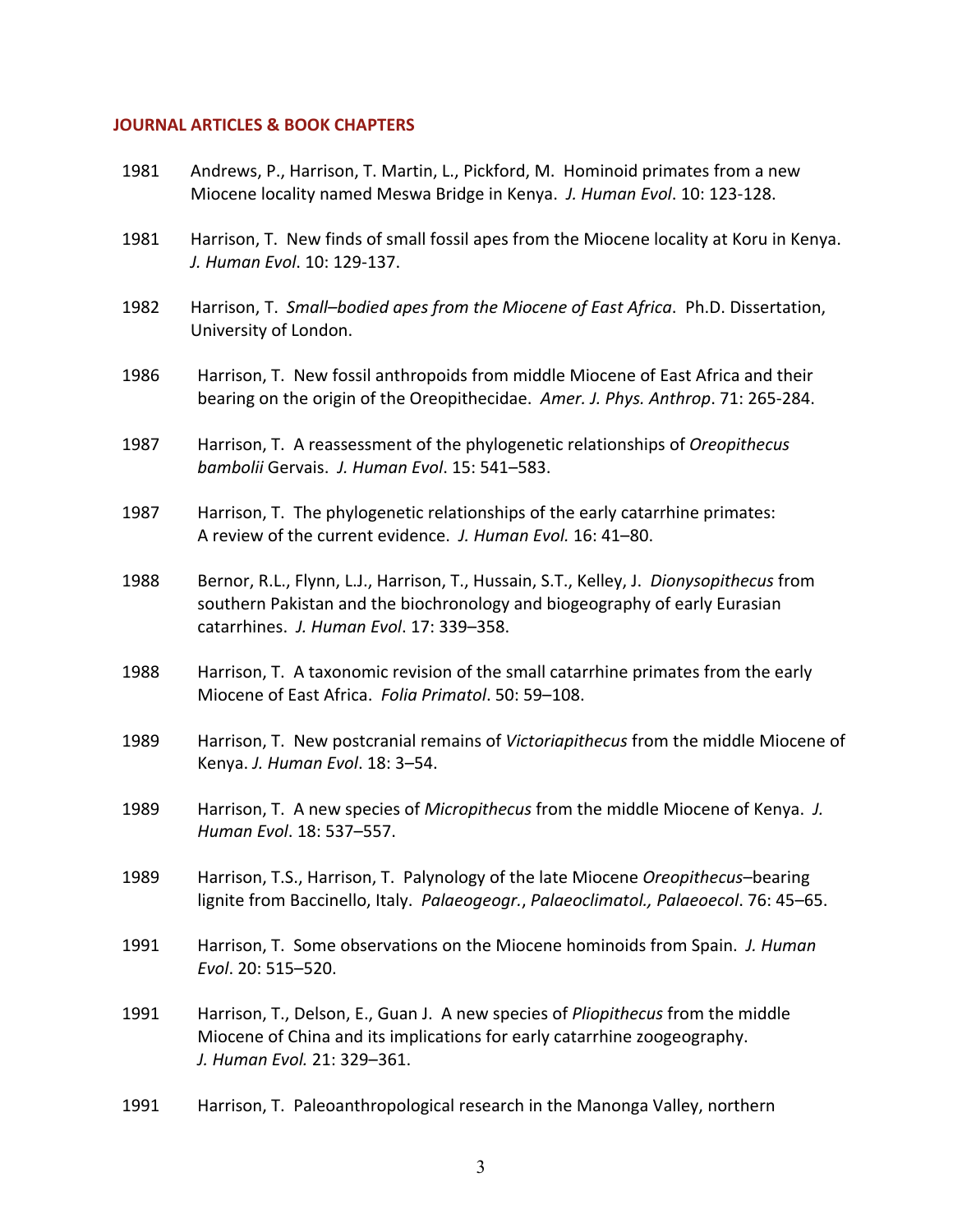Tanzania. *Nyame Akuma* 36: 25–31.

- 1991 Harrison, T. The implications of *Oreopithecus* for the origins of bipedalism. In Y.  Coppens, B. Senut (Eds.). *Origine(s) de la Bipédie Chez les Hominidés. Cahiers de Paléoanthropologie*, pp. 235-244. Paris: CNRS.
- 1992 Harrison, T. A reassessment of the taxonomic and phylogenetic affinities of the fossil catarrhines from Fort Ternan, Kenya. Primates 33: 501-522.
- 1992 Delson, E. *et al.* Comment on the proposed conservation of the generic and specific names of *Palaeopropithecus ingens* G. Grandidier, 1899 (Mammalia, Primates). *Bull. Zool. Nomenclature* 49: 73.
- 1993 Harrison, T. Cladistic concepts and the species problem in hominoid evolution.  In W.H. Kimbel, L.B. Martin (Eds.), *Species, Species Concepts and Primate Evolution*, pp. 345-371. New York: Plenum.
- 1993 Harrison, T., Verniers, J., Mbago, M.L., Krigbaum, J. Stratigraphy and mammalian palaeontology of Neogene sites in the Manonga Valley, northern Tanzania. *Discovery and Innovation* 5: 175–180.
- 1993 Harrison, T. Further paleoanthropological research in the Manonga Valley of north–central Tanzania. *Nyame Akuma* 39: 49–57.
- 1993 Harrison, T., Verniers, J., Mbago, M.L., Krigbaum, J. Errata: Stratigraphy and mammalian palaeontology of Neogene sites in the Manonga Valley, northern  Tanzania. *Discovery and Innovation* 5: 269–275.
- 1993 Harrison, T., Verniers, J. Preliminary study of the stratigraphy and mammalian palaeontology of Neogene sites in the Manonga Valley, northern Tanzania. N. Jb.  *Geol. Paläont. Abh.* 190: 54–74.
- 1994 Msuya, C.P., Harrison, T. The circumorbital foramina in primates: A phylogenetic perspective. *Primates* 35: 231–240.
- 1994 Harrison, T. Paleoanthropological exploration in the Manonga Valley, Tanzania.  *National Geographic Research and Exploration* 10: 238–241.
- 1995 Jolly, C. J. & Harrison, T. Chapter 7, Fossils, time and paleobiology; Chapter 8, The fossil evidence for Primate Evolution; Chapter 9, *Australopithecus*. In C.J. Jolly, R.  White. *Physical Anthropology and Archaeology*. New York: McGraw–Hill.
- 1996 Harrison, T. The paleoecological context at Niah Cave Sarawak: Evidence from the primate fauna. *Bulletin Indo–Pacific Prehistory Association* 14: 90-100.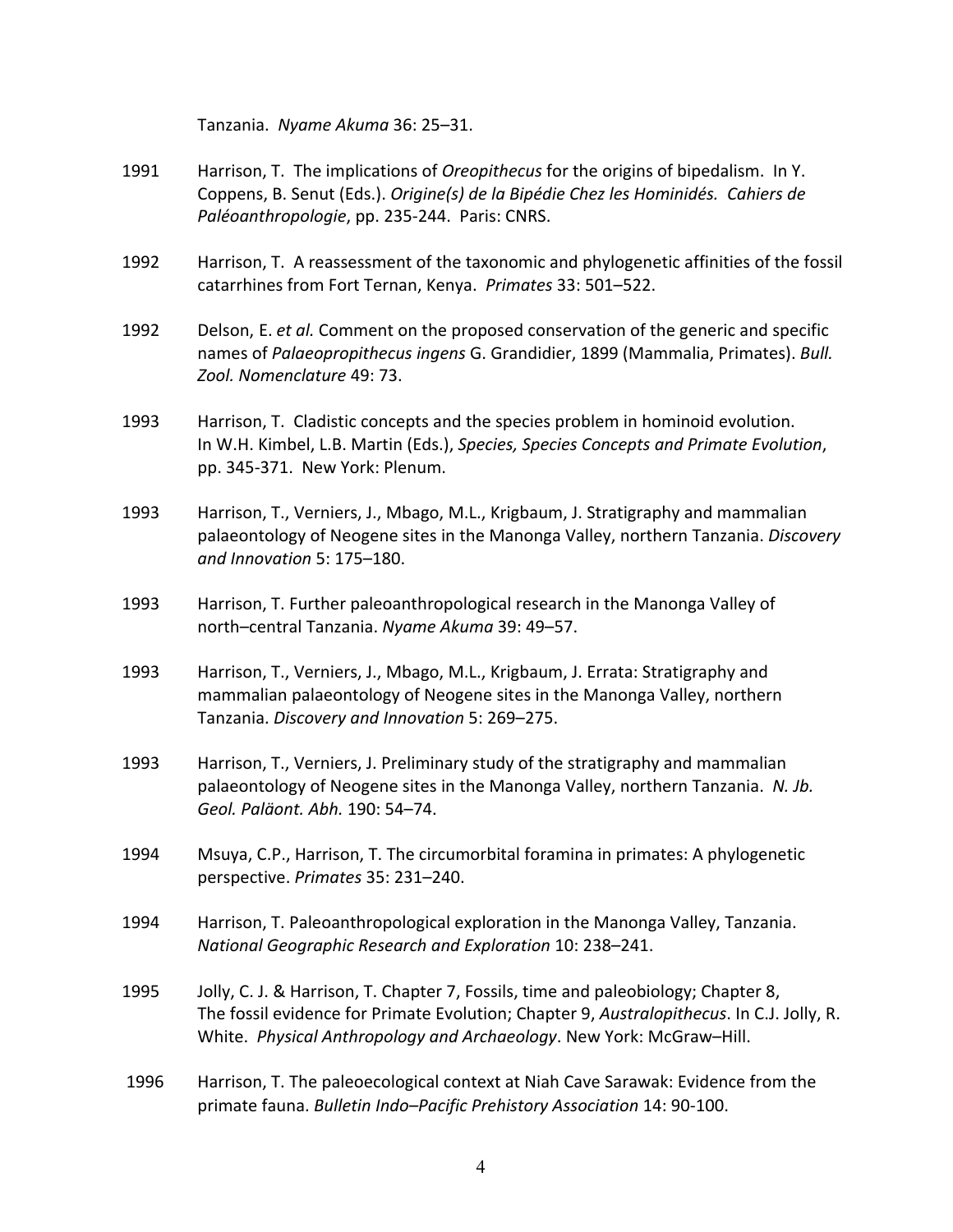- 1996 Ribot, F., Gibert, J., Harrison, T. A reinterpretation of the taxonomy of *Dryopithecus*  from Vallès–Penedès, Catalonia (Spain). *J. Human Evol.* 31: 129-141.
- 1996 Harrison, T., Harris, E. Plio–Pleistocene cercopithecids from Kanam East, Western  Kenya. *J. Human Evol.* 30: 539-561.
- 1996 Rook, L., Harrison, T., Engesser, B. The taxonomic status and biochronological implications of new finds of *Oreopithecus* from Baccinello (Tuscany, Italy).  *J. Human Evol.* 30: 3-27.
- 1996 Andrews, P., Harrison, T., Martin, L., Delson, E., Bernor, R. Distribution and biochronology of European and southwest Asian Miocene catarrhines.  In R. Bernor, V. Fahlbusch, H.W. Mittmann (Eds.), *The Evolution of Western Eurasian Neogene Mammal Faunas*, pp*.* 168-207. New York: Columbia University Press.
- 1996 Harrison, T., Mbago, M.L., Msuya, C.P. Stratigraphy and vertebrate palaeontology of late Neogene sites in the Manonga Valley, north–central Tanzania. *Kaupia* 6: 291-295.
- 1996 Msuya, C.P., Harrison, T. The circumorbital foramina in primates: A phylogenetic perspective. *Kaupia* 6: 103-109.
- 1997 Harrison, T., Rook, L. Enigmatic anthropoid or misunderstood ape? The phylogenetic status of *Oreopithecus bambolii* reconsidered. In D.R. Begun, C.V. Ward, M.D. Rose  (Eds.) *Function, Phylogeny, and Fossils: Miocene Hominid Evolution and Adaptations*, pp. 327-362. New York: Plenum.
- 1997 Harrison, T., Mbago, M.L. Introduction: Paleontological and geological research in the  Manonga Valley, Tanzania. In T. Harrison (Ed.) *Neogene Paleontology of the Manonga Valley, Tanzania: A Window into East African Evolutionary History*, pp. 1-32. New York: Plenum Press.
- 1997 Harrison, T. Paleoecology and taphonomy of fossil localities in the Manonga Valley,  Tanzania. In T. Harrison (Ed.) *Neogene Paleontology of the Manonga Valley, Tanzania: A Window into East African Evolutionary History*, pp. 79-105. New York: Plenum Press.
- 1997 Harrison, T. The anatomy, paleobiology and phylogenetic relationships of the Hippopotamidae (Mammalia, Artiodactyla) from the Manonga Valley, Tanzania. In T.  Harrison (Ed.) *Neogene Paleontology of the Manonga Valley, Tanzania: A Window into East African Evolutionary History*, pp. 137-190. New York: Plenum Press.
- 1997 Harrison, T., Baker, E. Paleontology and biochronology of fossil localities in the  Manonga Valley, Tanzania. In T. Harrison (Ed.) *Neogene Paleontology of the Manonga*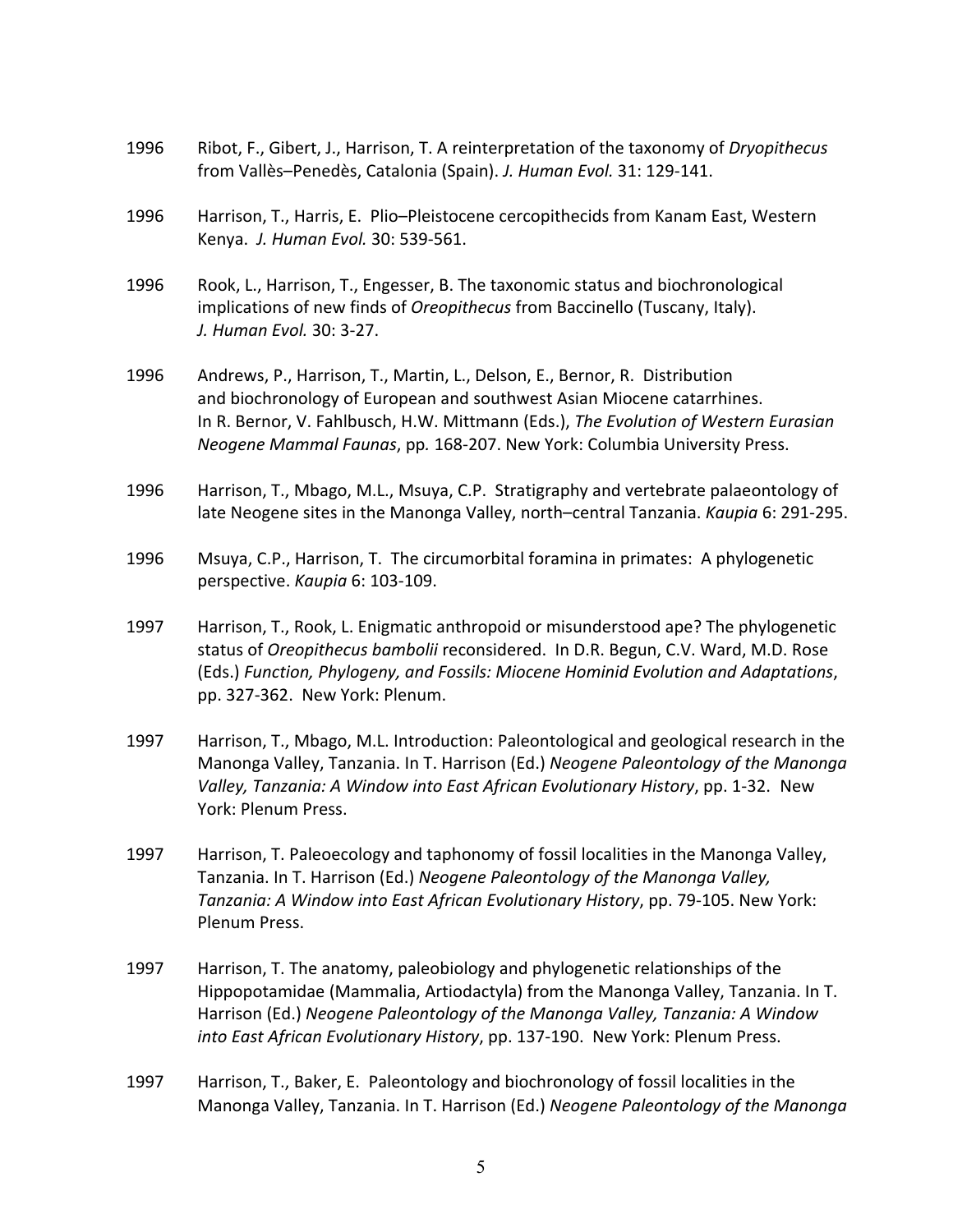*Valley, Tanzania: A Window into East African Evolutionary History*, pp. 361-393. Topics in Geobiology, Vol. 14. New York: Plenum Press.

- 1997 Harrison, T. Hominid origins: A view from the Manonga Valley. In T. Harrison  (Ed.) *Neogene Paleontology of the Manonga Valley, Tanzania: A Window into East African Evolutionary History, pp. 395-405. New York: Plenum Press.*
- 1997 Harrison, T. The lost ape. *Nature* 389: 435.
- 1997 Harrison, T., Mbago, M.L., Msuya, C.P. New archaeological sites in the Manonga Valley, north-central Tanzania. *Nyame Akuma* 47: 53-60.
- 1998 Harrison, T. Vertebrate faunal remains from Madai Cave (MAD 1/28), Sabah, East Malaysia. *Bulletin Indo–Pacific Prehistory Association* 17: 85-92.
- 1999 Harrison, T., Gu Yumin. Taxonomy and phylogenetic relationships of early  Miocene catarrhines from Sihong, China. *J. Human Evol*. 37: 225-277.
- 2000 Harrison, T. Archaeological and ecological implications of the primate fauna from prehistoric sites in Borneo*. Bulletin Indo–Pacific Prehistory Association* 20: 133-146.
- 2001 Harrison, T., Msuya, C.P., Murray, A.M., Fine Jacobs, B., Baez, A.M., Mundil, R., Ludwig, K.R. Paleontological investigations at the Eocene locality of Mahenge in  north-central Tanzania, East Africa. In G. Gunnell (Ed.) *Eocene Biodiversity: Unusual Occurrences and Rarely Sampled Habitats. Topics in Geobiology, Vol. 18, pp. 39-74.* New York: Plenum Press.
- 2002 Harrison, T., van der Made, J., Ribot, F. A new middle Miocene pliopithecid from Sant  Quirze, northern Spain. *J. Human. Evol*. 42: 371-377.
- 2002 Harrison, T. Late Oligocene to middle Miocene catarrhines from Afro-Arabia. In W. Hartwig (Ed.) Primate Fossil Record, pp. 311-338. Cambridge: Cambridge University Press.
- 2002 Harrison, T., Ji, X., Su, D. On the systematic status of the late Miocene and Pliocene  hominoids from Yunnan Province, China. *J. Human Evol*. 43: 207-227.
- 2003 Harrison, T. The zoogeographic and phylogenetic relationships of early catarrhine primates in Asia. *Asian Paleoprimatology* 3: 25-27.
- 2003 Gunnell, G.F., Jacobs, B.F., Herendeen, P.S., Head, J.J., Kowalski, E., Msuya, C.P., Mizambwa, F. A., Harrison, T., Habersetzer, J., Storch, G. Oldest placental mammal from sub-Saharan Africa: Eocene microbat from Tanzania - evidence for early evolution of sophisticated echolocation. *Palaeontologica Electronica* 5: 1-10.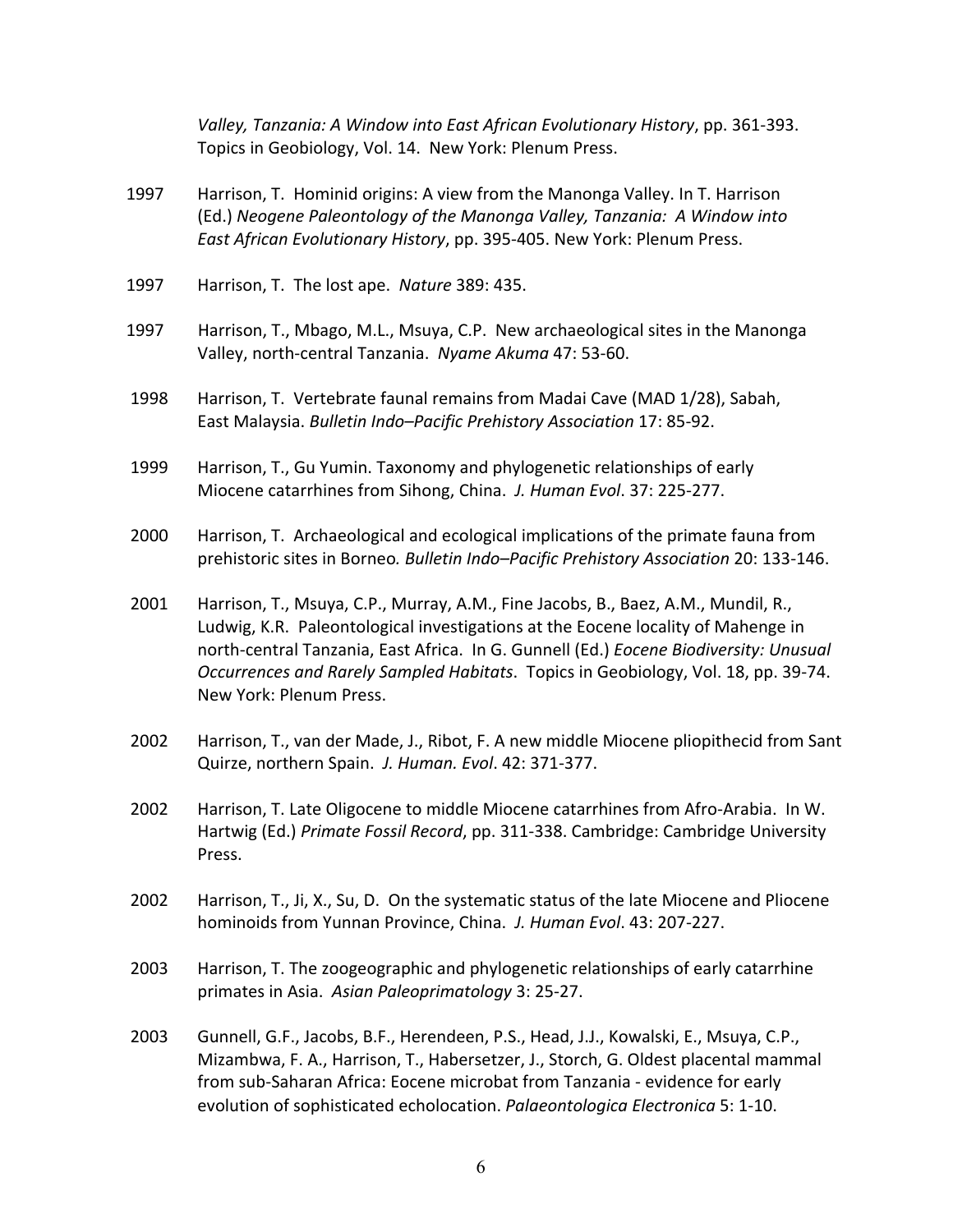2004 Ji X., Harrison, T., Su, D., Xue, S. On the taxonomy of Late Neogene hominoids from Yunnan Province, China. *Yunnan Geology* 23: 17-29. 2005 Harrison, T. The zoogeographic and phylogenetic relationships of early catarrhine primates in Asia. *Anthropological Science* 113: 43-51. 2005 Baez, A.M., Harrison, T. A new pipine frog from an Eocene crater lake in north- central Tanzania. *Palaeontology* 48: 723-737. 2005 Harrison, T., Msuya, C. Fossil struthionid eggshells from Laetoli, Tanzania:  Their taxonomic and biostratigraphic significance. *J. Afr. Earth Sci*. 41: 303-315. 2005 Harrison, T. Fossil bird eggs from Laetoli, Tanzania: Their taxonomic and  paleoecological implications. *J. Afr. Earth Sci.* 41: 289-302. 2005 Andrews, P., Harrison, T. The last common ancestor of apes and humans. In  Lieberman, D.E., Smith, R.J., Kelley, J. (Eds.). *Interpreting the Past: Essays on Human, Primate, and Mammal Evolution in Honor of David Pilbeam*, pp. 103-121. Boston: Brill Academic Publishers. 2006 Harrison, T., Krigbaum, J.S., Manser, J. Primate biogeography and ecology on the Sunda Shelf islands: A paleontological and zooarchaeological perspective. In Fleagle, J.G., Lehman, S. (Eds.). *Primate Biogeography*, pp. 323-364. New York: Springer. 2006 Harrison, T. Taxonomy, phylogenetic relationships, and biogeography of Miocene  hominoids from Yunnan, China. In Yang Decong (Ed.). *Collected Works for "The 40th Anniversary of Yuanmou Man Discovery and the International Conference on* Palaeoanthropological Studies", pp. 233-249. Beijing, China Intercontinental Press. 2006 Harvati, K., Harrison, T. Neanderthals revisited. In Harvati, K., Harrison, T. (Editors).  *Neanderthals Revisited: New Approaches and Perspectives*, pp. 1-8. Dordrecht: 2007 Kingston, J.D., Harrison, T. Isotopic dietary reconstructions of Pliocene herbivores at Laetoli: Implications for hominin paleoecology. *Palaeogeogr., Palaeoclimatol.,* 2007 Su, D.F., Harrison, T. The paleoecology of the Upper Laetolil Beds at Laetoli: A reconsideration of the large mammal evidence. In Bobe, R., Alemseged, Z.,  Behrensmeyer, A.K. (Eds.). *Hominin Environments in the East African Pliocene: An* Springer. *Palaeoecol*. 243: 272-306.

Assessment of the Faunal Evidence, pp. 279-313. Dordrecht: Springer.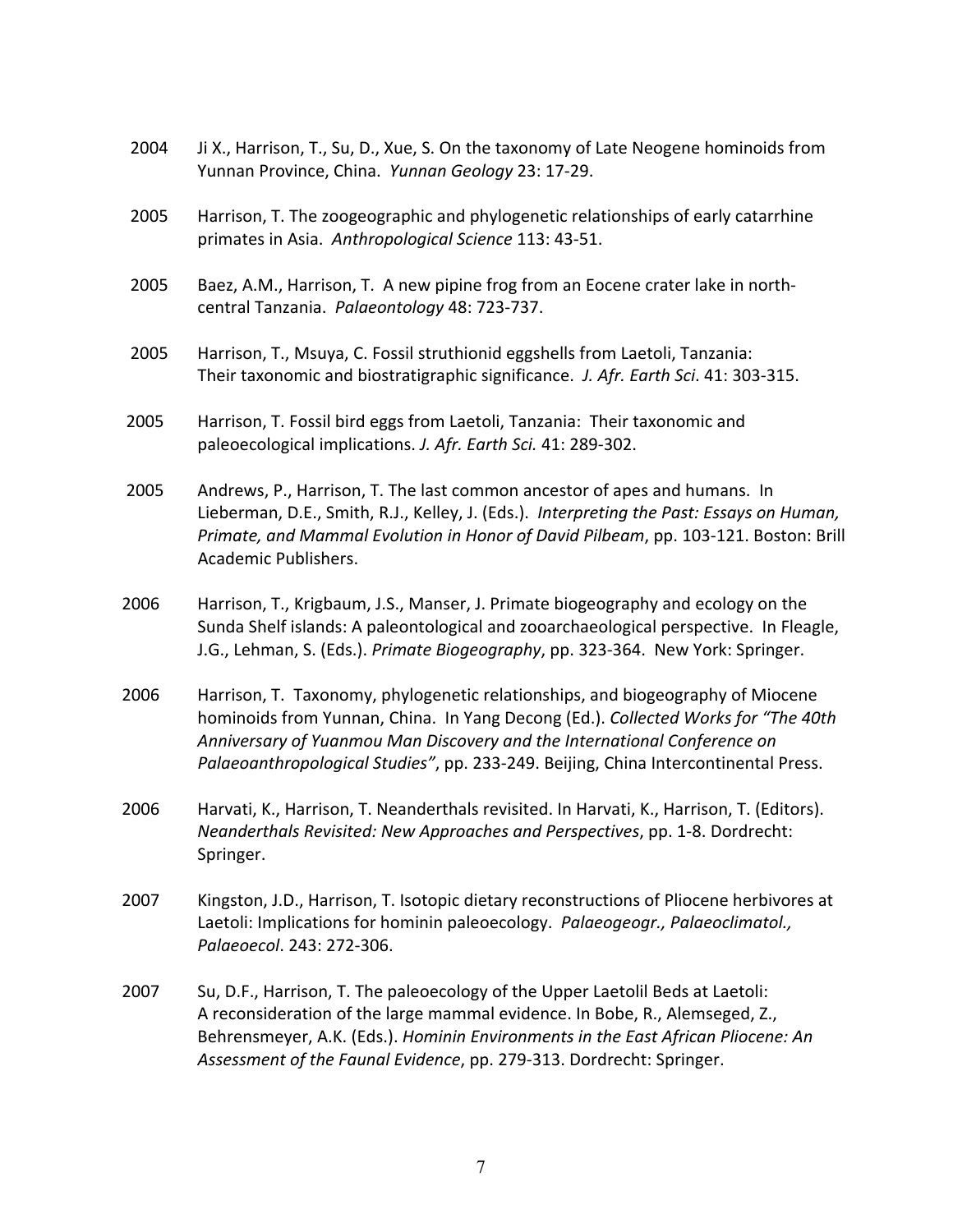| 2008 | Zhang, Z., Harrison, T. A new middle Miocene pliopithecid from Inner Mongolia,<br>China. J. Human Evol. 54: 444-447.                                                                                                                                                                                                                                                                                       |
|------|------------------------------------------------------------------------------------------------------------------------------------------------------------------------------------------------------------------------------------------------------------------------------------------------------------------------------------------------------------------------------------------------------------|
| 2008 | Su, D., Harrison, T. Ecological implications of the relative rarity of fossil hominins at<br>Laetoli. J. Human Evol. 55: 672-681.                                                                                                                                                                                                                                                                          |
| 2008 | Peters, C.R., Blumenschine, R.J., Hay, R.L., Livingstone, D.A., Marean, C.W., Harrison,<br>T., Armour-Chelu, M., Andrews, P., Bernor, R.L., Bonnefille, R., Werdelin, L.<br>Paleoecology of the Serengeti-Mara ecosystem. In Sinclair, A.R.E., Packer, C.,<br>Mduma, S.A.R., Fryxell, J.M. (Eds.). Serengeti III: Human Impacts on Ecosystem<br>Dynamics, pp. 47-94. Chicago: University of Chicago Press. |
| 2009 | Harrison, T., Andrews, P. The anatomy and systematic position of a new species of<br>early Miocene proconsulid from Meswa Bridge, Kenya. J. Human Evol. 56: 479-496.                                                                                                                                                                                                                                       |
| 2010 | Harrison, T. Apes among the tangled branches of human origins. Science 327: 532-<br>534.                                                                                                                                                                                                                                                                                                                   |
| 2010 | Harrison, T. Later Tertiary Lorisiformes. In Werdelin, L., Sanders, W.J. (Eds.).<br>Cenozoic Mammals of Africa, pp. 333-349. Berkeley, CA: University of California<br>Press.                                                                                                                                                                                                                              |
| 2010 | Harrison, T. Dendropithecoidea, Proconsuloidea and Hominoidea. In Werdelin, L.,<br>Sanders, W.J. (Eds.). Cenozoic Mammals of Africa, pp. 429-469. Berkeley, CA:<br>University of California Press.                                                                                                                                                                                                         |
| 2011 | Wood, B., Harrison, T. The evolutionary context of the first hominins. Nature 470:<br>347-352.                                                                                                                                                                                                                                                                                                             |
| 2011 | Harrison, T. Preface. In Harrison, T. (Ed.) Paleontology and Geology of Laetoli:<br>Human Evolution in Context. Volume 1: Geology, Geochronology, Paleoecology and<br>Paleoenvironment, pp. vii-viii. Dordrecht: Springer.                                                                                                                                                                                 |
| 2011 | Harrison, T. Laetoli revisited: Renewed palaeontological and geological investigations<br>at localities on the Eyasi Plateau in northern Tanzania. In Harrison, T. (Ed.)<br>Paleontology and Geology of Laetoli: Human Evolution in Context. Volume 1:<br>Geology, Geochronology, Paleoecology and Paleoenvironment, pp. 1-15. Dordrecht:<br>Springer.                                                     |
| 2011 | Ditchfield, P., Harrison, T. Sedimentology, lithostratigraphy and depositional history<br>of the Laetoli area. In Harrison, T. (Ed.) Paleontology and Geology of Laetoli: Human<br>Evolution in Context. Volume 1: Geology, Geochronology, Paleoecology and<br>Paleoenvironment, pp. 47-76. Dordrecht: Springer.                                                                                           |
|      |                                                                                                                                                                                                                                                                                                                                                                                                            |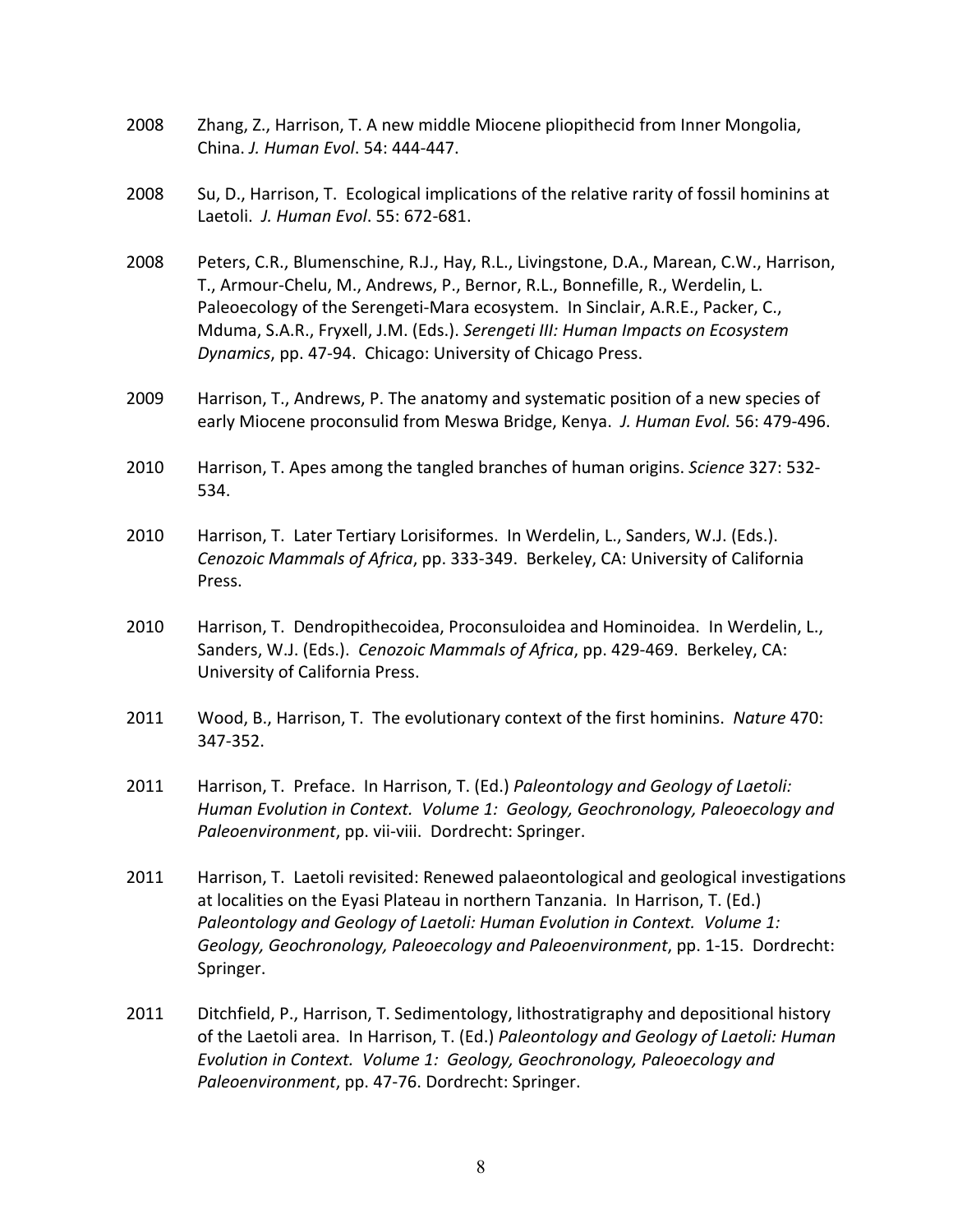- 2011 Harrison, T., Kweka, A. Paleontological localities on the Eyasi Plateau, including  Laetoli. In Harrison, T. (Ed.) *Paleontology and Geology of Laetoli: Human Evolution in Context. Volume 1: Geology, Geochronology, Paleoecology and Paleoenvironment*, pp. 17-45. Dordrecht: Springer.
- 2011 Harrison, T. Coprolites: Taphonomic and paleoecological implications. In Harrison, T.  (Ed.) *Paleontology and Geology of Laetoli: Human Evolution in Context. Volume 1: Geology, Geochronology, Paleoecology and Paleoenvironment*, pp. 279-292. Dordrecht: Springer.
- 2011 Harrison, T. Preface. In Harrison, T. (Ed.) *Paleontology and Geology of Laetoli: Human Evolution in Context. Volume 2: Fossil Hominins and the Associated Fauna*, pp. vii- viii. Dordrecht: Springer.
- 2011 Harrison, T. Introduction: The Laetoli hominins and associated fauna. In Harrison, T.  (Ed.) *Paleontology and Geology of Laetoli: Human Evolution in Context. Volume 2: Fossil Hominins and the Associated Fauna*, pp. 1-14. Dordrecht: Springer.
- 2011 Harrison, T. Galagidae (Lorisoidea, Primates). In Harrison, T. (Ed.) *Paleontology and Geology of Laetoli: Human Evolution in Context. Volume 2: Fossil Hominins and the Associated Fauna*, pp. 75-81. Dordrecht: Springer.
- 2011 Harrison, T. Orycteropodidae. In Harrison, T. (Ed.) *Paleontology and Geology of Laetoli: Human Evolution in Context. Volume 2: Fossil Hominins and the Associated* Fauna, pp. 263-274. Dordrecht: Springer.
- 2011 Harrison, T. Cercopithecids (Cercopithecidae, Primates). In Harrison, T. (Ed.)  *Paleontology and Geology of Laetoli: Human Evolution in Context. Volume 2: Fossil Hominins and the Associated Fauna*, pp. 83-139. Dordrecht: Springer.
- 2011 Harrison, T. Hominins from the Upper Laetolil and Upper Ndolanya Beds, Laetoli. In  Harrison, T. (Ed.) *Paleontology and Geology of Laetoli: Human Evolution in Context. Volume 2: Fossil Hominins and the Associated Fauna, pp. 141-188. Dordrecht:* Springer.
- 2011 Harrison, T. Tortoises (Chelonii, Testudinidae). In Harrison, T. (Ed.) *Paleontology and Geology of Laetoli: Human Evolution in Context. Volume 2: Fossil Hominins and the Associated Fauna*, pp. 479-503. Dordrecht: Springer.
- 2011 Rein, T.R., Harrison, T., Zollikofer, C.P.E. Skeletal correlates of quadrupedalism and climbing in the anthropoid forelimb: Implications for inferring locomotion in Miocene  catarrhines. *J. Human Evol.* 61: 564-574.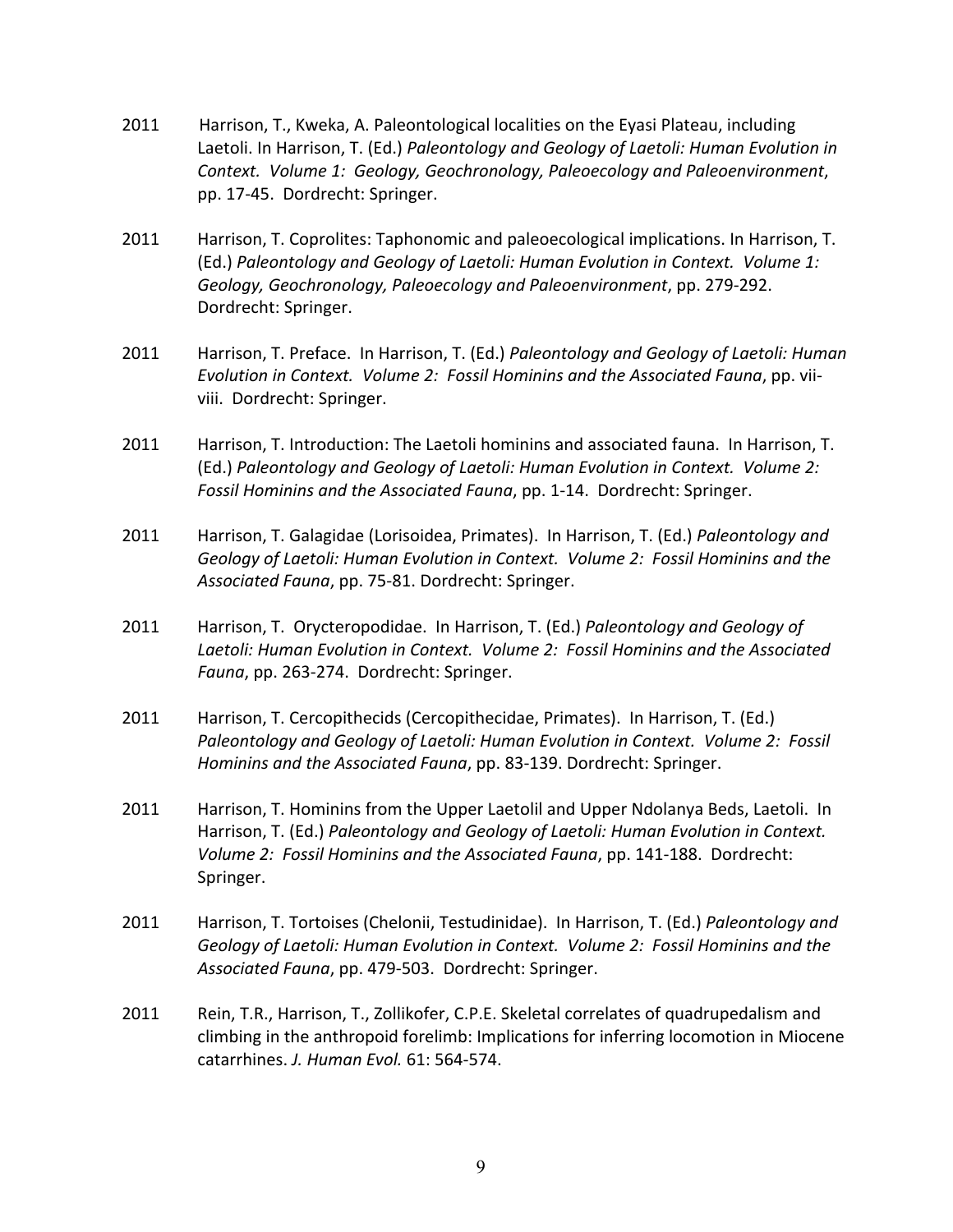- 2013 Harrison, T. Catarrhine origins. In Begun, D.R. (Ed.) *A Companion to* Paleoanthropology, pp. 376-396. Wiley-Blackwell, Oxford.
- 2014 Roberts, P., Delson, E., Miracle, P., Ditchfield, P., Roberts, R.G., Jacobs, Z., Blinkhorn, J., Ciochon, R.L., Fleagle, J.G., Frost, S.R., Gilbert, C.C., Gunnell, G.F., Harrison, T., Korisettar, R., Petraglia, M.D. Continuity of mammalian fauna over the last 200,000 y  in the Indian subcontinent. *Proc. Natl. Acad. Sci. USA* 111: 5848-5853.
- 2014 Zhang, Y., Kono, R.T., Jin, C., Wang, W., Harrison, T. Possible change in dental morphology in *Gigantopithecus blacki* just prior to its extinction: Evidence from the  upper premolar enamel-dentine junction. *J. Human Evol.* 75: 166-171.
- 2014 Jin, C., Harrison, T., Dong, W., Bae, C.J. Multidisciplinary perspectives on the *Gigantopithecus* fauna and Quaternary biostratigraphy in eastern Asia. *Quaternary International* 354: 1-3.
- 2014 Jin, C., Wang'Y., Deng, C., Harrison, T., Qin, D., Pan, W., Zhang, Y., Zhu, M., Yan, Y. Chronological sequence of the early Pleistocene *Gigantopithecus* faunas from cave sites in the Chongzuo, Zuojiang River area, South China. *Quaternary International* 354: 4-14.
- 2014 Harrison, T., Jin, C., Zhang, Y., Wang, Y., Zhu, M. Fossil Pongo from the Early Pleistocene *Gigantopithecus* fauna of Chongzuo, Guangxi, southern China. *Quaternary International* 354: 59-67.
- 2015 Su, D., Harrison, T. The paleoecology of the Upper Laetolil Beds, Laetoli, Tanzania: A  review and synthesis. *J. Afr. Earth Sci.* 101: 405-419.
- 2015 Rein, T.R., Harvati, K., Harrison, T. Inferring the use of forelimb suspensory locomotion by extinct primate species via shape exploration of the ulna. *J. Human Evol*. 78: 70-79.
- 2015 Zhang, Y., Kono, R.T., Wang, W., Harrison, T., Takai, M., Ciochon, R.L., Jin, C.  Evolutionary trend in dental size in *Gigantopithecus blacki* revisited*. J. Human Evol.* 83: 91-100.
- 2015 Sukselainen, L., Fortelius, M., Harrison, T. Co-occurrence of pliopithecid and hominid  primates in the fossil record: an ecometric analysis. *J. Human Evol.* 84: 25-41.
- 2015 Ortiz, A., Pilbrow, V., Villamil, C.I., Korsgaard, J.G., Bailey, S.E., Harrison, T. The taxonomic and phylogenetic affinities of *Bunopithecus sericus*, a fossil hylobatid from the Pleistocene of China. *PLoS One* e0131206: 1-17.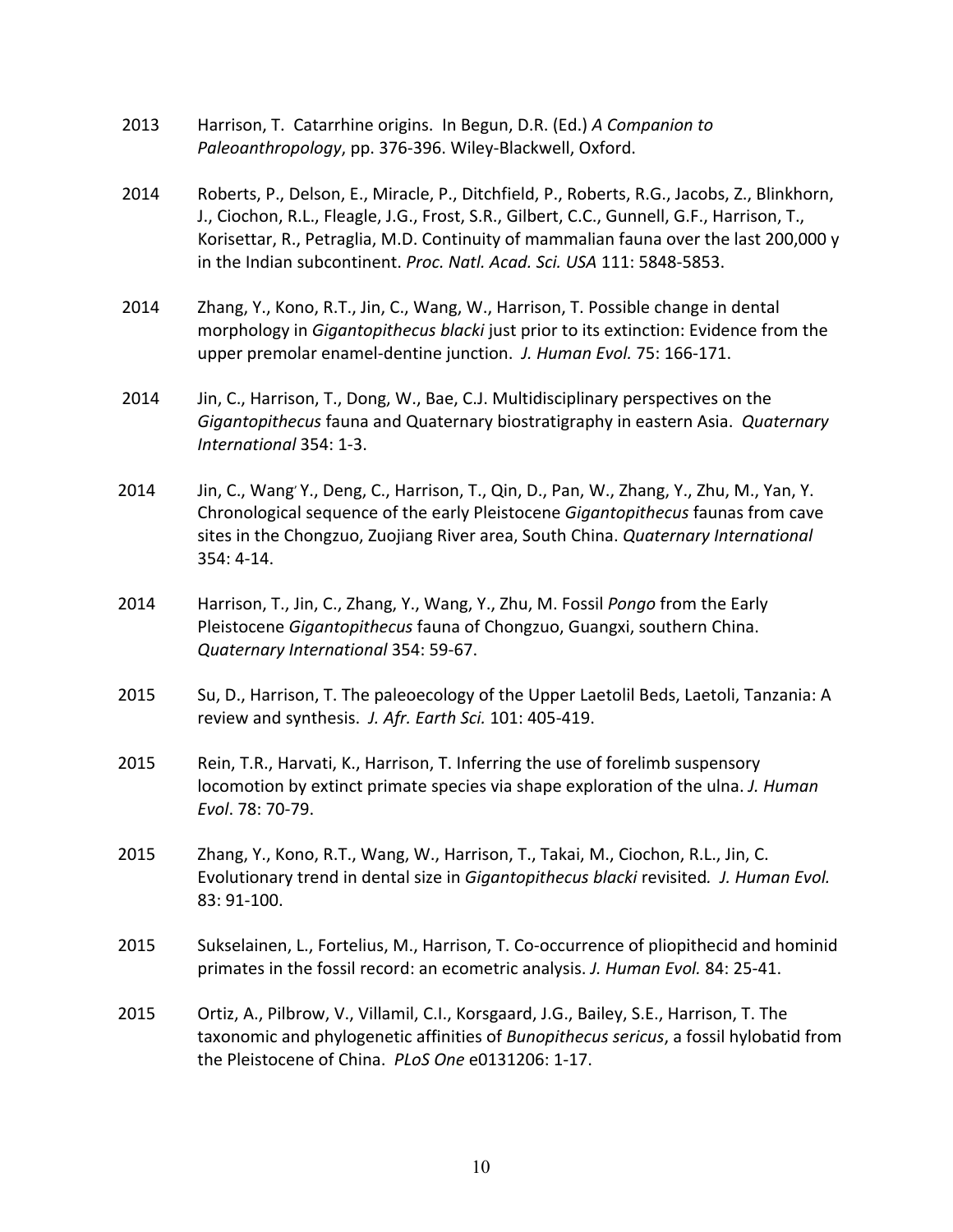- 2016 Winkler, A.J., Winkler, D.A., Harrison, T. Forelimb anatomy of the leporid *Serengetilagus praecapensis* from Laetoli, Tanzania: functional and taxonomic implications. *Historical Biology* 28: 252-263.
- 2016 Zhang, Y., Jin, C., Kono, R.T., Harrison, T., Wang, W. A fourth mandible and associated dental remains of *Gigantopithecus blacki* from the Early Pleistocene Yanliang Cave, Fusui, Guangxi, South China. *Historical Biology* 28: 95-104.
- 2016 Harrison, T., Rein, T.R. The hands of fossil non-hominoid anthropoids. In Kivell, T.,  Lemelin, P., Richmond, B., Schmitt, D. (Eds.). *The Evolution of the Primate Hand: Perspectives from Anatomical, Developmental, Functional and Paleontological Evidence*, pp. 455-483. Springer, New York.
- 2016 Harrison, T. The fossil record and evolutionary history of hylobatids. In Reichard, U.H.,  Hirohisa, H., Barelli, C. (Eds.), *Evolution of Gibbons and Siamang: Phylogeny, Morphology, and Cognition, pp. 91-110. Springer, New York.*
- 2016 Demarchi, B., Hall, S., Roncal-Herrero, T., Freeman, C.L., Woolley, J., Crisp, M.K., Wilson, J., Fotakis, A., Fischer, R., Kessler, B.M., Jersie-Christensen, R.R., Olsen, J.V., Haile, J., Thomas, J., Marean, C.W., Parkington, J., Presslee, S., Lee-Thorp, J., Ditchfield, P., Hamilton, J.F., Ward, M.W., Wang, C.M., Shaw, M.D., Harrison, T., Dominguez-Rodrigo, M., MacPhee, R.D.E., Kwekason, A., Ecker, M., Horwitz, L.K., Chazan, M., Kröger, R., Thomas-Oates, J., Harding, J.H., Cappellini, E., Penkman, K., Collins, M.J. Protein sequences bound to mineral surfaces persist into deep time. *eLife* 2016;5:e17092.
- 2017 Zhang, Y., Harrison, T. *Gigantopithecus blacki*: A giant ape from the Pleistocene of  Asia revisited. *American Journal of Physical Anthropology* 162, Supplement S63: 153- 177.
- 2017 Harrison, T. The paleoecology of the Upper Ndolanya Beds, Laetoli, Tanzania, and its implications for hominin evolution. In Marom, A., Hovers, E. (Eds.) *Human Paleontology and Prehistory: Contributions in Honor of Yoel Rak,* pp. 31-44. Springer, Dordrecht.
- 2017 Rein, T.R., Harrison, T., Carlson, K., Harvati, K. Adaptation to suspensory locomotion  in *Australopithecus sediba*. *J. Human Evol.* 104: 1-12.
- 2017 Sankhyan, A.R., Kelley, J., Harrison, T. A highly derived pliopithecoid from the Late  Miocene of Haritalyangar, India. *J. Human Evol.* 105: 1-12.
- 2017 Sankhyan, A.R., Kelley, J., Harrison, T. Nine million-year-old ape-like fossils found at Haritalyangar, India. Current Science 112: 1632-1634.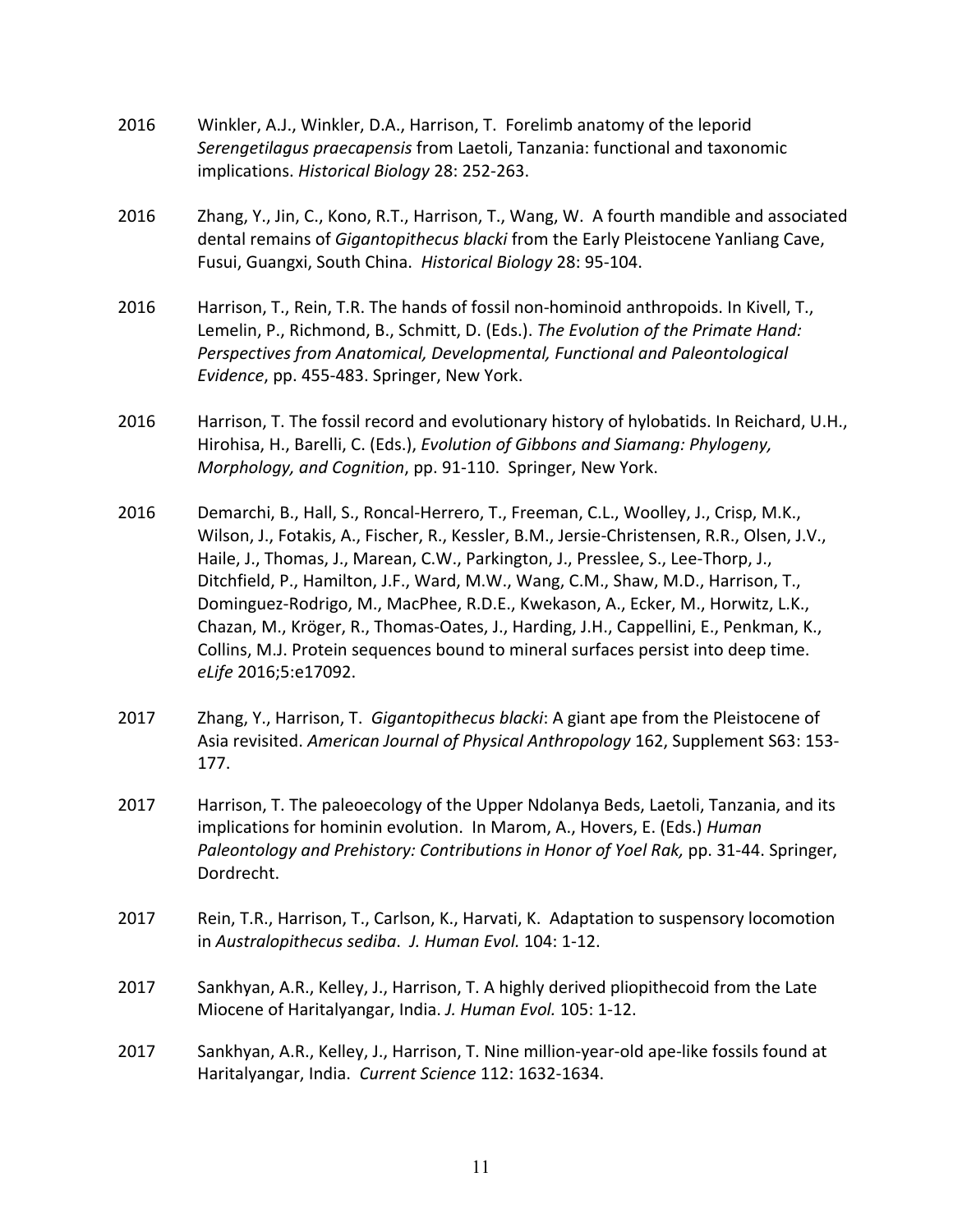| 2017 | Sukselainen, L., Kaakinen, A., Eronen, J.T., Passey, B.H., Harrison, T., Zhang, Z.,<br>Fortelius, M. The palaeoenvironment of the middle Miocene pliopithecid locality in<br>Damiao, Inner Mongolia, China. J. Human Evol. 108: 31-46.                                                                                                                                           |
|------|----------------------------------------------------------------------------------------------------------------------------------------------------------------------------------------------------------------------------------------------------------------------------------------------------------------------------------------------------------------------------------|
| 2018 | Laird, M.F., Kozma, E., Kwekason, A., Harrison, T. Fossil cercopithecid tibia from<br>Laetoli and its implications for positional behavior and paleoecology. J. Human Evol.<br>118: 27-42.                                                                                                                                                                                       |
| 2018 | Genise, J., Harrison, T. Walking on ashes: Insect trace fossils from Laetoli indicate<br>poor grass cover associated with early hominin environments. Palaeontology 61: 597-<br>624.                                                                                                                                                                                             |
| 2018 | Spehar, S.N, Sheil, D., Harrison, T., Louys, J., Ancrenaz, M., Marshall, A.J., Wich, S.A.,<br>Bruford, M.W., Meijaard, E. Orangutans venture out of the rainforest and into the<br>Anthropocene. Science Advances 4: e1701422: 1-13.                                                                                                                                             |
| 2018 | Zhang, Y-Q., Jin, C-Z., Wang, Y., Ortiz, A., He. K., Harrison, T. Fossil gibbons<br>(Mammalia, Hylobatidae) from the Pleistocene of Chongzuo, Guangxi, China.<br>Vertebrata PalAsiatica 56 (3): 248-263.                                                                                                                                                                         |
| 2019 | Reed, D., Dirks, W., McMaster L., Harrison, T. Accuracy of habitat reconstruction<br>based on a blind test of micromammal evidence from East Africa. Historical Biology<br>31 (2): 243-252.                                                                                                                                                                                      |
| 2019 | Ortiz, A., Zhang, Y., Jin, C., Wang, Y., Zhu, M., Yan, Y., Kimock, C., Villamil, C.I., He. K.,<br>Harrison, T. Morphometric analysis of fossil hylobatid molars from the Pleistocene of<br>southern China. Anthropological Science 127: 109-121.                                                                                                                                 |
| 2019 | Ortiz, A., Bailey, S.E., Delgado, M., Zanolli, C., Demeter, F., Bacon, A-M., Nguyen,<br>T.M.H., Nguyen, A.T., Zhang, Y., Harrison, T., Hublin, J-J., Skinner, M.M. A<br>distinguishing feature of Pongo upper molars and its implications for the taxonomic<br>identification of isolated hominid teeth from the Pleistocene of Asia. Amer. J. Phys.<br>Anthropol. 170: 595-612. |
| 2019 | Reed, D., Harrison, T., Kwekason, A. Eyasi Plateau Paleontological Expedition, Laetoli,<br>Tanzania, fossil specimen database 1998-2005. Scientific Data 6, 304: 1-11.                                                                                                                                                                                                           |
| 2020 | Li, S., Ji, X., Harrison, T., Deng, C., Wang, S., Wang, L., Zhu, R. Uplift of the Hengduan<br>Mountains on the southeastern margin of the Tibetan Plateau in the late Miocene<br>and its paleoenvironmental impact on hominoid diversity. Palaeogeography,<br>Palaeoclimatology, Palaeoecology 553, 109794: 1-14.                                                                |

 2020 Harrison, T., Zhang, Y., Wei, G., Sun, C., Wang, Y., Liu, J., Tong, H., Huang, B., Xu, F., A new genus of pliopithecoid from the late Early Miocene of China and its implications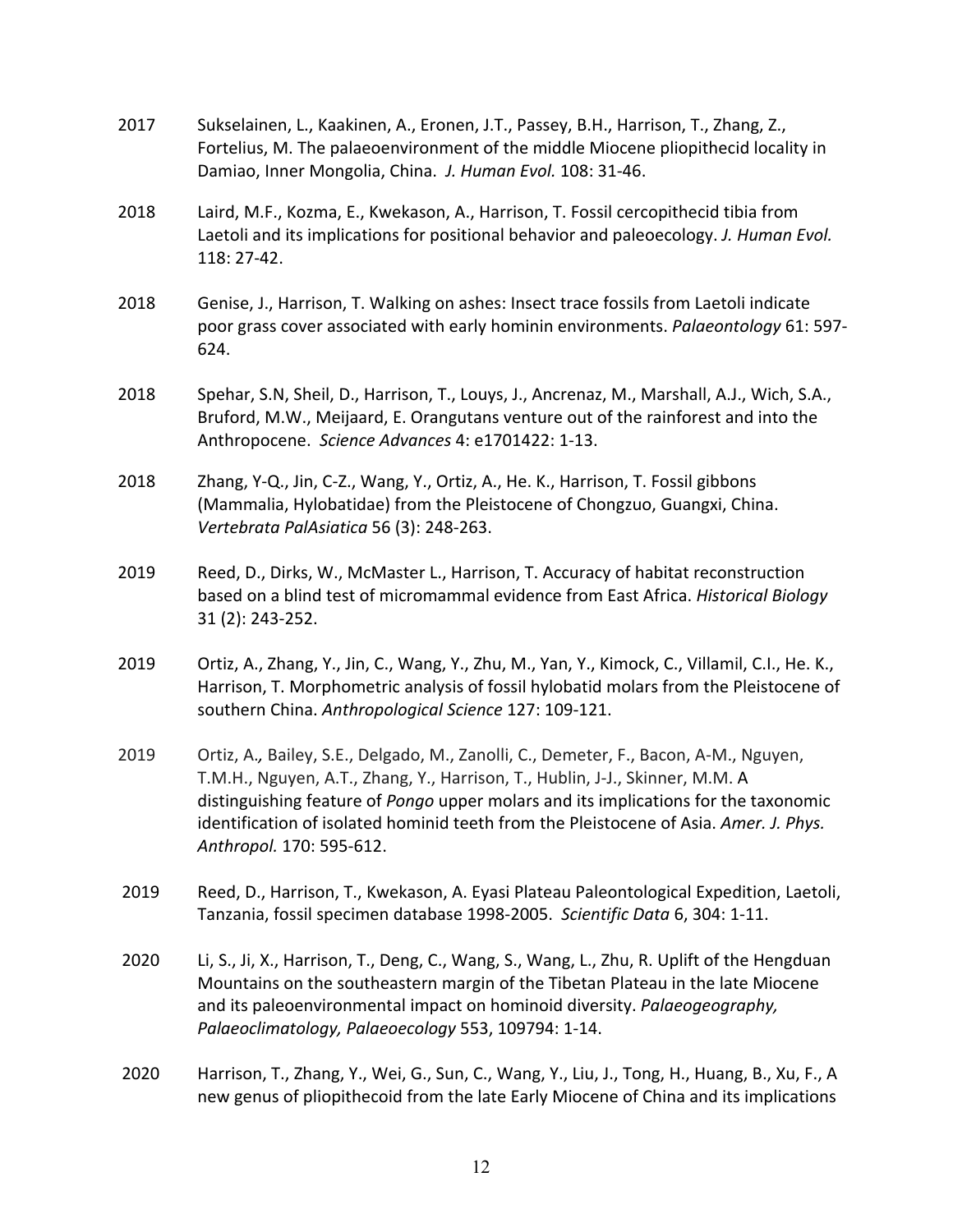for the paleozoogeography of the Pliopithecoidea. *Journal of Human Evolution* 145, 102838: 1-20.

- 2020 Zhang, Y., Harrison, T., Ji, X. Inferring the locomotor behavior of fossil hominoids from phalangeal curvature using a novel method: *Lufengpithecus* as a case study. *Acta Anthropologica Sinica* 39 (4): 532-554.
- 2021 Cantil, L.F., Genise, J.F., Farina, J.L., Lupo, S., Porrini, D., Kwekason, A., Harrison, T.  Diffuse Termitinae nests shed light on the affinities of *Laetolichnus kwekai* (Krausichnidae). Palaios 36: 122-127.
- In press Harrison, T., Kwekason, A., Su, D.F. Paleoecology of Laetoli, Tanzania. In Reynolds,  S.C., Bobe, R. (Eds.) *African Paleoecology and Human Evolution*. Cambridge University Press, Cambridge.
- Accepted Harrison, T., Kwekason, A., Spoor, F. Paranthropus aethiopicus at Laetoli and its implications for the biogeography and evolutionary history of the genus. In  Constantino, P., Wood, B., Reed, K. (Eds.). *The Forgotten Lineage(s): Paleobiology of Paranthropus*. Vertebrate Paleobiology and Paleoanthropology Series. Dordrecht: Springer.
- In prep Liao, W., Wang, W., Harrison, T., Bae, C., Li, D.W., Yi, Z.X., Xing, S. A new species of *Pongo* from the Early Pleistocene of south China.
- In prep. Wang, W., Jin, C., Avalos, T.R., Harrison, T., Tian, F., Zhang, Y., Wang, Y., Rink, W.J., Guiying, C., Shao, Q., Ciochon, R.L. Mystery ape revealed as a new fossil hominoid from the Pleistocene of southern China.
- In prep. Harrison, T., Sanders, W.J. Scaling of lumbar vertebrae in anthropoid primates: its implications for the positional behavior and phylogenetic affinities of *Proconsul*. *PLoS ONE*
- In prep. Harrison, T. Primate remains from Mumba Rock Shelter, Tanzania. *Amer. J. Phys. Anthropol.*
- In prep. Ji, X., Harrison, T., Zhang, Y. The earliest hylobatid from the Late Miocene of China. *Nature*
- In prep. Harrison, T., Pan, Y. A new look at *Laccopithecus*: Anatomy, paleobiology and  phylogenetic relationships. *J. Human Evol.*
- In prep. Harrison, T., Haile-Selassie, Y. Fossil galagids from the Pliocene site of Woranso-Mille, Ethiopia. *PLoS One*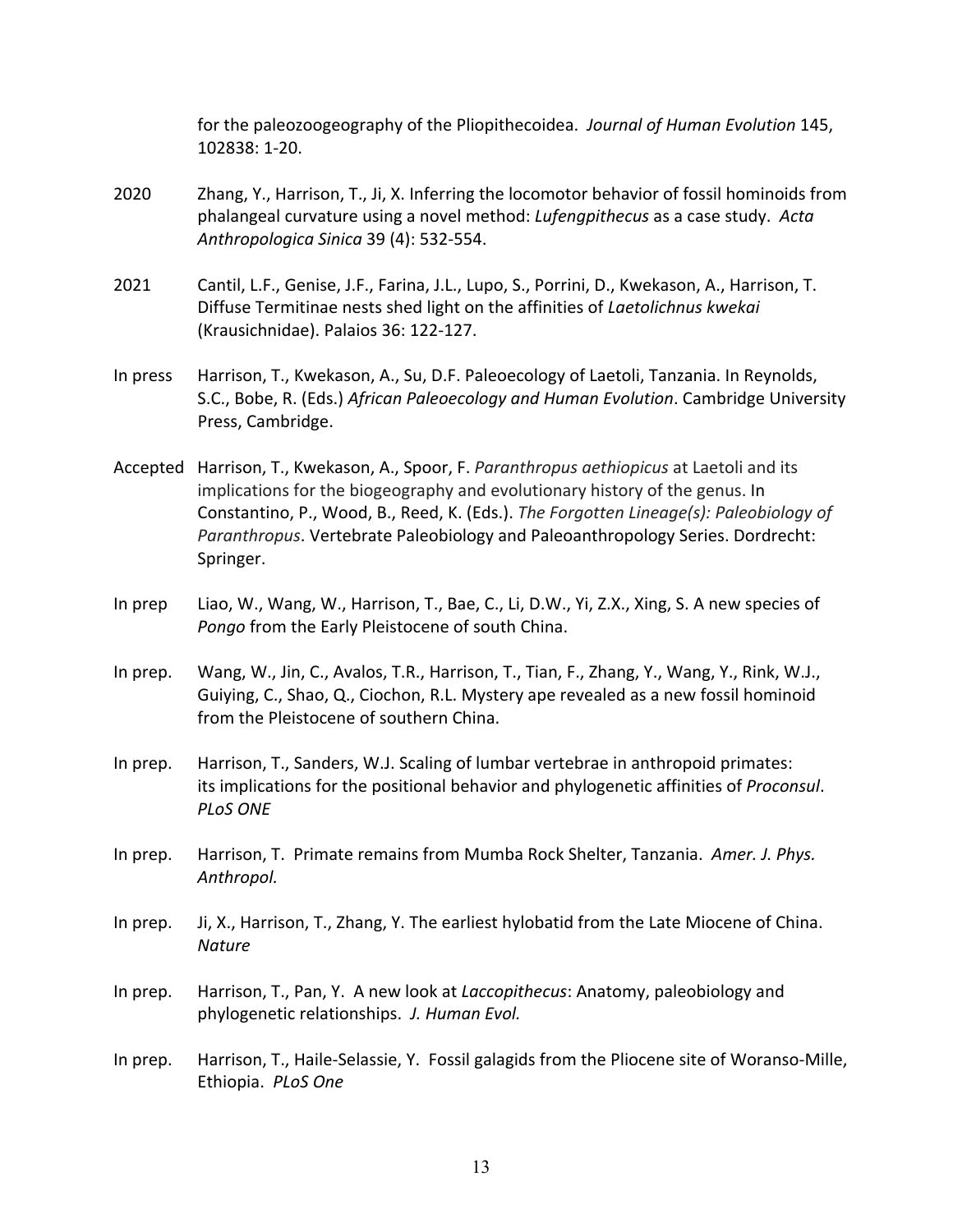- In prep. Harrison, T., Jin, C., Zhang, Y., Wang, Y. Fossil Pongo from the Pleistocene of Chongzuo, Guangxi, southern China, and their implications for the evolution of  orangutans. *Proc. Natl. Acad. Sci. USA*
- In prep. Harrison, T., Zhang, Y. On the taxonomic relationships of *Pongo* from the Pleistocene  of southern China and Vietnam. *J. Human Evol.*
- In prep. Harrison, T., Su, D.F., Fillion, L., Kwekason, A. Early Pliocene fauna from the Lower  Laetolil Beds, Tanzania. *J. Afr. Earth Sci.*
- In prep. Harrison, T., Kwekason, A. Fossil *Madoqua* and *Raphicerus* (Mammalia, Bovidae) from  Laetoli, Tanzania. *J. Vertebrate Paleontol.*
- In prep. Harrison, T., Rein, T., Kwekason, A. New fossil hominins from the Upper Laetolil Beds,  Tanzania. *Amer. J. Phys. Anthropol.*
- In prep. Harrison, T. New finds of *Ancylotherium hennigi* (Chalicotheriidae, Mammalia) from  the Plio-Pleistocene of Laetoli, Tanzania. *J. Vertebrate Paleontol.*

## **ENCYCLOPEDIA ARTICLES & BOOK REVIEWS**

- 1981 Harrison, T. Review: *Evolutionary History of the Primates.* E. Delson, F.S. Szalay (Eds.).  *Palaeont. Assoc. Circ*. 103: 11-12.
- 1985 Harrison, T. Review: *New Interpretations of Ape and Human Ancestry.* R. L. Ciochon, R.S. Corruccini (Eds.). *Primate Eye* 27: 23-26.
- 1986 Harrison, T. Review: *Adaptations for Foraging in Non–Human Primates: Contributions to an Organismal Biology of Prosimians, Monkeys and Apes.* P.S. Rodman, J.G.H. Cant (Eds.). *Man* 21: 546–547.
- 1987 Harrison, T. Review: *Ancestors: The Hard Evidence.* E. Delson (Ed.). *Amer. Anthrop*. 89: 200–201.
- 1988 Harrison, T. Review: *Primate Evolution; Primate Ecology and Conservation; Primate Ontogeny, Cognition and Social Behaviour.* J.G. Else, P.C. Lee (Eds.). *J. Human Evol*. 17: 453–455.
- 1991 Harrison, T. Review: *Evolutionary History of the "Robust" Australopithecines.*  F. Grine (Ed.). *Int. J. Primatol.* 12: 85–88.
- 1991 Harrison, T. Review: *Le Coude des Primates Hominoïdes. Anatomie, Fonction, Taxonomie, Évolution.* B. Senut (Ed.). *J. Human Evol.* 21: 75–77.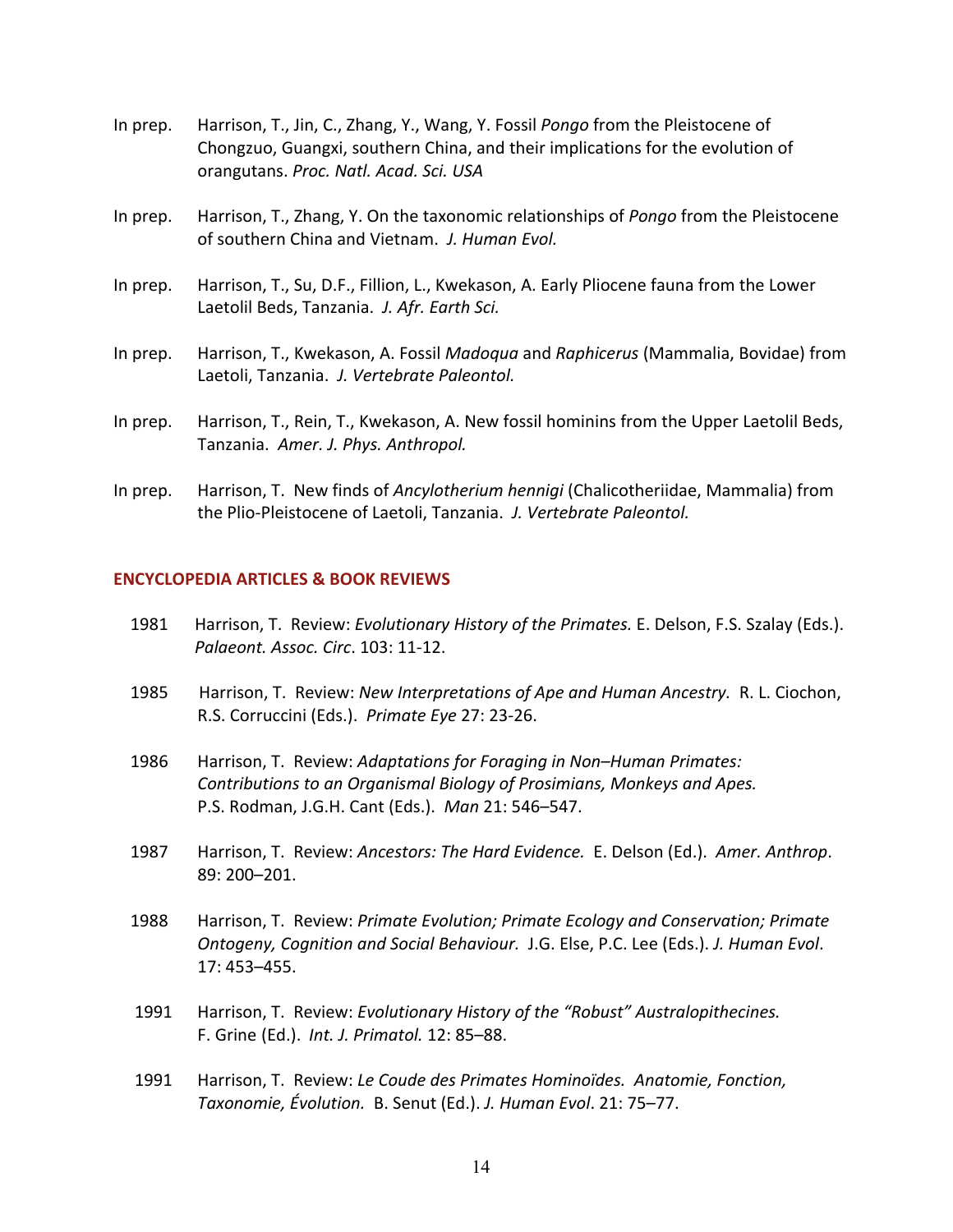- 1992 Harrison, T. Review: *The Compleat Cladist: A Primer of Phylogenetic Procedures.* E.O. Wiley, D. Siegel-Causey, D.R. Brooks, V.A. Funk. Amer. J. Phys. Anthrop. 88: 407-409.
- 1993 Harrison, T. Snapshots in time: The study of human origins in perspective.  *Reviews in Anthropology* 22: 31–39.
- 1994 Harrison, T. Review: *Classification, Evolution and the Nature of Biology.*  A.L. Panchen, *Practical Taxonomic Computing*. R.J. Pankhurst. *Int. J. Primatol.* 15: 503–505.
- 1995 Harrison, T. Review: *Ancestors: In Search of Human Origins.* D. Johanson *et al. Amer. J. Phys. Anthrop.* 96: 202–204*.*
- 1996 Harrison, T. Review. *Anthropoid Origins*. J.G. Fleagle, R.F. Kay (Eds.). *Int. J. Primatol*. 17: 157-159.
- 2000 Harrison, T. Review. *Primate Locomotion: Recent Advances*. E. Strasser et al. (Eds.). J. *Human Evol*. 38: 603-605.
- 2002 Harrison, T. Fossil Apes. In *McGraw-Hill Encyclopedia of Science and Technology*, 9th Edition, Vol. 7: 456-459. New York: McGraw-Hill.
- 2002 Harrison T. Primates. In *McGraw-Hill Encyclopedia of Science and Technology*, 9<sup>th</sup> Edition, Vol. 14: 330-335. New York: McGraw-Hill.
- 2003 Harrison, T. Human origins. In *McGraw-Hill Yearbook of Science and Technology*, 2003: 185-189. New York: McGraw-Hill.
- 2005 Harrison, T. Review: *Evolving Eden: An Illustrated Guide to the Evolution of the African Large Mammal Fauna*. A. Turner, M. Antón*. J. Mammalian Evol.* 12: 521-523.
- 2006 Harrison, T. Review: *The Ape in the Tree. An Intellectual and Natural History of Proconsul.* A. Walker, P. Shipman. *J. Mammalian Evol*. 13: 243-245.
- 2006 Harrison, T. *Homo floresiensis*. *McGraw-Hill Yearbook of Science and Technology*, 2006: 153-156. New York: McGraw-Hill.
- 2006 Harrison, T. Apes, Fossil. In Birx, H.J. (Ed.). *Encyclopedia of Anthropology*, Vol. 1, pp. 216-220. Thousand Oaks, CA: Sage Publications.
- 2006 Harrison, T. Brachiation. In Birx, H.J. (Ed.). *Encyclopedia of Anthropology*, Vol. 1, p. 399. Thousand Oaks, CA: Sage Publications.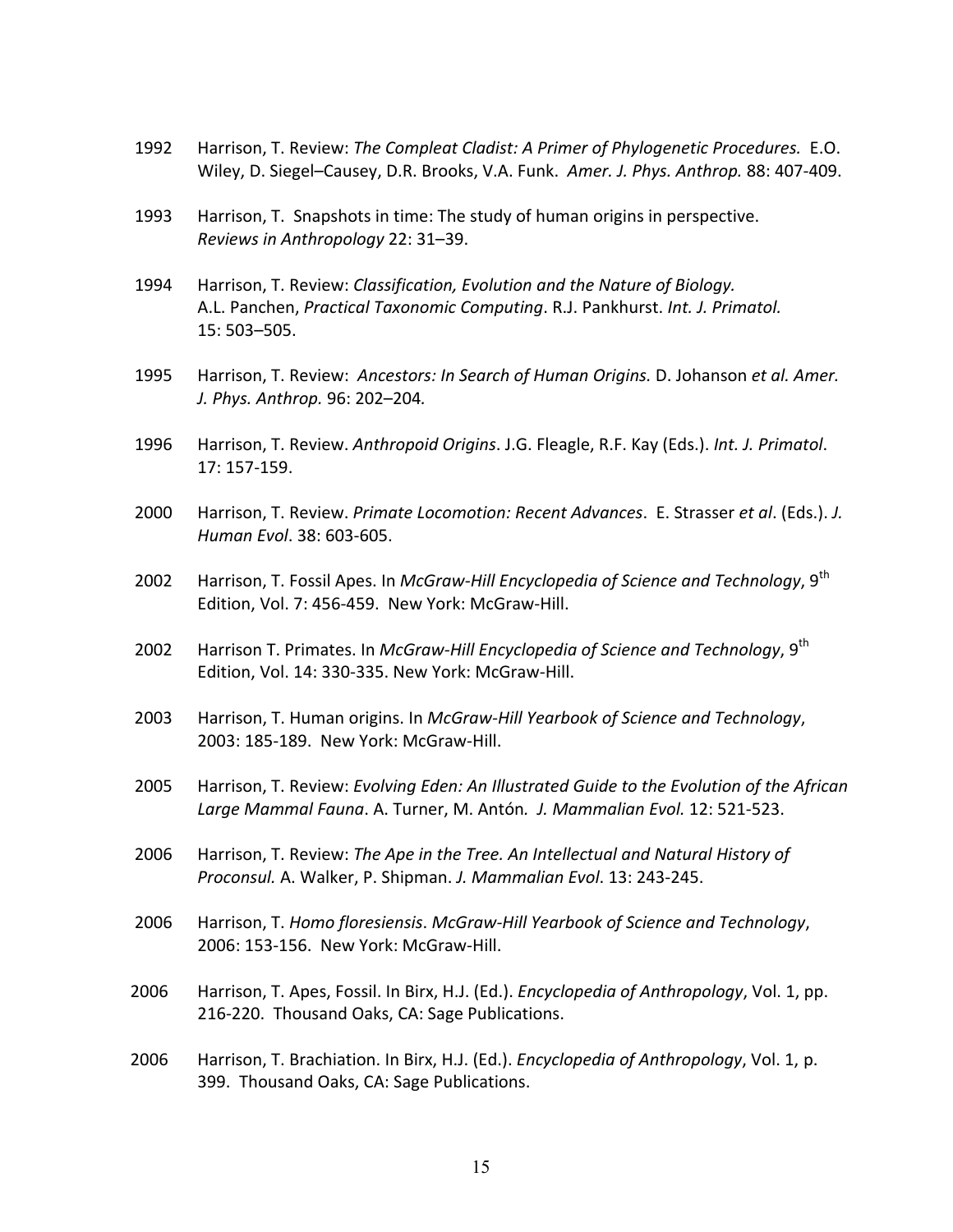- 2006 Harrison, T. Eoliths. In Birx, H.J. (Ed.). *Encyclopedia of Anthropology*, Vol. 2, pp. 831- 832. Thousand Oaks, CA: Sage Publications.
- 2006 Harrison, T. Hominoids. In Birx, H.J. (Ed.). *Encyclopedia of Anthropology*, Vol. 3, pp. 1182-1185. Thousand Oaks, CA: Sage Publications.
- 2006 Harrison, T. Harrisson, Barbara. In Birx, H.J. (Ed.). *Encyclopedia of Anthropology*, Vol. 3, 1145-1146. Thousand Oaks, CA: Sage Publications.
- 2006 Harrison, T. Napier, John R., In Birx, H.J. (Ed.). *Encyclopedia of Anthropology*, Vol. 4, p. 1663. Thousand Oaks, CA: Sage Publications.
- 2006 Harrison, T. Treeshrews. In Birx, H.J. (Ed.). *Encyclopedia of Anthropology*, Vol. 5, pp. 2224-2226. Thousand Oaks, CA: Sage Publications.
- 2006 Harrison, T. Siwalik Hills. In Birx, H.J. (Ed.). *Encyclopedia of Anthropology*, Vol. 5, pp. 2089-2090. Thousand Oaks, CA: Sage Publications.
- 2007 Harrison, T. Fossil Apes. McGraw-Hill *Encyclopedia of Science and Technology*, 10<sup>th</sup> Edition, Vol. 7, pp. 460-462. New York: McGraw-Hill.
- 2007 Harrison, T., Howells, W.W. Piltdown Man. *McGraw-Hill Encyclopedia of Science and* Technology, 10<sup>th</sup> Edition, Vol. 13, pp. 572-573. New York: McGraw-Hill.
- 2007 Harrison, T. Primates. *McGraw-Hill Encyclopedia of Science and Technology*, 10<sup>th</sup> Edition, Vol. 14, pp. 343-348. New York: McGraw-Hill.
- 2010 Harrison, T. Review: *Ardipithecus kadabba: Late Miocene Evidence from the Middle Awash, Ethiopia.* Y. Haile-Selassie, G. WoldeGabriel (Eds.). *Am. J. Phys. Anthropol.* 143: 328-329.
- 2012 Harrison, T. Fossil Apes. In *McGraw-Hill Encyclopedia of Science and Technology*, 11<sup>th</sup> Edition. Vol. 7, pp. 460-462. New York: McGraw-Hill.
- 2012 Harrison T. Primates. In *McGraw-Hill Encyclopedia of Science and Technology*, 11<sup>th</sup> Edition. Vol. 14, pp. 343-348. New York: McGraw-Hill.
- 2012 Harrison, T., Howells, W.W. Piltdown Man. *McGraw-Hill Encyclopedia of Science and* Technology, 11<sup>th</sup> Edition. Vol. 13, pp. 572-573. New York: McGraw-Hill.
- 2015 Harrison, T. Review: *Primate Adaptation and Evolution*. 3<sup>rd</sup> Edition. J.G. Fleagle.  *Quarterly Rev. Biol.* 90: 335-336.
- 2015 Harrison, T. Review: *The Woolly Monkey: Behavior, Ecology, Systematics, and Captive*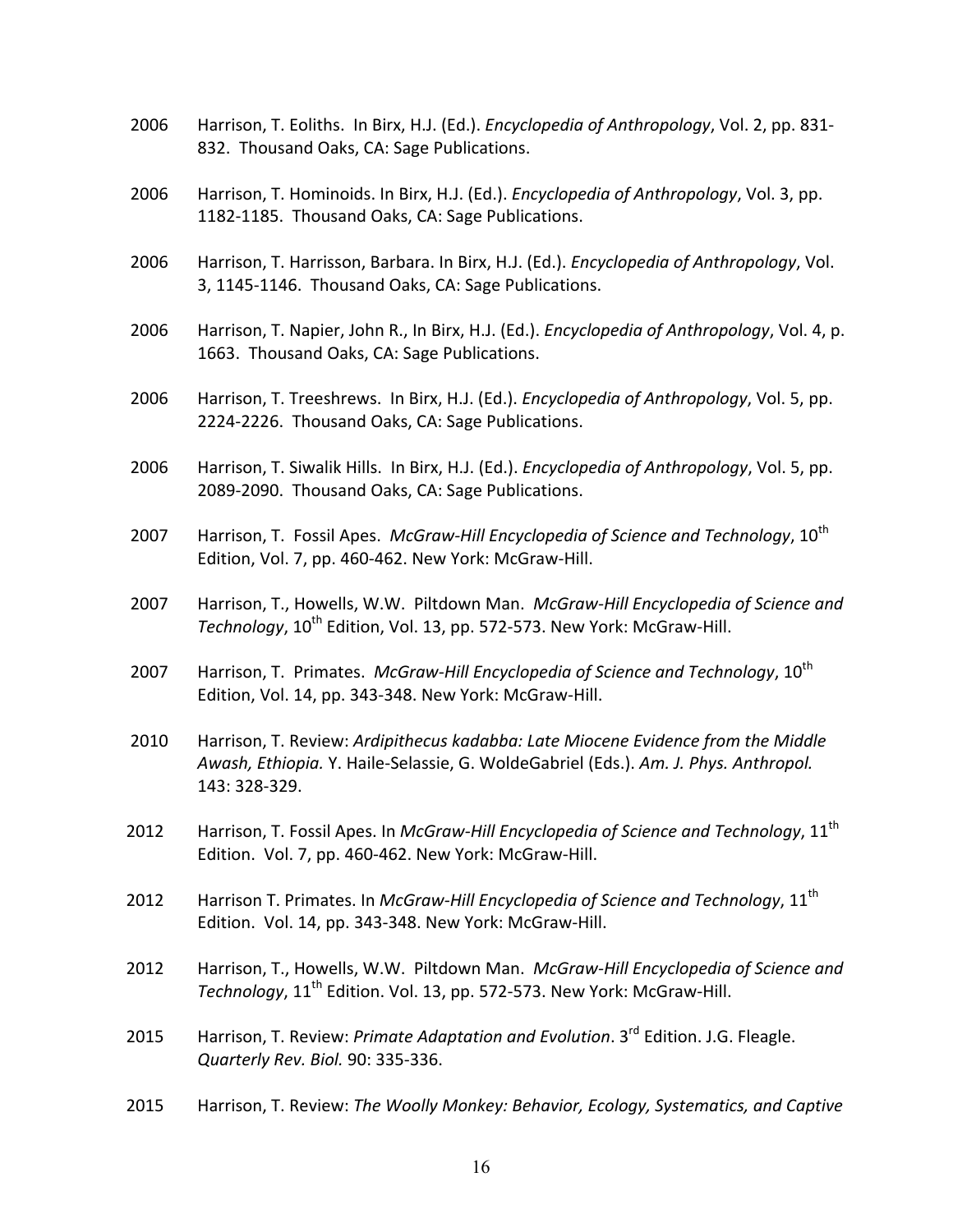|      | Research. T. Defler, P.R. Stevenson (Eds.). Choice 52 (8): 4218.                                                                                                              |
|------|-------------------------------------------------------------------------------------------------------------------------------------------------------------------------------|
| 2015 | Harrison, T. Review: Mammalogy: Adaptation, Diversity, Ecology. 4th Edition. G.A.<br>Feldhamer, L.C. Drickamer, S.H. Vessey, J.F. Merritt, C. Krajewski. Choice 53 (1): 0248. |
| 2016 | Harrison, T. Review: Prehension: The Hand and the Emergence of Humanity. C.<br>McGinn. Choice 53 (8): 3459.                                                                   |
| 2016 | Harrison, T. Review: The Real Planet of the Apes: A new Story of Human Origins. D.R.<br>Begun. Choice 53 (10): 4447.                                                          |
| 2017 | Harrison, T. Review: Horned Armadillos and rafting monkeys: the fascinating fossil<br>mammals of South America. D.A. Croft. Choice 54: 4245.                                  |
| 2017 | Harrison, T. Review: The Princeton Field Guide to Prehistoric Mammals. D.R.<br>Prothero. Choice 54 (10): 4733.                                                                |
| 2017 | Harrison, T. Proconsul. In A. Fuentes (Ed.), The International Encyclopedia of<br>Primatology, Volume III, pp. 809-813. Wiley, Hoboken, NJ.                                   |
| 2017 | Harrison, T. Miocene Primates. In Fuentes, A. (Ed.), The International Encyclopedia<br>of Primatology, Volume II, pp. 1181-1183. Wiley, Hoboken, NJ.                          |
| 2017 | Harrison, T. Review: Making Faces: The Evolutionary Origins of the Human Face.<br>A.S. Wilkins. Choice 54 (12): 5598.                                                         |
| 2018 | Harrison, T. Review: Studies in Forensic Biohistory: Anthropological Perspectives.<br>C.M. Stojanowski, W.N. Duncan (Eds.). Choice 55 (6): 2136.                              |
| 2018 | Harrison, T. Review: Processes in Human Evolution, 2 <sup>nd</sup> Edition. F.J. Ayala, C. Cela-<br>Conde. Choice 55 (9): 3206.                                               |
| 2018 | Harrison, T. Review: Chimpanzees and Human Evolution. M.N. Muller, R.W<br>Wrangham, D.R. Pilbeam (Eds.). Choice 55 (11): 4012.                                                |
| 2018 | Harrison, T. Review: The First Domestication: How Wolves and Humans Coevolved. R.<br>Pierotti, B.R. Fogg. Choice 55 (12): 4457.                                               |
| 2018 | Harrison, T. Review: Llama. H. Cowie. Choice 56 (1): 210.                                                                                                                     |
| 2018 | Harrison, T. Catarrhine origins. In: Trevathan, W. (Ed.), The International Encyclopedia<br>of Biological Anthropology, Volume I, pp. 306-310. Wiley-Blackwell, Hoboken, NJ.  |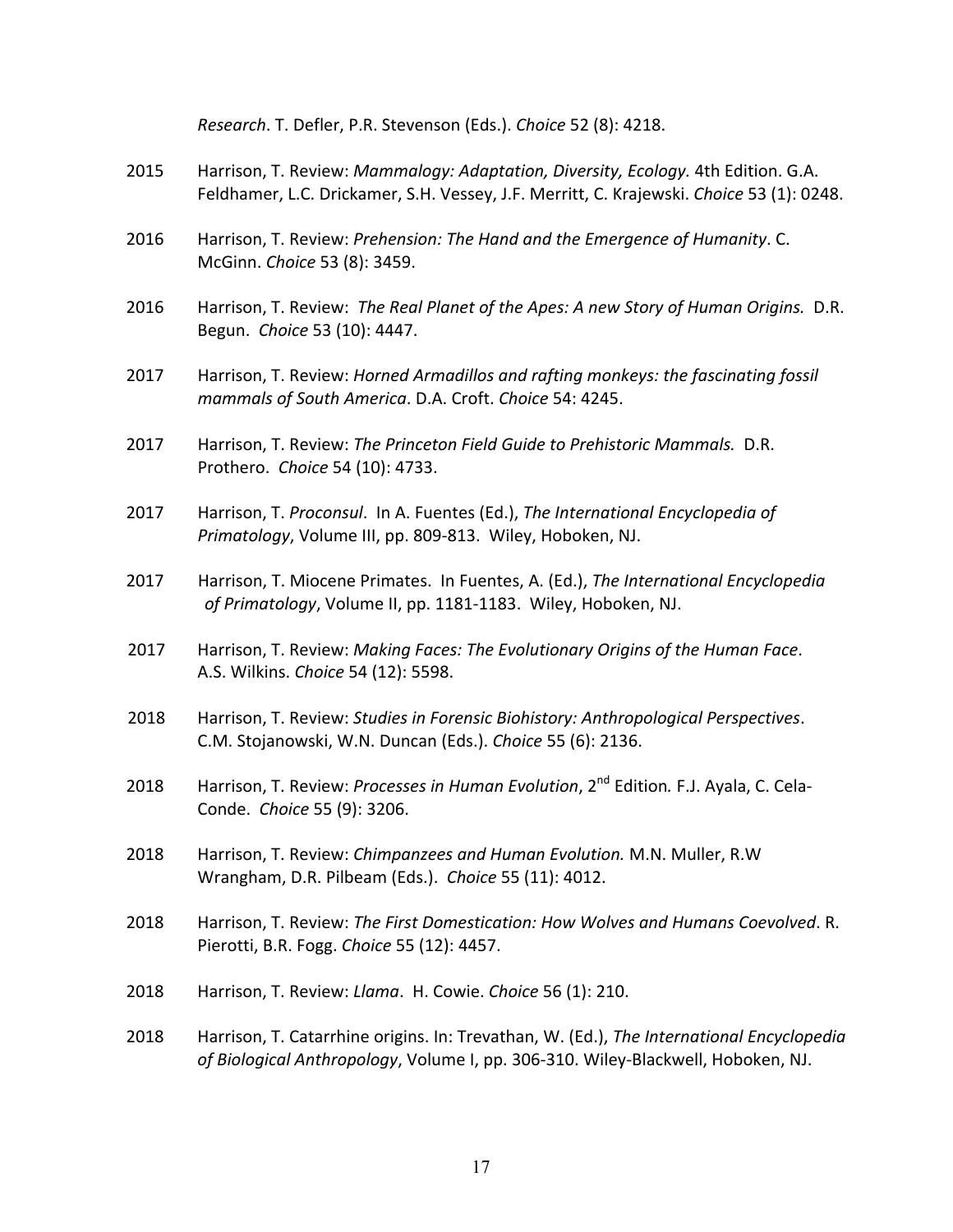- 2018 Harrison, T. Miocene primates. In: Trevathan, W. (Ed.), *The International Encyclopedia of Biological Anthropology*, Volume II, pp. 1015-1019. Wiley-Blackwell, Hoboken, NJ.
- 2019 Harrison, T. Review: *Across the Bridge: Understanding the Origin of the Vertebrates*. H. Gee. *Choice* 56 (6): 2357.
- 2019 Harrison, T. Review: *The Backbone of Europe: Health, Diet, Work and Violence over Two Millennia*. R.H. Steckel et al. (Eds.). Choice 56 (9): 3670.
- 2019 Harrison, T. Review: *Heads, Jaws, and Muscles: Anatomical, Functional, and Developmental Diversity in Chordate Evolution. J.M. Ziermann et al. (Eds.). Choice 56*  (12): 4690.
- 2020 Harrison, T. Review: *Stanley's Dream: The Medical Expedition to Easter Island*. J. Duffin. *Choice* 57 (6): 1932.
- 2020 Harrison, T. Review: *Foundations of Paleoecology: Classic Papers with Commentaries.* S.K. Lyons, A.K. Behrensmeyer, P.J. Wagner (Eds.). Choice 57 (11): 3638.
- 2020 Harrison, T. Review: *Evaluating evidence in biological anthropology: the strange and the familiar.* C. Willermet, S.-H. Lee (Eds.). Choice 58 (2): 482.
- 2020 Harrison, T. Review: *The Evolutionary Biology of the Human Pelvis: An integrative* Approach. C.M., Wall-Scheffler, H.K. Kurki, B.M. Auerbach (Eds.). Choice 58(4): 1030.
- 2021 Harrison, T. Review: *Grave Disturbances: The Archaeology of Post-depositional Interactions with the Dead.* E. Aspöck, A. Klevnäs, N. Müller-Scheessel (Eds.). Choice 58(8): 2260.
- 2021 Harrison, T. Review: *From Arabia to the Pacific: How our species colonized Asia*. R. Dennell. Choice 58 (12):

### **PUBLISHED ABSTRACTS**

- 1985 Harrison, T. African oreopithecids and the origin of the family. *Amer. J. Phys. Anthropol*. 66: 180.
- 1985 Harrison, T. Small–bodied apes from the Miocene of East Africa. *Primate Eye* 25: 23.
- 1986 Harrison, T. The phylogenetic relationships of the Oreopithecidae. *Amer. J. Phys. Anthropol*. 69: 212.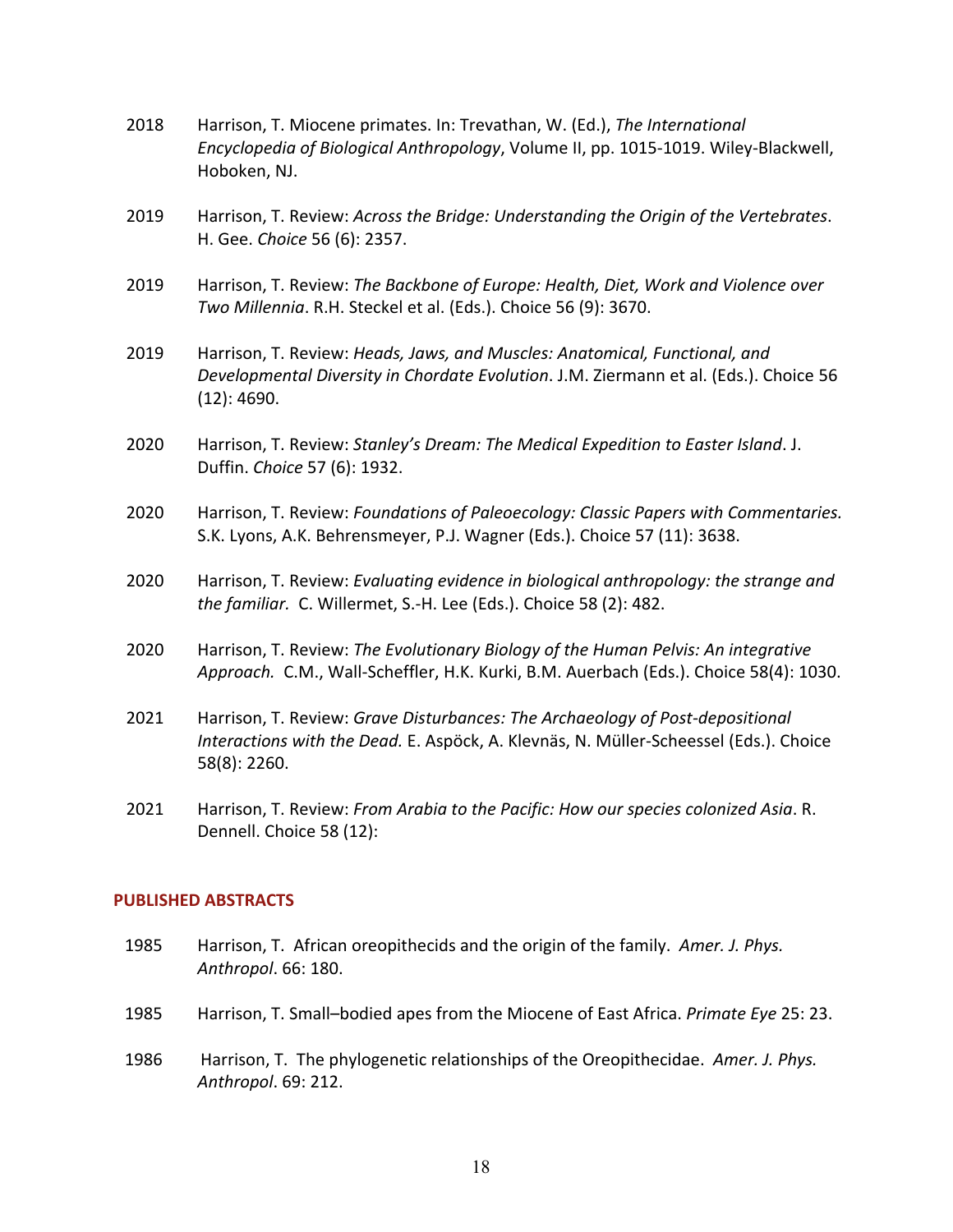- 1989 Harrison, T. New estimates of cranial capacity, body size and encephalization in  *Oreopithecus bambolii. Amer. J. Phys. Anthop*. 78: 237.
- 1990 Delson, E., Guan, J., Harrison, T. A new species of *Pliopithecus* from the Middle  Miocene of China and the generic taxonomy of Pliopithecidae. *Amer. J. Phys. Anthrop*. 81: 214.
- 1990 Harrison, T. The implications of *Oreopithecus* for the origins of bipedalism. In  Coppens, Y., Senut, B. (Eds.). *Origine(s) de la Bipédie chez les Hominidés.* Museum National d'Histoire Naturelle, Paris: 7.
- 1991 Harris, E., Harrison, T. Undescribed fossil cercopithecids from the Plio-Pleistocene of Kanam East in Western Kenya. Amer. J. Phys. Anthrop. Suppl. 12: 88.
- 1991 Harrison, T. The taxonomy and phylogenetic relationships of the Pliopithecidae.  *Amer. J. Phys. Anthrop*. Suppl. 12: 89.
- 1993 Harrison, T. The anatomy, paleobiology and phylogenetic relationships of *Hexaprotodon harvardi* (Mammalia, Hippopotamidae) from the Neogene of East  Africa. *J. Vert. Paleont.* 13: 40A.
- 1993 Haileab, B., Harrison, T. Stratigraphy and mammalian paleontology of Neogene sites in the Manonga Valley, north–central Tanzania, East Africa. *J. Vert. Paleont.* 13: 39A.
- 1993 Mbago, M.L., Msuya, C.P., Harrison, T. Stratigraphy and vertebrate palaeontology of  late Neogene sites in the Manonga Valley. In *Four Million Years of Hominid Evolution in Africa: An International Congress in Honour of Dr. Mary Leakey's Outstanding Contribution in Palaeoanthropology*. Abstracts. Arusha, Tanzania: 49.
- 1994 Ribot, F., Gibert, J., Harrison, T. Revisión taxonómica de los Dryopithecinos de la  Península Ibérica. *Comunicaciones de las X Jornadas de Paleontología*: 166-168.
- 1994 Harrison, T., Rook, L. New specimens of *Oreopithecus bambolii* from Baccinello V2: Taxonomic, phylogenetic and biochronological implications.  *Amer. J. Phys. Anthrop.* Supplement 18: 102.
- 1996 Baker, E., Harrison, T. The phylogeny of canine sexual dimorphism in primates.  *Amer. J. Phys. Anthrop*. Supplement 22: 66.
- 1996 Harrison, T., Gu Y., New fossil primates from the Miocene of China and their  implications for the biogeography of early catarrhines in Eurasia. *Amer. J. Phys. Anthropol*. Supplement 22: 121.
- 1996 Harrison, T. Renewed paleontological excavations at the early Eocene site of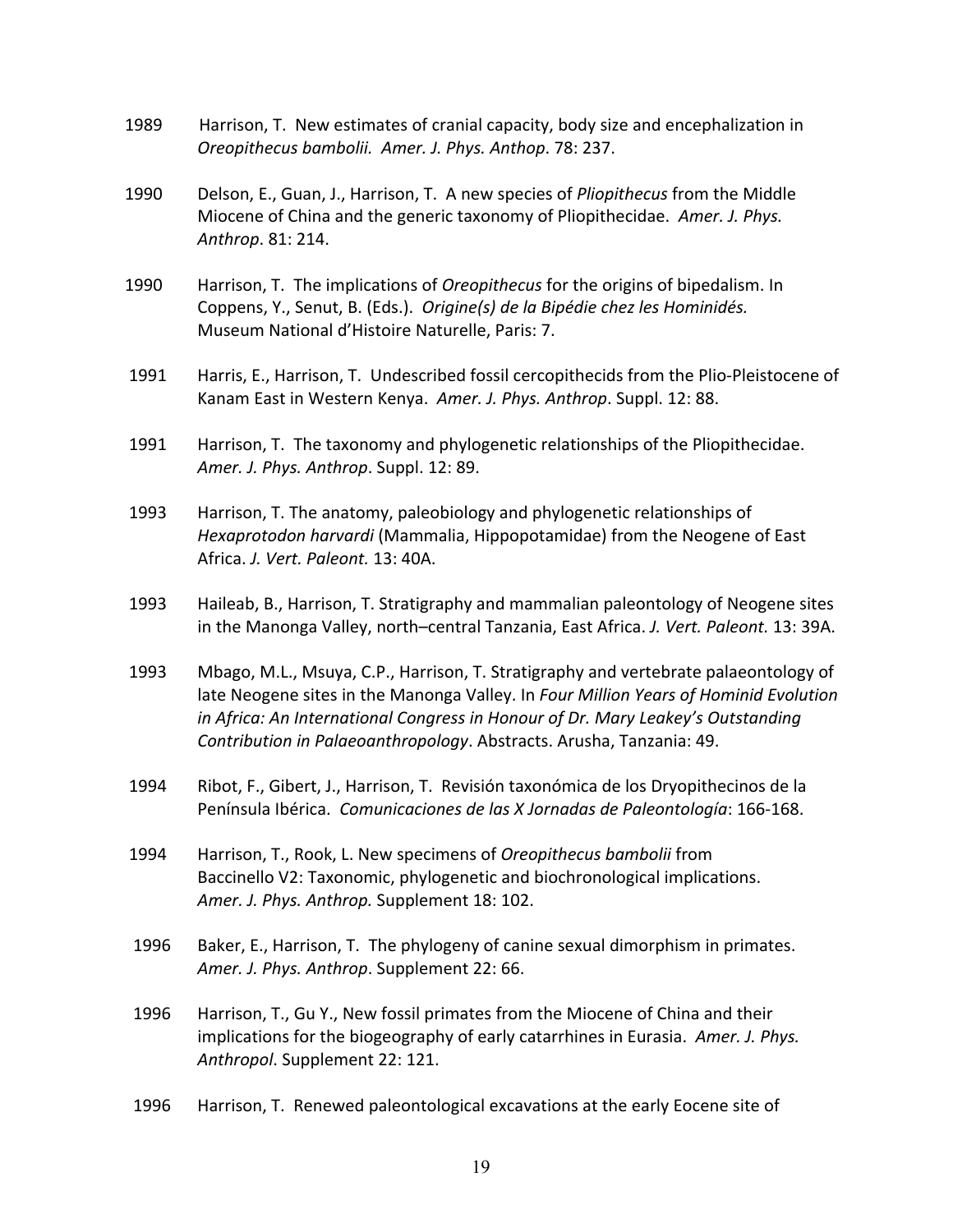*Mahenge in north-central Tanzania. J. Vert. Paleontol.* 16, Supplement (3): 40A.

- 1997 Robinson, C., Harrison, T. The anterior lower premolar in catarrhine evolution.  *Amer. J. Phys. Anthropol*. Supplement 24: 198.
- 1998 Harrison, T. Evidence for a tail in *Proconsul heseloni*. *Amer. J. Phys. Anthropol*. Supplement 26: 93-94.
- 1998 Baker, E.W., Malyango, A.A., Harrison, T. Phylogenetic relationships and  functional morphology of the distal humerus from Kanapoi, Kenya. *Amer. J. Phys. Anthropol.* Supplement 26: 66.
- 1998 Harrison, T., Murray, A., Msuya, C.P., Fine Jacobs, B., Baez, A.M. Mahenge: An early Eocene Lagerstatte in Tanzania, East Africa. *J. Vert. Paleontol*. 18, Supplement to No. 3: 49A.
- 1999 Harrison, T., Sanders, W.J. Scaling of lumbar vertebrae in anthropoid primates: its implications for the positional behavior and phylogenetic affinities of *Proconsul*.  *Amer. J. Phys. Anthropol*. Supplement 28: 146.
- 1999 Manser, J., Harrison, T. Estimates of cranial capacity and encephalization in *Proconsul* and *Turkanapithecus. Amer. J. Phys. Anthropol.* Supplement 28: 189.
- 1999 Harrison, T. New perspectives on the phylogenetic relationships of the earliest  hominoids. In *CEO International Symposium on Evolution of the Apes and the Origin of the Human Beings,* November 18-20, 1999, Kyoto, p. 27 (abstracts).
- 1999 Harrison, T. A reconsideration of the taxonomic and phylogenetic relationships of  *Nyanzapithecus*. In Ishida, H. (Editor) *International Symposium: Evolution of Middle-to-Late Miocene Hominoids in Africa,* July 11-13, 1999, Kyoto (abstracts).
- 2000 Harrison, T., Krigbaum, J.S. Primate biogeography and ecology on the Sunda Shelf  islands: A paleontological and zooarchaeological perspective. *Amer. J. Phys. Anthropol.* Supplement 30: 173-174.
- 2001 Kingston, J.D., Harrison, T. High-resolution middle Pliocene landscape  reconstructions at Laetoli, Tanzania. *J. Human Evol*. 38: A11.
- 2002 Kingston, J., Harrison, T. Isotopically based reconstructions of early to middle  Pliocene paleohabitats at Laetoli, Tanzania. *Am. J. phys. Anthropol*. Supplement 32: 95-96.
- 2002 Harrison, T. First recorded hominins from the Ndolanya Beds, Laetoli, Tanzania. *Am. J. Phys. Anthropol.* Supplement 32: 83.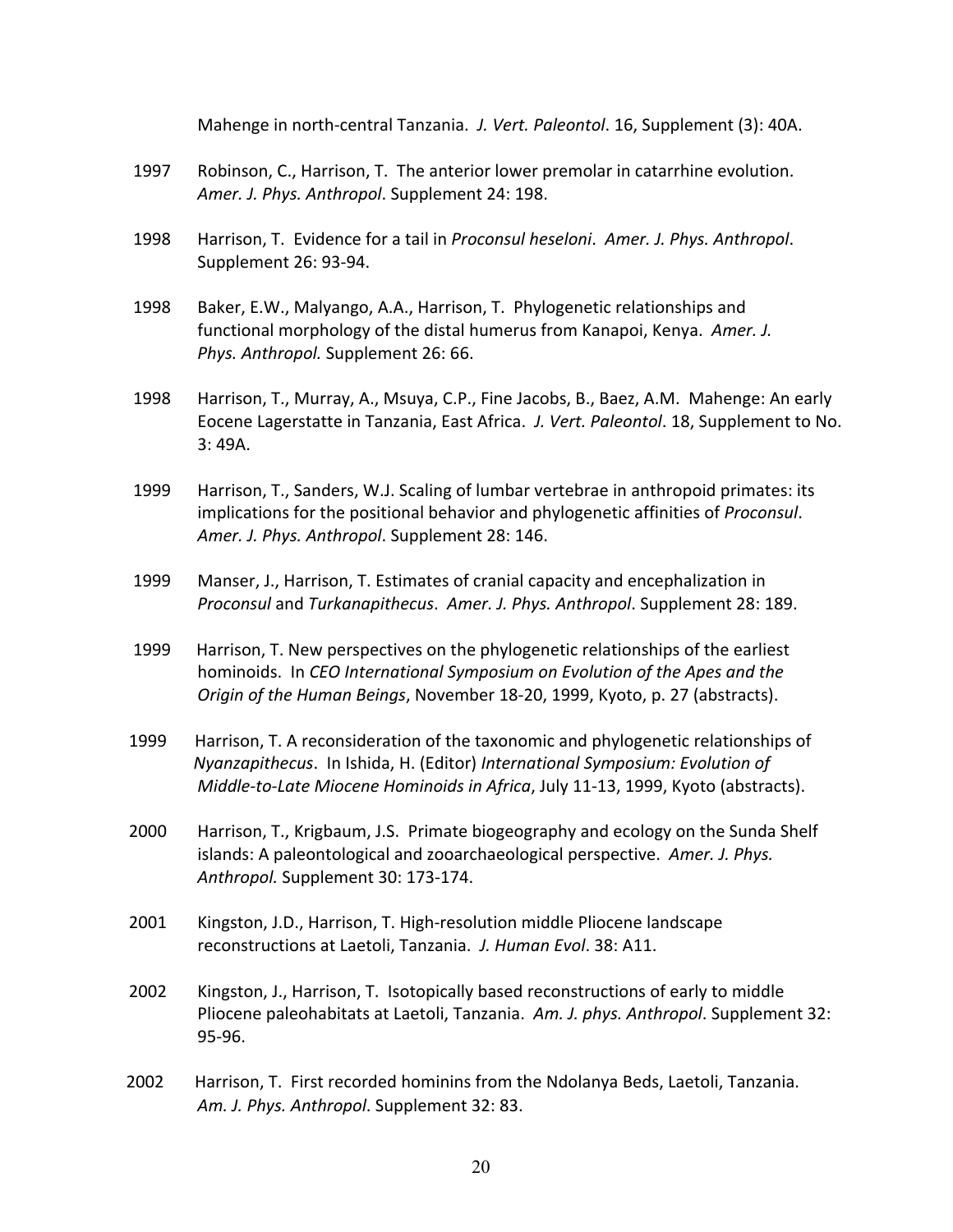| 2003 | Su, D., Harrison, T. Faunal differences in the sequence at Laetoli: Implications<br>for taphonomy and paleoecology. Am. J. Phys. Anthropol. Supplement 36: 203.                                                                              |
|------|----------------------------------------------------------------------------------------------------------------------------------------------------------------------------------------------------------------------------------------------|
| 2004 | Bamford, M.K., Harrison, T. Pliocene vegetation and palaeoenvironment of Laetoli,<br>Tanzania; evidence from fossil woods. PaleoAnthropology 2004: A02.                                                                                      |
| 2004 | Harrison, T., Su, D.F. Laetoli paleoecology reconsidered: Implications for early<br>hominin habitats. PaleoAnthropology 2004: A33.                                                                                                           |
| 2005 | Su, D. F., Harrison, T. Large mammal differences between fossil and modern<br>communities: Implications for the reconstruction of hominin paleoenvironments.<br>PaleoAnthropology 2005: A22.                                                 |
| 2005 | Kingston, J.D., Harrison, T. Ostrich eggshells as paleoenvironmental indicators in the<br>Pliocene Laetoli succession, N. Tanzania. PaleoAnthropology 2005: A37.                                                                             |
| 2005 | Harrison, T. The evolutionary relationships of Miocene hominoids from Yuanmou.<br>The 40th Anniversary of Yuanmou Man Discovery and International Conference on<br>Palaeoanthropological Studies, Abstracts: 4-5.                            |
| 2005 | Bamford, M., Andrews, P., Harrison, T. Reconstruction of the Pliocene<br>vegetation at Laetoli, Tanzania, based on fossil woods and modern vegetation<br>analysis. 12 <sup>th</sup> Pan African Congress, Gaborone, Botswana. Abstracts: 12. |
| 2005 | Harrison, T. New fossil hominins from Laetoli: Implications for taxonomy and<br>biogeography. 12 <sup>th</sup> Pan African Congress, Gaborone, Botswana, Abstracts: 18.                                                                      |
| 2005 | Harrison, T., Su, D.F. Paleoecology of Laetoli and early hominin habitats.12 <sup>th</sup> Pan<br>African Congress, Gaborone, Botswana, Abstracts: 18.                                                                                       |
| 2005 | Su, D.F., Harrison, T. Faunal differences and paleoenvironmental reconstruction in<br>the Upper Laetolil Beds of Laetoli, Tanzania. 12 <sup>th</sup> Pan African Congress, Gaborone,<br>Botswana, Abstracts: 26.                             |
| 2005 | Winkler, A. J., Harrison, T. Pliocene lagomorphs and macroscelidids recently<br>recovered from Laetoli, northern Tanzania. J. Vertebrate Paleontol. 25, Supplement<br>to Number 3, 131A.                                                     |
| 2006 | Harrison, T. Taxonomy and paleobiology of fossil cercopithecids from the Pliocene of<br>Laetoli, Tanzania. J. Vertebrate Paleontol. 26, Supplement to No. 3: 72A-73A.                                                                        |
| 2006 | Kingston, J., Harrison, T. Reassessing the paleoecology of the Pliocene site of<br>Laetoli, northern Tanzania, utilizing isotopic analysis of fossil herbivore enamel.                                                                       |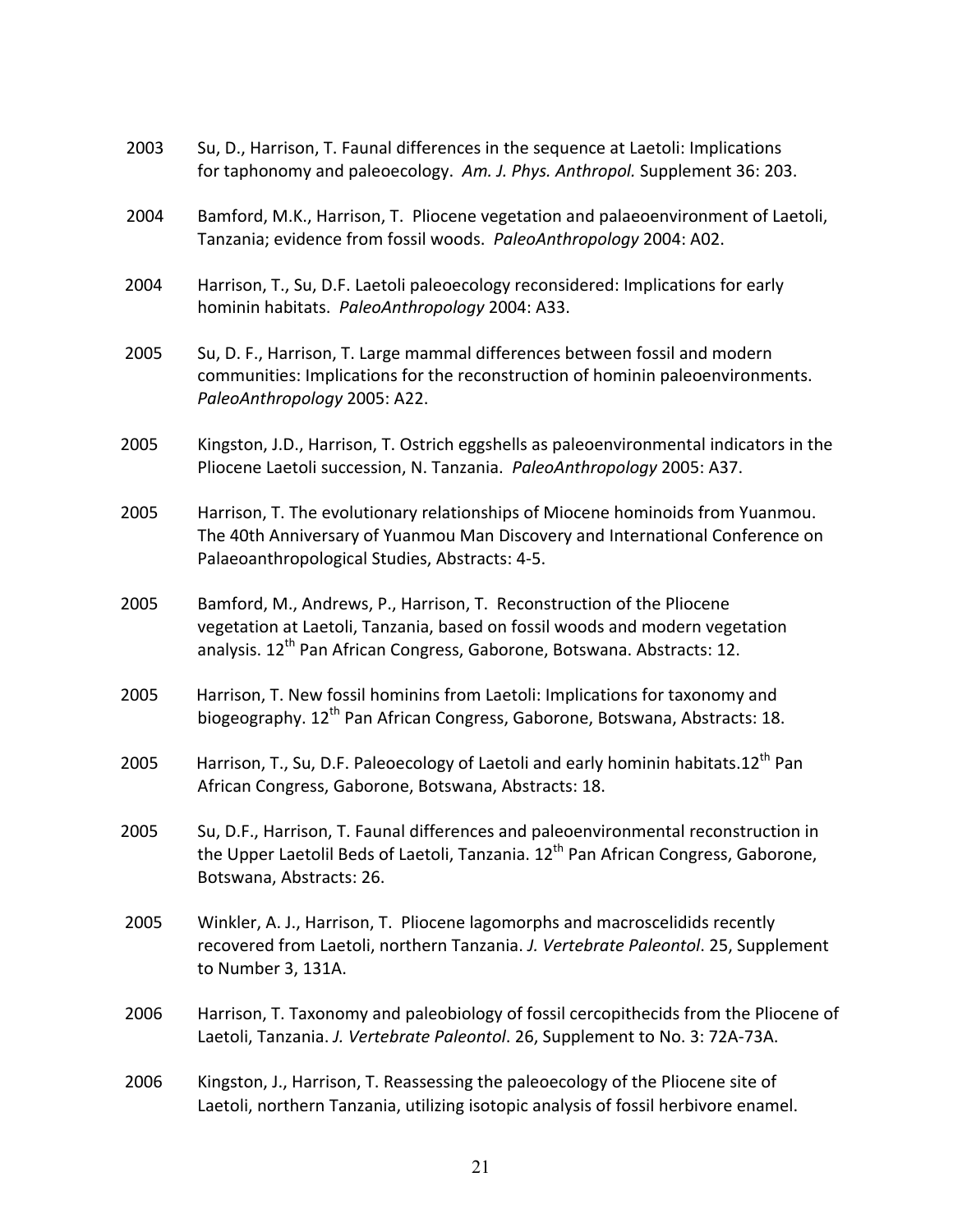- *J. Vertebrate Paleontol.* 26, Supplement to No. 3: 85A.
- 2007 Rein, T.R., Harrison, T. Quantifying the angle of orientation of the metatarsophalangeal joint surface of proximal phalanges in extant primates. Amer. J.  *Phys. Anthropol.* 132, S44: 197.
- 2007 Harrison, T., Delson, E. Mesopithecus sivalensis from the late Miocene of the  Siwaliks. *Amer. J. Phys. Anthropol.* 132, S44: 126.
- 2008 Harrison, T., Ji, X., Zheng, L. Renewed investigations at the late Miocene hominoid  locality of Leilao, Yunnan, China. *Amer. J. Phys. Anthropol.* 135, S46: 113.
- 2008 Su, D., Harrison, T. The paleoenvironment of Laetoli, Tanzania: Reconsiderations and  implications for early hominin habitats. *J. Vertebrate Paleontol*. 28, Suppl. 3: 148A.
- 2008 Kaiser, T.M., Harrison, T. Feeding ecology and niche partitioning of the ungulate  fauna from Laetoli Tanzania. *J. Vertebrate Paleontol*. 28, Suppl. 3: 98A.
- 2009 Harrison, T., Jin, C. A new pliopithecid from the late early Miocene of Fanchang,  Anhui Province, China. *Amer. J. Phys. Anthropol.* 138, S48: 145.
- 2009 Kingston, J., Harrison, T., Su, D. Isotopic insights into paleoecological interpretations at Laetoli, Northern Tanzania. PaleoAnthropology 2009: A20.
- 2009 Harrison, T., Jin, C. A new pliopithecoid (Mammalia, Primates) from the late early Miocene of China and its zoogeographic implications. *J. Vertebrate Paleontol.* 29, Suppl. 3: 111A.
- 2009 Jin, C.Z., Wang, Y., Harrison, T., Zhang, Y.Q., Deng, C.L. Implications of the newly discovered *Gigantopithecus* fauna from the early Pleistocene of Guangxi,  South China. *J. Vertebrate Paleontol.* 29, Suppl. 3: 123A.
- 2009 Winkler, A.J., Harrison, T. Forelimb anatomy of *Serengetilagus praecapensis* (Mammalia: Lagomorpha) from Laetoli, Tanzania: functional and taxonomic  implications. *J. Vertebrate Paleontol.* 29, Suppl. 3: 202A-203A.
- 2010 Forrest, F., Blumenthal, S., Plummer, T.W., Bishop, L., Hertel, F., Harrison, T. Ecomorphological analysis of the bovid distal humerus and mandible, with application to Pliocene hominin paleoecology at Laetoli, Tanzania. PaleoAnthropology 2010: A10.
- 2010 Harrison, T. New estimates of hominoid taxonomic diversity in Africa during the Neogene and its implications for understanding catarrhine community structure. *J. Vertebrate Paleontol*. 30, Suppl. 3: 102A.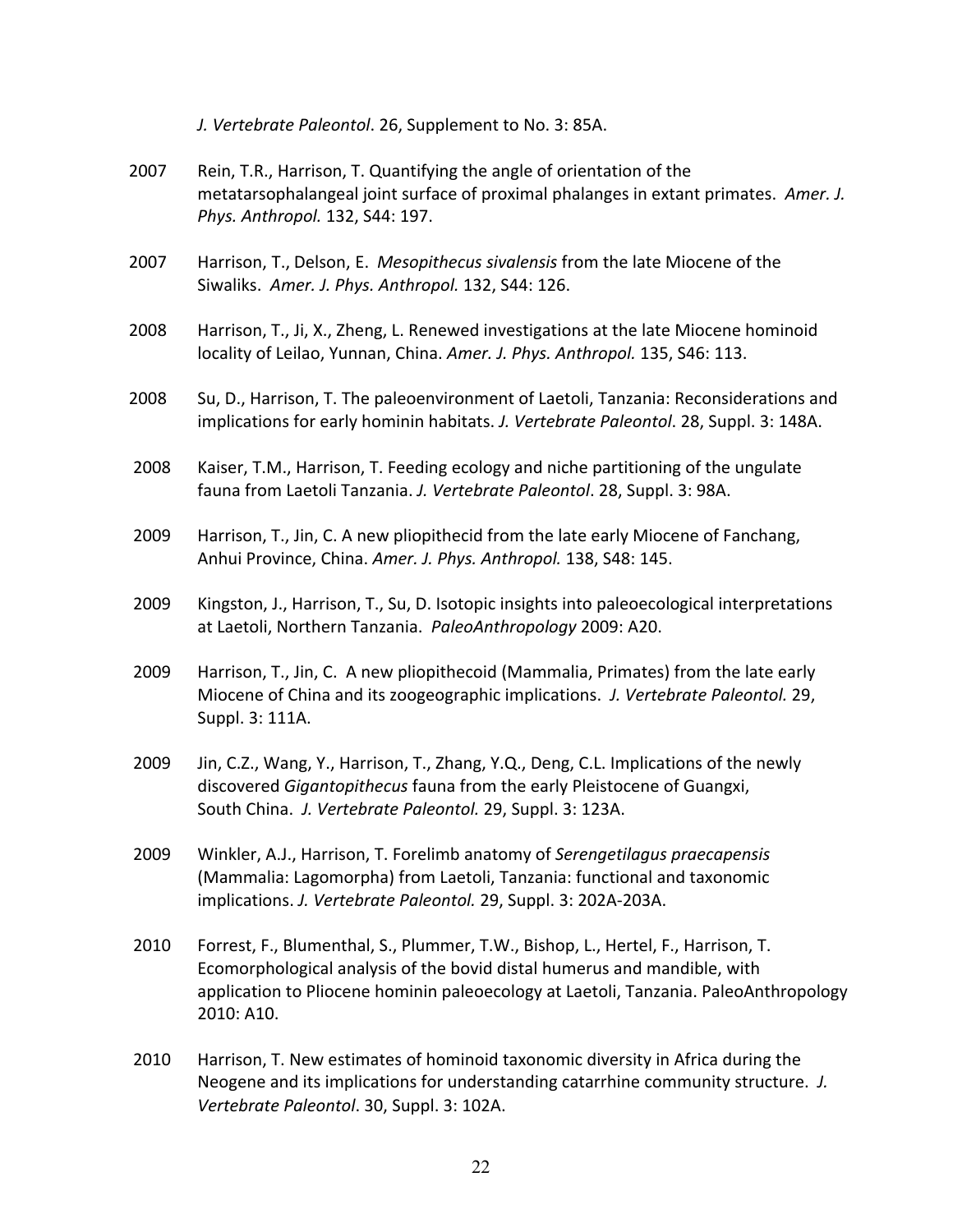- 2012 Klukkert, Z., Harrison, T. Jaw shape diversity in platyrrhine 'sclerocarpic foragers'.  *Amer. J. Phys. Anthropol.* 147, S54: 183-184.
- 2013 Harrison, T. The paleoecology of the Upper Ndolanya Beds, Laetoli, Tanzania, and its implications for human evolution.  $24^{th}$  Colloquium of African Geology (CAG24), Addis Ababa, Ethiopia. Abstracts: 115.
- 2013 Castedo, S.J., Reed, D.N., Dirks, W., Harrison, T. Serengeti micromammals: testing the predictive ability of owl pellet assemblages for reconstructing paleohabitats. Amer. J. *Phys. Anthropol*. 150, S56: 96-97.
- 2014 Su, D., Harrison, T. Habitat reconstruction of Laetoli, Tanzania and its implications for  understanding mosaic environments. *Amer. J. Phys. Anthropol.* 153 (S58): 249.
- 2014 Laird, M.F., Harrison, T., Zhou, S., Kozma, E., Kwekason, A., Su, D.F. Morphometric  and functional analyses of a new colobine tibia from Laetoli, Tanzania. *Amer. J. Phys. Anthropol.* 153, S58: 163-164.
- 2014 Ludeman, E.M., Harrison, T., Bailey, S. Premolar lost, variation gained: posterior dental proportions in anthropoids and testing adherence to a mammalian  developmental model. *Amer. J. Phys. Anthropol.* 153, S58: 172.
- 2014 Kono, R.T., Zhang, Y., Changzhu, J., Takai, M., Wang, W., Harrison, T. Size trend of the *Gigantopithecus blacki* tooth fossils from the Pleistocene cave deposits in southern China. The International Symposium on Paleoanthropology in Commemoration of the 85th Anniversary of the Discovery of the First Skull of Peking Man. Institute of Vertebrate Paleontology and Paleoanthropology, Chinese Academy of Sciences, Beijing. Abstracts.
- 2014 Kono, R.T., Zhang, Y., Jin, C., Takai, M., Wang, W., Harrison, T. Chronological size changeof the *Gigantopithecus blacki* tooth fossils. 68th Annual Meeting of the Anthropological Society of Nippon, Hamamatsu City, Japan. *Anthropol. Sci.* 122: 172.
- 2014 Kono, R.T, Zhang, Y., Jin, C., Takai, M., Wang, W., Harrison, T. Size trend of the large hominoid tooth fossils from the Pleistocene cave deposits in southern China. International Primatological Society XXV Congress, Hanoi, Vietnam.
- 2015 Ortiz, A., Pilbrow, V., Villamil, C.I., Korsgaard, J.G., Bailey, S.E., Harrison, T. The systematic status of *Bunopithecus sericus*, a Pleistocene gibbon from Chongqing  Province, southern China. *Amer. J. Phys. Anthropol.* 156, S60: 242.
- 2015 Kozma, E.E., Harrison, T. Proximal tibial shaft proportions in extant hominoids and  early hominins. *Amer. J. Phys. Anthropol.*156, S60: 193-194.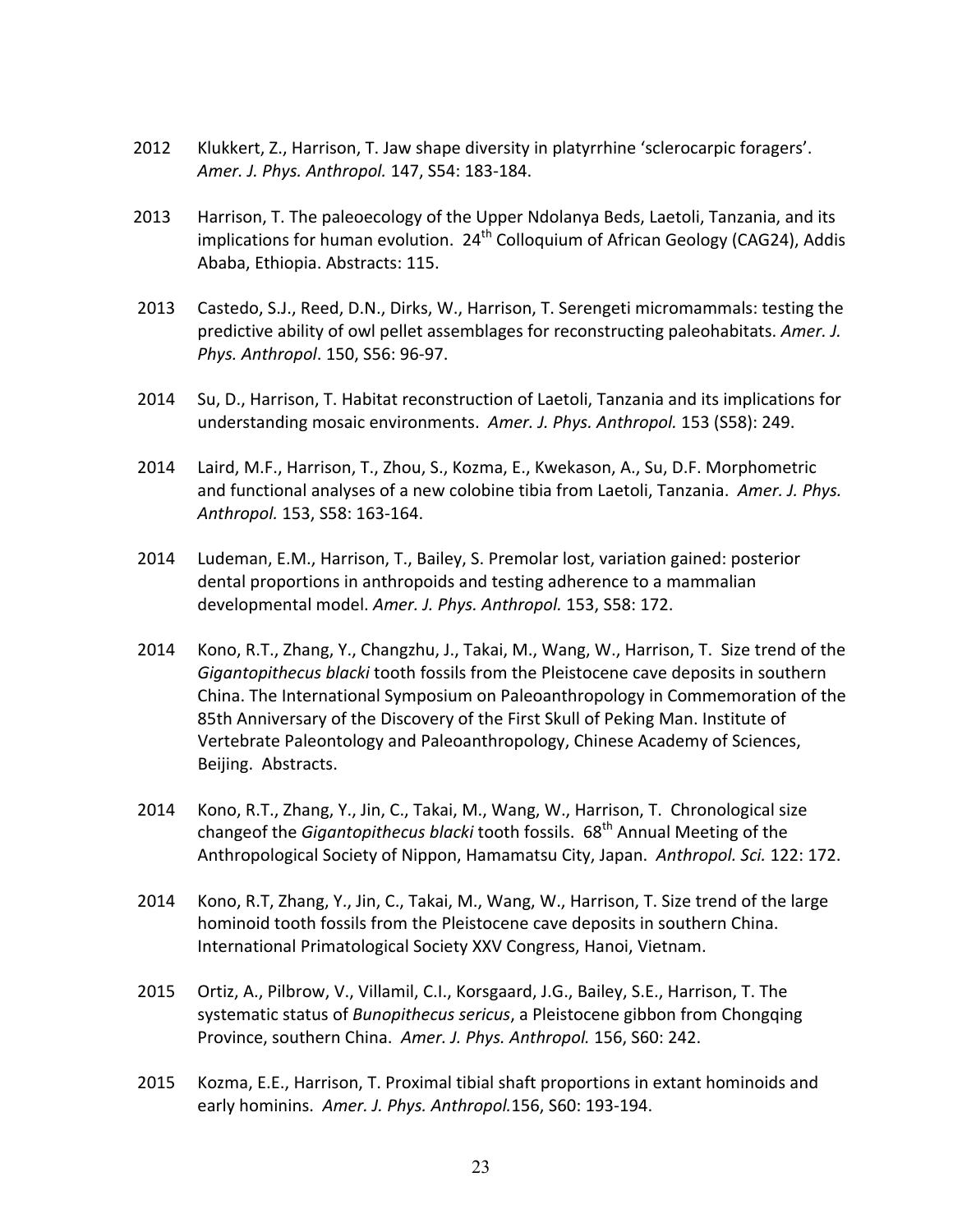- 2015 Rein, T.R., Harvati, K., Harrison, T. Ulnar shape and locomotion in primates. *Amer. J. Phys. Anthropol.*156, S60: 263.
- 2015 Ludeman, E.M., Wang, W., Li, D., Bailey, S.E., Harrison, T., Bae, C. Elliptical Fourier analysis of two hominoid teeth from Middle Pleistocene Sanxieshan cave, Daxin, Guangxi, China. PaleoAnthropology 2015: A18.
- 2016 Demarchi, B., Hall, S., Roncal-Herrero, T., Freeman, C.L., Woolley, J., Crisp, M.K., Wilson, J., Fotakis, A., Fischer, R., Kessler, B., Rakownikow Jersie-Christensen, R., Olsen, J.V., Haile, J., Thomas, J., Marean, C.W., Parkington, J., Presslee, S., Lee-Thorp, J., Ditchfield, P., Hamilton, J.F., Ward, M.W., Wang, C.M., Shaw, M.D., Harrison, T., Domínguez-Rodrigo, M., Macphee, R.D.E., Kwekason, A., Ecker, M., Kolska Horwitz, L., Chazan, M., Kröger, R., Thomas-Oates, J., Harding, J.H., Cappellini, E., Penkman, K., Collins, M.J. Survival of eggshell peptides over millions of years in Africa is due to mineral binding. 7th International Symposium on Biomolecular Archaeology, Oxford,  UK. *ISBA7 Conference Handbook, 2016*: 53-54.
- 2017 Su, D.F., Harrison, T. Australopithecus *afarensis* habitat diversity: a unique  perspective from Laetoli, Tanzania. *Amer. J. Phys. Anthropol.* 162, S64: 373.
- 2017 Ortiz, A., Villamil, C.I., Kimock, C.M., He, K., Harrison, T. Tracking hylobatid taxonomic diversity from molar morphometrics. Amer. J. Phys. Anthropol. 162, S64: 306.
- 2018 Fillion, E., Su, D.F., Kwekason, A., Harrison, T. Proxies of ungulate diet reconstruct the  paleoenvironment of *Australopithecus afarensis* at Laetoli, Tanzania. *Amer. J. Phys. Anthropol*. 165, S66: 85.
- 2018 Su, D.F., Harrison, T., Kwekason, A. Paleoenvironment of the Lower Laetolil Beds  (3.85 Ma to >4.36 Ma) at Laetoli, Tanzania. *Amer. J. Phys. Anthropol.* 165, S66: 26.
- 2020 Reed, D., Harrison, T., Kwekason, A. Perestroika in paleoanthropology: The Eyasi Plateau Paleontological Expedition (EPPE), Laetoli (Tanzania) fossil specimen database and the importance of promoting open-access and reproducibility in  paleoanthropology. *Amer. J. Phys. Anthropol.* 171, S69: 231.
- 2021 Fillion, E.N., Harrison, T. Patterns of local paleoenvironmental change and bovid  turnover during the emergence of *Paranthropus* and *Homo* in eastern Africa. *Amer. J. Phys. Anthropol.* 174, S71: 32-33.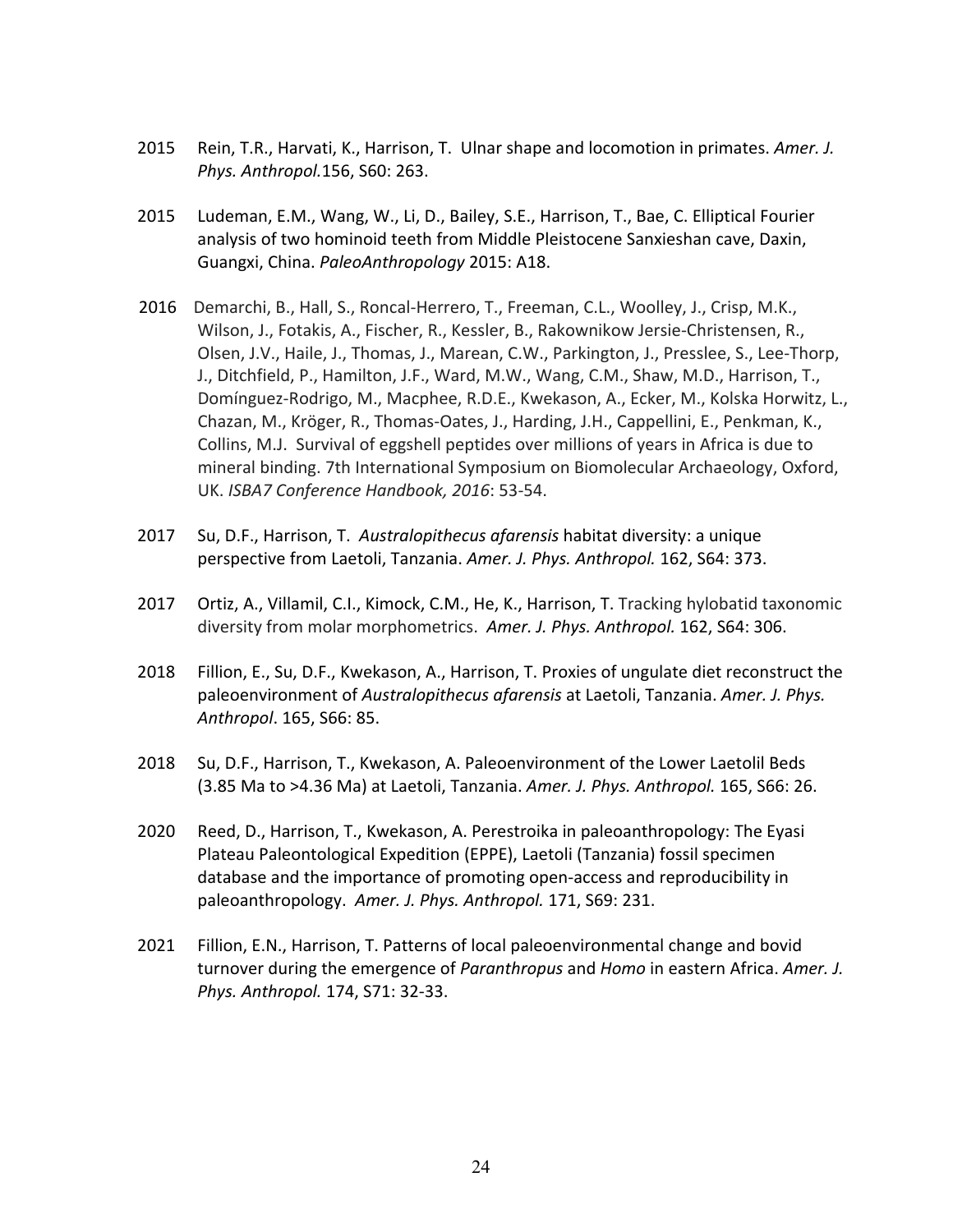#### **FIELDWORK EXPERIENCE**

- 1977 Paleontological fieldwork at Mesozoic mammal sites in South Wales. Director: Kenneth Kermack.
- 1979 Paleontological expeditions to the early Miocene localities at Koru and Meswa Bridge, and surveys at Songhor and Fort Ternan fossil sites, Kenya. Directors: Martin Pickford & Peter Andrews.
- 1980 Paleontological expeditions to early Miocene localities at Koru and Meswa Bridge, Kenya. Directors: Martin Pickford & Peter Andrews.
- 1980 Paleontological reconnaissance at Rusinga, Karungu, Songhor, Maboko, Majiwa and Fort Ternan fossil sites, Kenya. Director: Terry Harrison.
- 1983 Paleontological expedition to the middle Miocene locality on Maboko Island, and surveys at Kaloma, Majiwa and Ombo, Kenya. Director: Martin Pickford.
- 1986 Paleontological reconnaissance of Neogene localities in Tanzania. Director: Terry Harrison.
- 1987 Paleontological expedition to Baccinello and other *Oreopithecus* localities in Tuscany, Italy. Directors: Burkart Engesser & Johannes Hürzeler.
- 1989 Visit to Miocene fossil localities in France and Spain.
- 1990 Paleontological expedition to Mio–Pliocene localities in the Manonga Valley of northern Tanzania. Director: Terry Harrison.
- 1992 Archeological and paleontological reconnaissance of late Pleistocene and Holocene cave sites in Borneo. Director: Terry Harrison.
- 1992 Paleontological expedition to explore Mio–Pliocene localities in the Manonga Valley of northern Tanzania. Director: Terry Harrison.
- 1994 Expedition to Miocene–Pliocene localities in the Manonga Valley and Paleogene localities in northern Tanzania. Director: Terry Harrison.
- 1996 Expedition to Miocene–Pliocene localities in the Manonga Valley and Eocene localities in northern Tanzania. Director: Terry Harrison.
- 1998 Expedition to mid-Pliocene localities at Laetoli and the Eyasi Plateau, Tanzania. Director: Terry Harrison.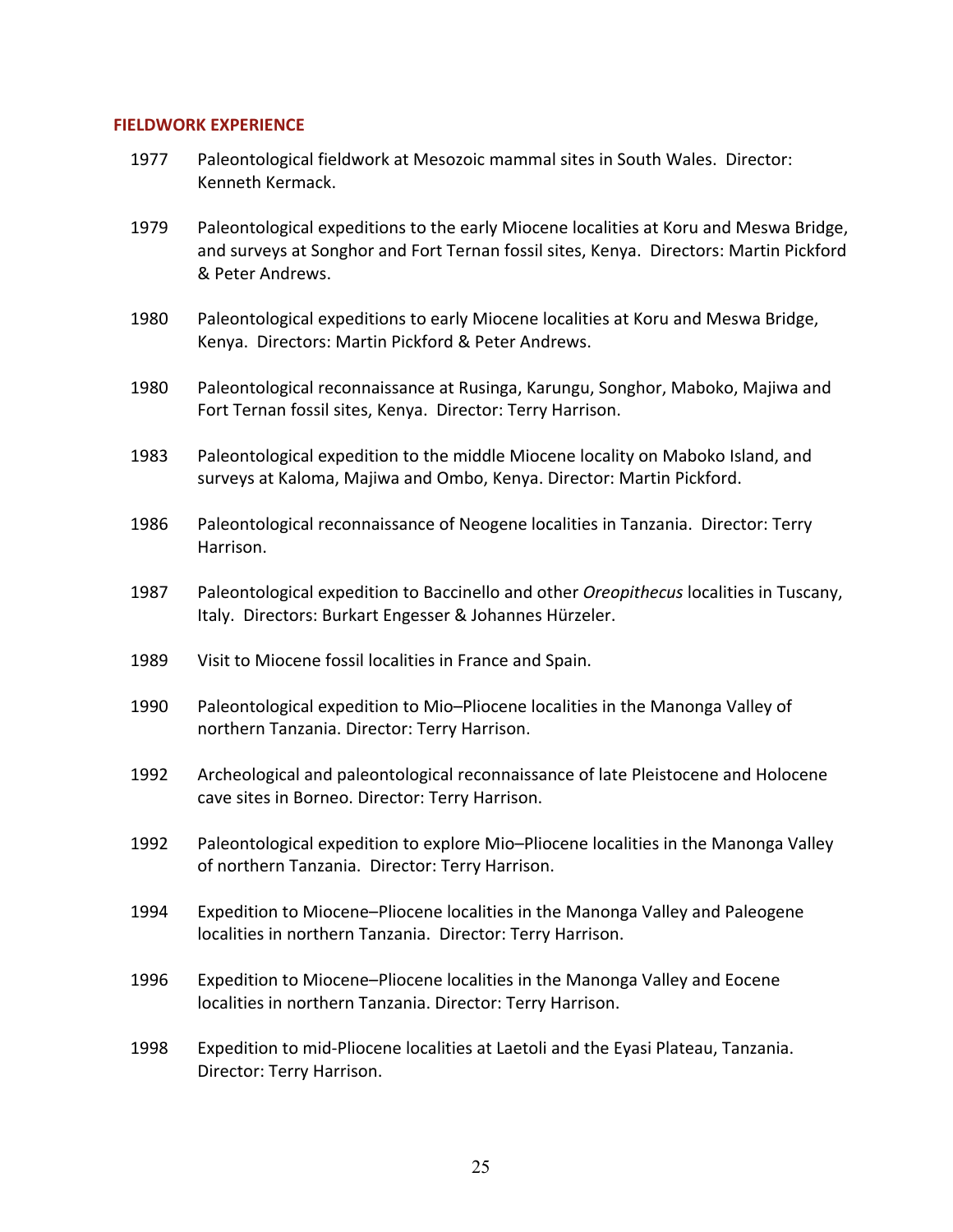- 1999 Expedition to mid-Pliocene localities at Laetoli and the Eyasi Plateau, Tanzania. Director: Terry Harrison.
- 2000 Expeditions to mid-Pliocene localities at Laetoli and the Eyasi Plateau, Tanzania (winter and summer field seasons). Director: Terry Harrison.
- 2001 Expedition to mid-Pliocene localities at Laetoli and the Eyasi Plateau, Tanzania. Director: Terry Harrison.
- 2003 Visit to late Miocene fossil locality of Wadi Natrun, Egypt.
- 2003 Expedition to mid-Pliocene localities at Laetoli and the Eyasi Plateau, Tanzania. Director: Terry Harrison.
- 2004 Expedition to mid-Pliocene localities at Laetoli and the Eyasi Plateau, Tanzania. Director: Terry Harrison.
- 2005 Expedition to mid-Pliocene localities at Laetoli and the Eyasi Plateau, Tanzania. Director: Terry Harrison.
- 2006 Expedition to Mio-Pliocene localities in the Manonga Valley, Tanzania. Director: Terry Harrison.
- 2007 Expedition to the late Miocene locality of Leilao, Yunnan Province, China. Director: Zheng Liang (Yunnan Institute of Cultural Relics and Archaeology).
- 2012 Expedition to mid-Pliocene localities at Laetoli and the Eyasi Plateau, Tanzania. Director: Terry Harrison.
- 2014 Expedition to Pliocene localities at Laetoli and the Eyasi Plateau, Tanzania. Directors: Terry Harrison & Amandus Kwekason.
- 2016 Expedition to Pliocene localities at Laetoli and the Eyasi Plateau, Tanzania. Directors: Terry Harrison & Amandus Kwekason.
- 2017 Visits to Miocene and Pleistocene fossil primate sites in Guangxi and Anhui, China. Director: Yingqi Zhang.
- 2018 Visit to Late Miocene locality of Shuitangba, Zhaotong, Yunnan, China. Director: Ji Xueping.
- 2019 Expedition to Pliocene localities at Laetoli and the Eyasi Plateau, Tanzania. Directors: Terry Harrison & Amandus Kwekason.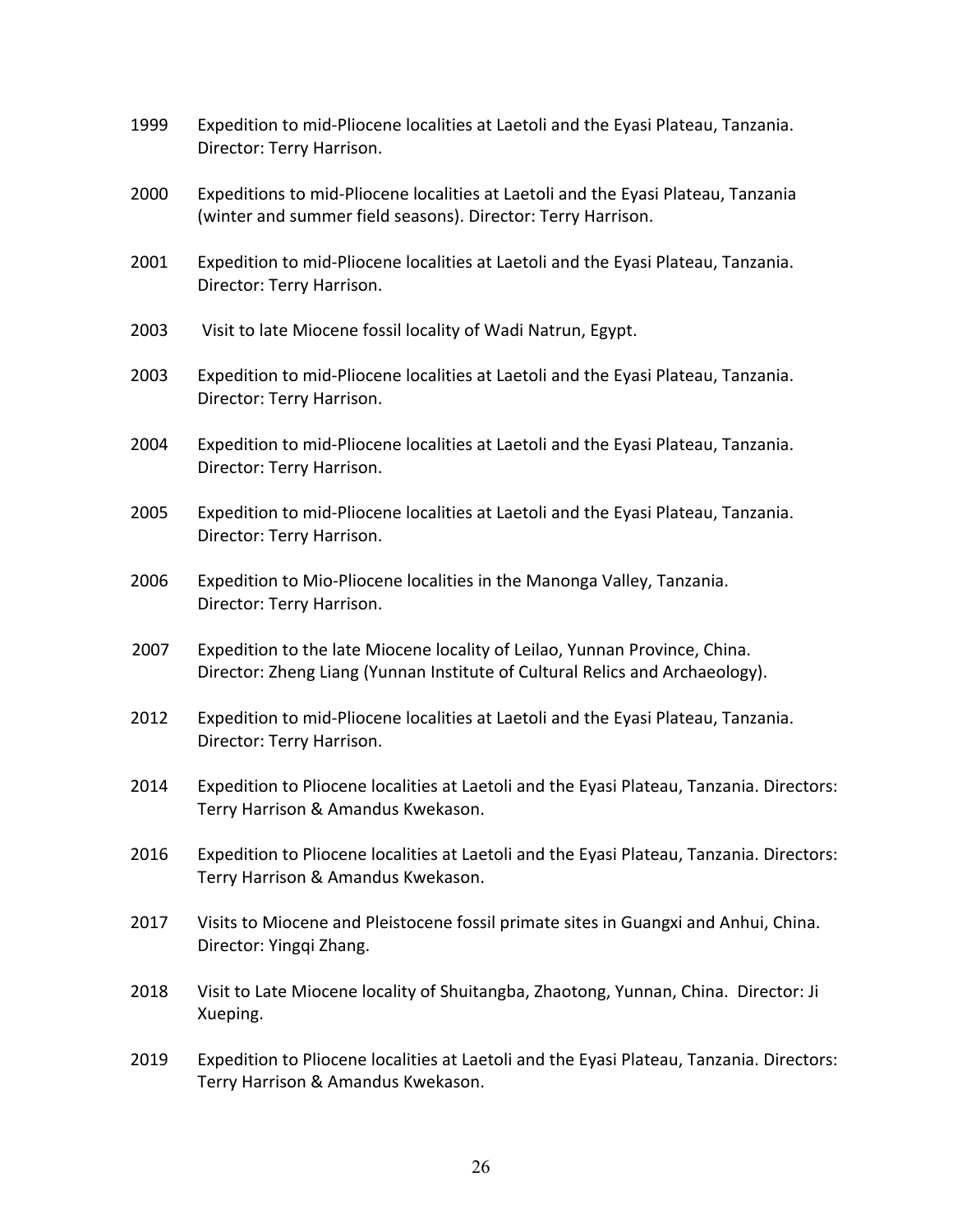#### **OTHER RESEARCH EXPERIENCE**

- 1979 Paleoecological and taphonomic analyses of fossil collections at the National Museums of Kenya, Nairobi.
- 1979 Natural history museums and universities in France, Switzerland, Austria, Hungary and Spain to study fossil primate collections.
	- their associated faunas. 1980 National Museums of Kenya, Nairobi to study Miocene primates from East Africa and
- 1980 Cairo Geological Museum, Egypt to study fossil primate collections.
- 1981 Yale University, Duke University, State University of New York at Stony Brook and the American Museum of Natural History in the USA to study fossil primates.
- 1982 Budapest, Hungary to study fossil primate collections.
- 1984 American Museum of Natural History to study the *Oreopithecus* material on loan from Florence, Italy.
- 1985 British Museum of Natural History to study Miocene hominoids and extant primates.
- 1986 National Museums of Kenya to study fossil hominoids and cercopithecoids.
- 1986 British Museum of Natural History to study fossil hominoids, Neogene faunas from East Africa and extant primates.
- 1986 Naturhistorisches Museum Basel, Switzerland to study undescribed material of *Oreopithecus*.
- 1987 Naturhistorisches Museum Basel, Switzerland to study *Oreopithecus*.
- 1987 Universities and museums in Florence, Sienna and Genoa, Italy to study *Oreopithecus* material.
- 1989 British Museum (Natural History), London and the Institut Paleontologic, Sabadell, to study fossil primates and Neogene faunas from Africa.
- 1990 Naturhistorisches Museum, Basel, Switzerland to study *Oreopithecus* and *Pliopithecus*.

 1991 British Museum (Natural History), London to study fossil primates and fossil faunas from East Africa and Malaysia.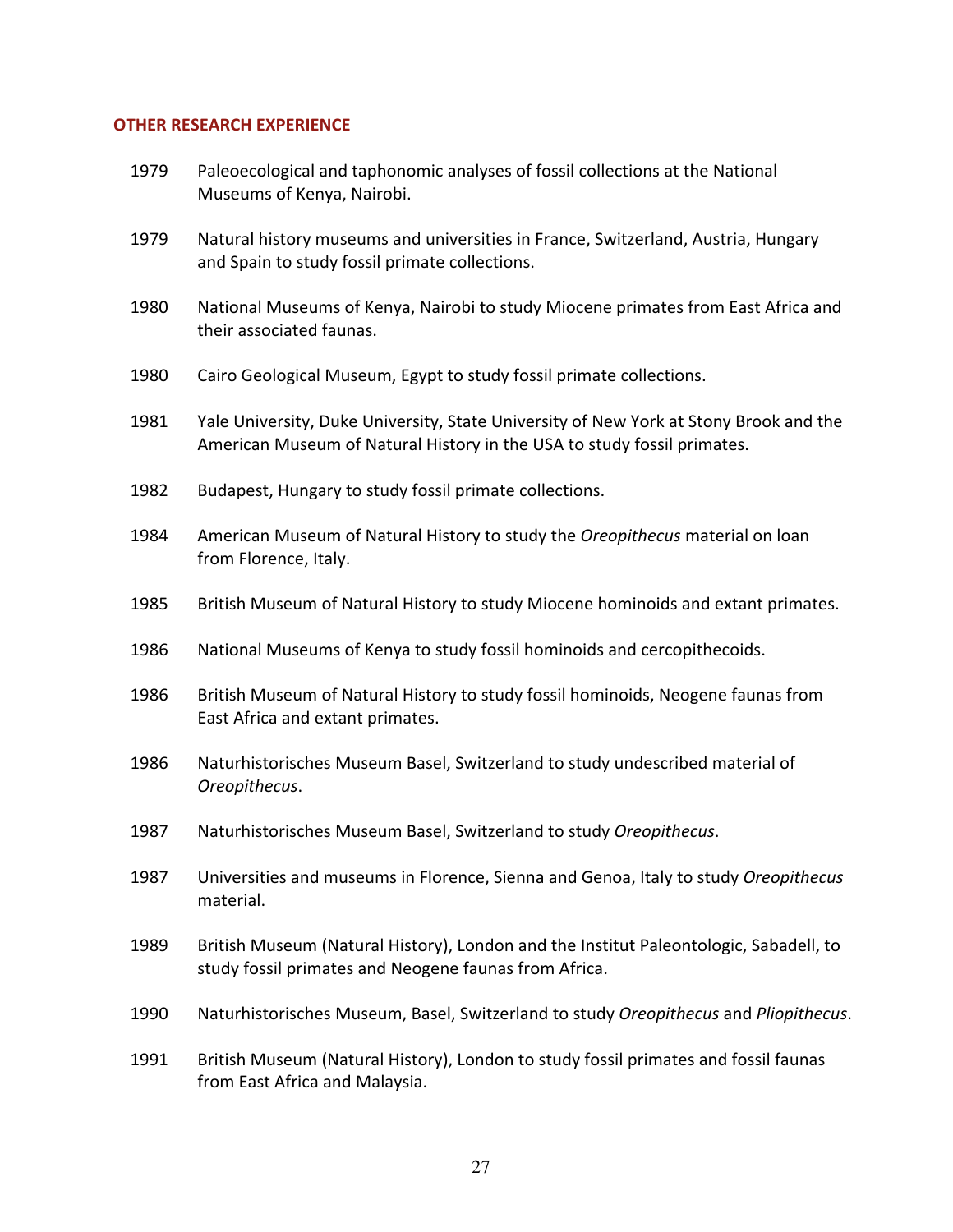- 1992 Museums and universities in Singapore and Malaysia to study subfossil and extant primates.
- 1992 Beijing, China to study Neogene and Plio–Pleistocene fossil primates.
- 1993 National Museums of Tanzania, National Museums of Kenya and the Natural History Museum, London to study Miocene and Pliocene faunas.
- 1993 Switzerland, Spain and the Netherlands to study Neogene fossil primates and Quaternary faunas from South East Asia.
- 1994 Thailand and Malaysia to study fossil primates and geology of South East Asia.
- 1996 Natural History Museum in London and the National Museums of Tanzania to study hominids and other fossil vertebrates from Africa.
- 1997 National Museums of Kenya to study Miocene primates.
- 1998 Natural History Museum to study Miocene catarrhines and lorisoids.
- 1999 Museum collections and fossil sites in Kunming, Lufeng and Yuanmou (China); Calcutta and Chandigarh (India); Petralona (Greece); and Berlin and Tübingen (Germany).
- 2001 National Museums of Kenya, Nairobi to study Pliocene hominins.
- 2002 Museums and fossil sites in Yunnan Province, China.
- 2002 National Museums of Tanzania and the Natural History Museum in London to study Pliocene faunas.
- 2003 Late Miocene locality of Wadi Natrun, Egypt.
- 2003 National Museums of Kenya, Nairobi to study Pliocene vertebrates.
- 2005 South African Museum in Cape Town, National Museums of Kenya in Nairobi, and National Museum of Tanzania in Dar es Salaam to study Plio-Pleistocene faunas.
- 2006 National Museums of Kenya in Nairobi, National Museum of Tanzania in Dar es Salaam, and the Natural History Museum in London to study Miocene hominoids and Plio-Pleistocene faunas.
	- 2007 Yunnan Institute of Cultural Relics and Archaeology, Kunming, and Institute of Vertebrate Paleontology and Paleoanthropology, Beijing, China (January and August).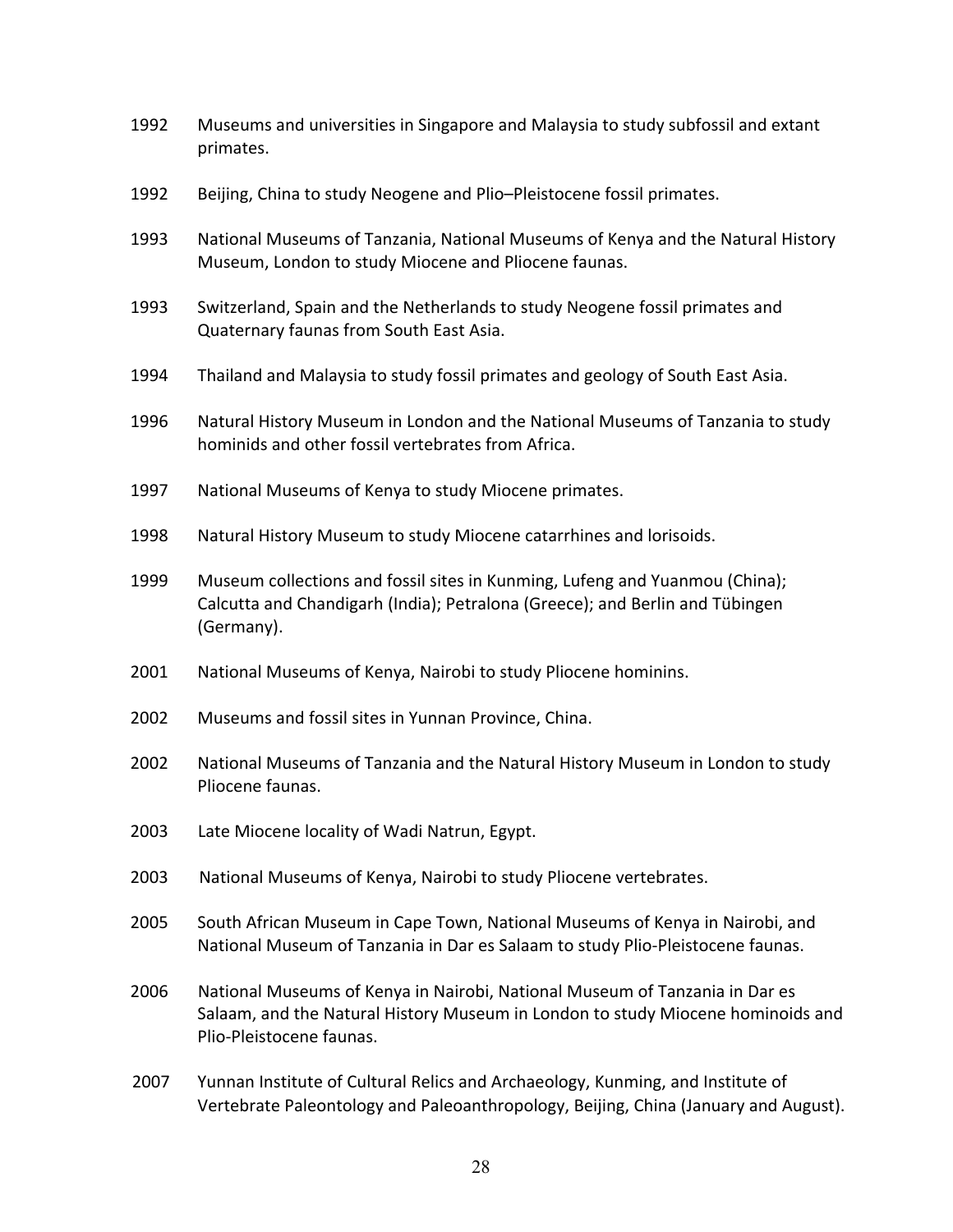- 2007 National Museums of Kenya in Nairobi, National Museum of Tanzania in Dar es Salaam, Museum für Naturkunde der Humboldt-Universität in Berlin, and University of Tübingen to study fossil material from Laetoli, Tanzania.
- 2008 Institute of Vertebrate Paleontology and Paleoanthropology, Beijing, China to study Miocene primates.
- 2008 Uganda Museum, Kampala to study Miocene primates.
- 2009 Primate field sites in Uganda (Kibale, Bwindi Impenetrable Forest, Semliki, Queen Elizabeth National Park) and Kenya (Nakuru National Park, Kakamega).
- 2010 National Museum of Tanzania to study and curate fossils from Laetoli.
- 2010 Jozani National Park, Zanzibar, Tanzania to study red colobus monkeys (Procolobus *kirkii*).
- 2011 Yunnan Institute of Cultural Relics and Archaeology, Kunming and Institute of Vertebrate Paleontology and Paleoanthropology, Beijing, China to study Miocene and Plio-Pleistocene hominoids.
- 2012 National Museum of Tanzania to study and curate fossils from Laetoli.
- 2013 National Museum of Ethiopia to study fossil galagids from the Pliocene of Ethiopia.
- 2013 Primate field sites in northern Ethiopia, including the Simien Mountains.
- 2013 National Museum of Tanzania to study fossil hominins from Laetoli.
- 2013 Institute of Vertebrate Paleontology and Paleoanthropology, Beijing, China to study Pleistocene hominoids.
- 2014 Institute of Vertebrate Paleontology and Paleoanthropology, Beijing, China to study Pleistocene hominoids.
- 2014 Powell-Cotton Museum, Birchington-on-Sea, England to study comparative morphology of galagids.
	- 2015 Institute of Archaeology, Vietnam Academy of Social Sciences, Hanoi, Vietnam to study Pleistocene hominoids.
	- 2015 Cat Tien National Park, Vietnam, to observe yellow-cheeked gibbons and pygmy loris.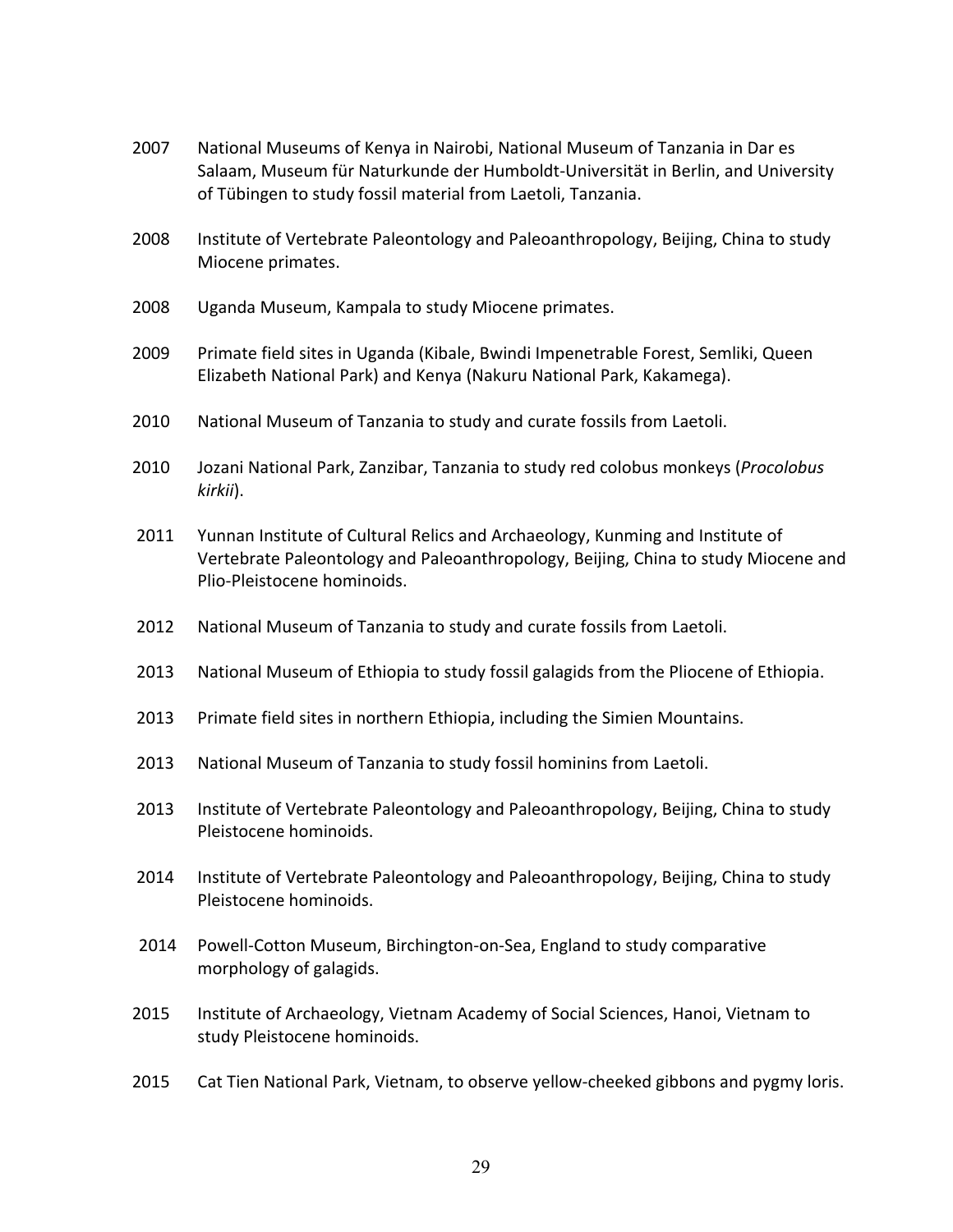- 2015 National Museum of Tanzania to study and curate fossils from Laetoli and Olduvai Gorge.
- 2015 National Parks in Madagascar (Tsingy, Ranomafana, Isalo, Andisibe) to observe lemuriform primates.
- 2016 National Museum of Tanzania to study fossils from Laetoli.
- 2017 National Museum of Tanzania to study fossils from Laetoli.
- 2017 Institute of Vertebrate Paleontology and Paleoanthropology, Beijing and Anthropological Museum of Guangxi, Nanning, China to study Pleistocene hominoids.
- 2018 Yunnan University and Yunnan Institute of Cultural Relics and Archaeology, Kunming to study late Miocene primates from Yunnan, China.
- 2018 Kunming Institute of Zoology, Kunming, China to study skeletal material of hylobatids.
- 2018 National Museum of Natural History, Smithsonian Institution, Washington DC to study galagids, hylobatids, and African bovids.
- 2019 National Museum of Tanzania to study Pliocene fossils from Laetoli.
- 2020 National Museum of Tanzania to study Pliocene fossils from Laetoli.

# **GRANTS & FELLOWSHIPS**

- 1979 Boise Fund, Oxford University.  *The relationships of early catarrhine primates from Europe*
- 1979 Medical Research Council Training Award, London.  *Small–bodied apes from the Miocene of East Africa*
- 1980 Boise Fund, Oxford University  *Palaeontological and geological investigations of a new lower Miocene hominoid– bearing locality at Meswa Bridge, western Kenya*
- 1980 Medical Research Council Training Award, London  *Phylogenetic relationships of the small–bodied apes from the Miocene of East Africa*
- 1981 Central Research Council, London University.  *A review of the phylogenetic relationships between Oligocene and Miocene anthropoids from Egypt and East Africa*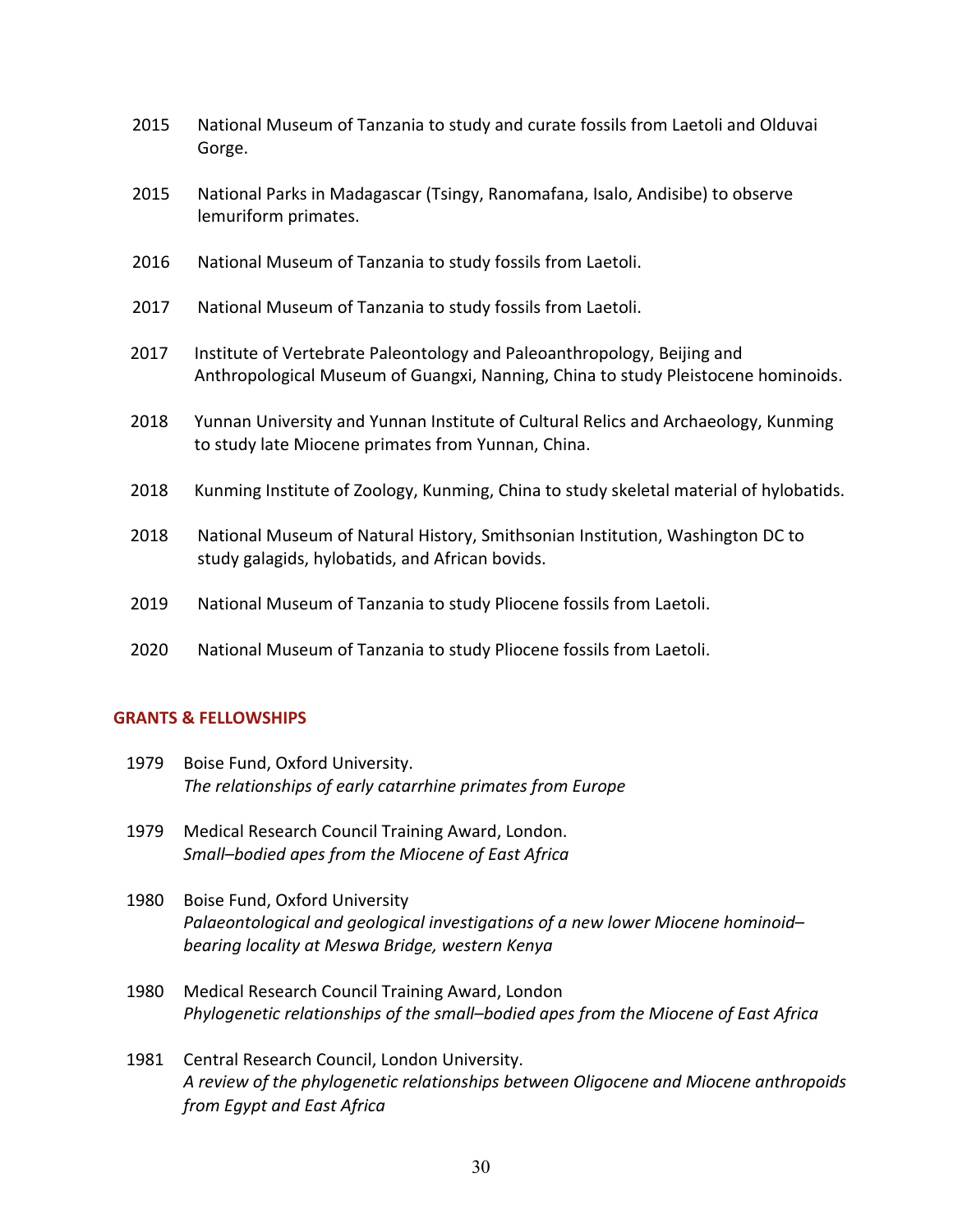- 1983 Boise Fund, Oxford University  *New fossil primates from the Miocene of Kenya*
- 1983 Leakey Foundation  *New fossil primates from the middle Miocene of Maboko Island, Kenya*
- 1984 Boise Fund, Oxford University  *A study of the Oreopithecus bambolii material from Florence, Italy*
- 1985 Boise Fund, Oxford University  *New fossil primate postcranials from the middle Miocene of Kenya*
- 1986 Leakey Foundation  *New fossil primate postcranials from the middle Miocene of Kenya*
- 1986 Boise Fund, Oxford University  *The study of undescribed material of Oreopithecus bambolii and a re-examination of its phylogenetic status*
- 1987 Scheuer Presidential Fellowship, New York University  *The phylogenetic affinities and paleobiology of Oreopithecus bambolii*
- 1987 Adolph Schultz Foundation, Zurich  *Phylogenetic relationships and paleobiology of Oreopithecus bambolii*
- 1989 Boise Fund, Oxford University  *A comparative study of the fossil vertebrates from the Singida region of northern Tanzania*
- 1990 Research Challenge Fund, New York University  *In search of human origins: Paleoanthropological research in northern Tanzania*
- 1990 Boise Fund, Oxford University  *Long–term geological and paleontological field research in northern Tanzania*
- 1991 Boise Fund, Oxford University  *Paleoanthropological research in northern Tanzania*
- 1991 Leakey Foundation  *Paleoanthropological research in the Manonga Valley, Northern Tanzania*
- 1991 National Geographic Society  *Paleoanthropological research in the Manonga Valley, Northern Tanzania*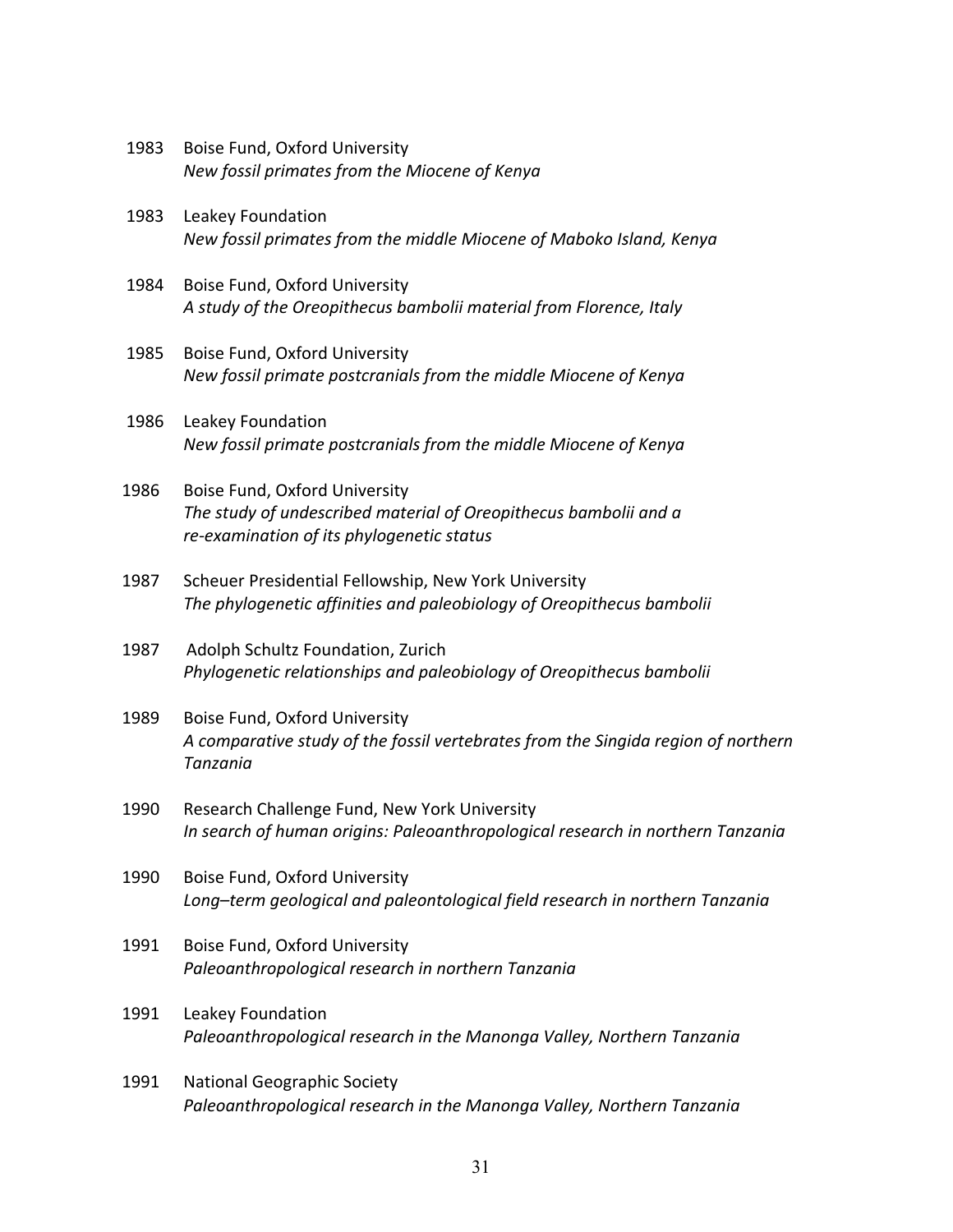- 1991 National Science Foundation, Research Training Grant (with E. Delson, D. Melnick, J. Robinson, I. Tattersall).  *Research and training in evolutionary primatology*
- 1992 National Science Foundation, Small Grant for Exploratory Research.  *Paleoanthropological exploration in the Manonga Valley of northern Tanzania* (DBS 9120882)
- 1993 Boise Fund, Oxford University  *Systematics and community structure of the fauna from the Manonga Valley, Tanzania*
- 1993 Leakey Foundation (with L. Martin)  *International workshop on the evolutionary history of Miocene apes*
- 1994 National Geographic Society  *Paleoanthropological Research in the Manonga Valley of North–Central Tanzania*
- 1994 Boise Fund, Oxford University  *Paleoanthropological Research in the Manonga Valley of North–Central Tanzania*
- 1994 Leakey Foundation  *Further Paleoanthropological Research in the Manonga Valley, northern Tanzania*
- 1996 National Science Foundation, Doctoral Dissertation Research (with J. Krigbaum)  *Human Paleodiet in Tropical Southeast Asia* (SBR 9529300)
- 1996 Boise Fund, Oxford University  *Paleontological research at the Eocene site of Mahenge, Tanzania: A unique window into the evolutionary history, paleoecology and biogeography of sub-Saharan Africa during the early Tertiary*
- 1996 National Geographic Society  *Paleontological research at the Eocene site of Mahenge, north-central Tanzania*
- 1996 Research Challenge Fund, New York University  *Preliminary paleontological investigations at Mahenge in north-central Tanzania: A unique window into the evolutionary history, paleoecology and biogeography of sub- Saharan Africa during the early Tertiary*
- 1996 National Science Foundation, Research Training Grant (with E. Delson, D. Melnick, J. Robinson, I. Tattersall, J. Laitman).  *Research and training in evolutionary primatology*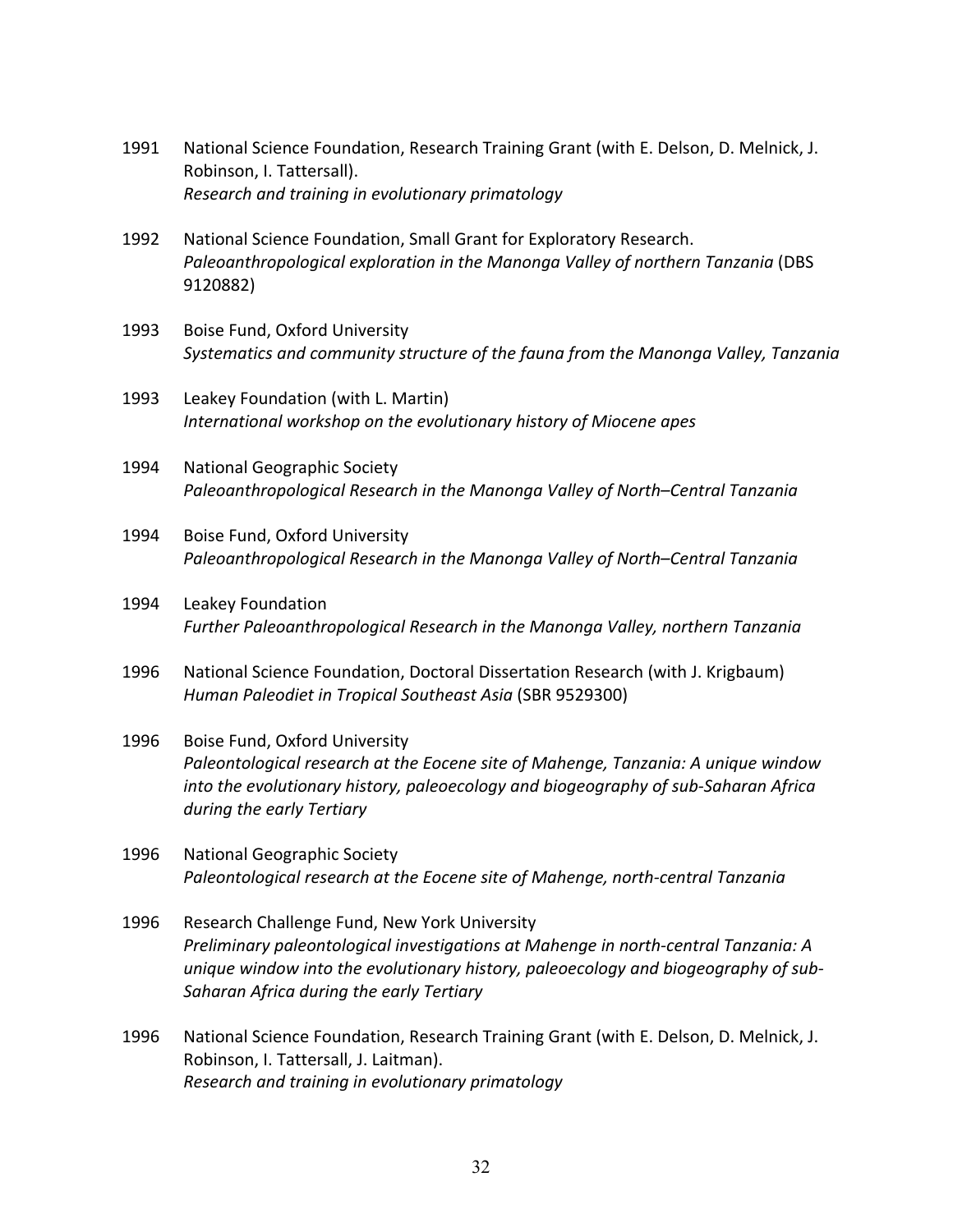- 1997 National Science Foundation, Doctoral Dissertation Research (with W. Dirks) *Dental development and life history in catarrhine primates* (SBR 9700822)
- 1998 National Geographic Society  *Paleontological research at the Pliocene hominid-bearing locality of Laetoli, Tanzania*
- 1998 Leakey Foundation  *Paleoanthropological research at Laetoli, northern Tanzania*
- 1999 National Science Foundation, Doctoral Dissertation Research (with V. Pilbrow)  *Dental variation in hominoids: its implications for fossil species recognition* (SBR 9815546)
- 1999 Leakey Foundation  *Renewed paleoanthropological research at Laetoli, northern Tanzania*
- 1999 National Science Foundation  *Paleoanthropological research in the Laetoli area, Tanzania* (BCS 9903434)
- 2001 Research Challenge Fund, New York University  *Preliminary paleontological investigations at the Pliocene hominid locality of Yangyi, Baoshan County, Yunnan, China*
- 2002 National Science Foundation, Doctoral Dissertation Improvement (with D. Su)  *Paleoecology of the Upper Laetolil Beds, Laetoli, Tanzania: Its implications for hominid evolution* (BCS 0216683)
- 2002 Leakey Foundation  *Paleoanthropological investigations in the Laetoli area, Tanzania*
- 2003 National Science Foundation  *Continued paleoanthropological research in the Laetoli area, Tanzania* (BCS 0309513)
- 2003 National Science Foundation, IGERT (with E. Delson, M. Cords, C. McCann, I. Tattersall)  *IGERT: Integrative Graduate Research and Training in Evolutionary Primatology* (DGE 0333415)
- 2005 Wenner-Gren Foundation (with A. Di Fiore)  *Research Conference: Molecular Primatology – Progress and Promise*
- 2006 National Science Foundation (with A. Di Fiore)  *Research Conference: Molecular Primatology – Progress and Promise*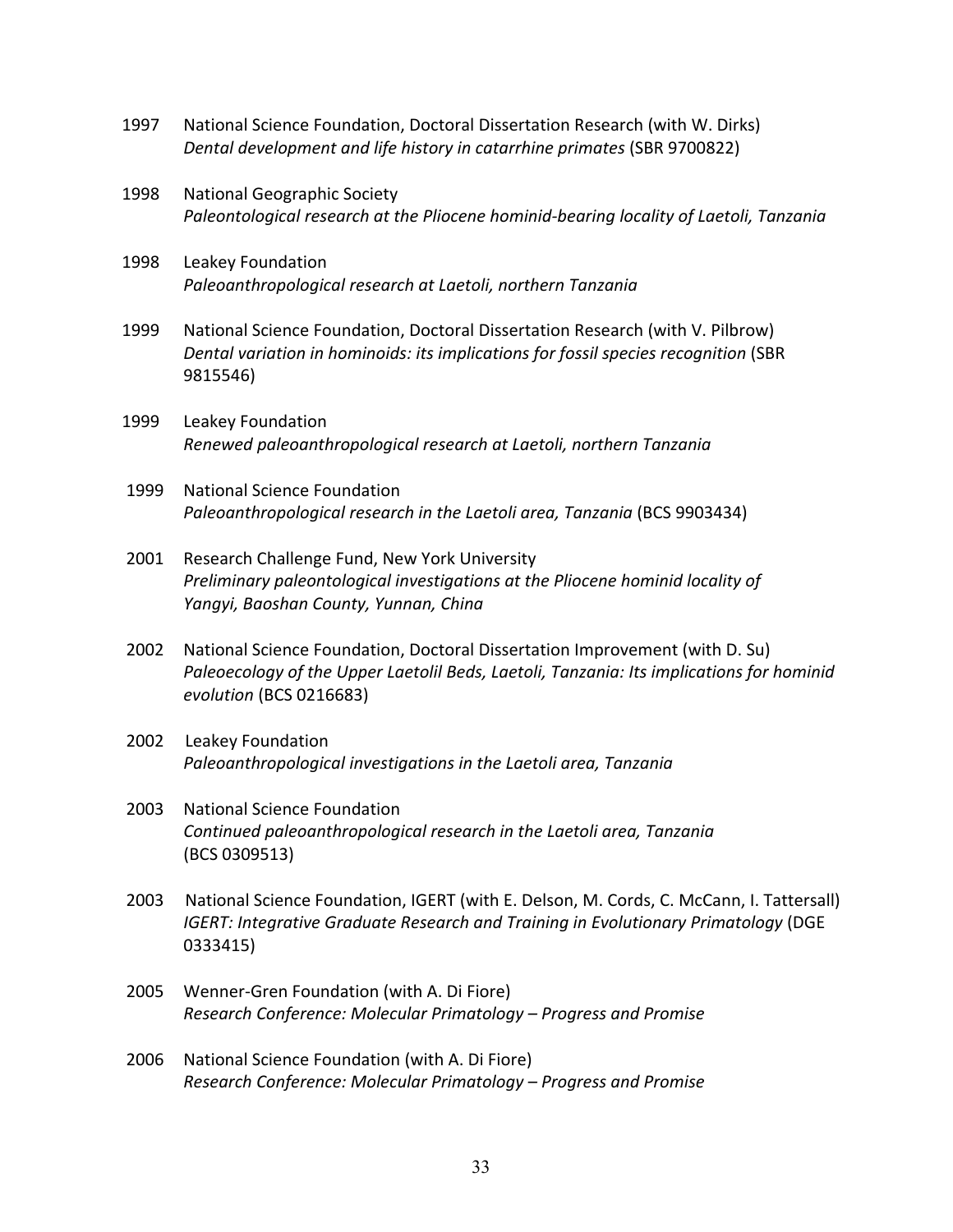- 2008 National Science Foundation, Doctoral Dissertation Improvement (with S. Worthington)  *Systematics of Middle to Late Miocene Hominoidea* (BCS 0824496)
- 2009 National Science Foundation, Doctoral Dissertation Improvement (with T. Rein)  *Locomotor function and phylogeny: Implication for interpreting extinct hominoid morphology* (BCS 0849204)
- 2010 National Science Foundation (with E. Delson, M. Cords, J. Flynn, C. McCann) *<i>IGERT, Integrative Graduate Research and Training in Evolutionary Primatology Enhancing the NYCEP collaborative* (DGE 0966166)
- 2012 National Geographic Society  *Paleoanthropological research at Laetoli, Tanzania*
- 2014 National Science Foundation  *Renewed Paleoanthropological Research in the Laetoli Area, Tanzania* (BCS 1350023)
- 2014 University Research Challenge Fund, New York University  *Paleoanthropological Research at Laetoli, Tanzania*
- 2016 Wenner-Gren Foundation (with Z. Alemseged, Y. Haile-Selassie, W. Kimbel)  *African Rift Valley Research Consortium (ARVRC) meeting in NYC*
- 2017 Provostial Mega-Grants Initiative, New York University  *Ecosystem Change and Human Origins (ECHO)*
- 2019 Research Challenge Fund, New York University  *Bridging the Divide: Paleoanthropological Research in the Lower Laetolil Beds, Tanzania*
- 2019 Leakey Foundation  *Paleoanthropological Research in the Lower Laetolil Beds, Tanzania*
- 2020 National Science Foundation, Doctoral Dissertation Research (with E. Fillion)  *Local responses to global environmental shifts during the emergence of hominins* (BCS 2018563)

### **INVITED LECTURES & CONFERENCE PRESENTATIONS**

- 1981 Paleobiology of the Miocene primates from East Africa. Yale University, New Haven, CT.
- 1981 *Taxonomy and phylogeny of the small–bodied apes from the Miocene of East Africa*.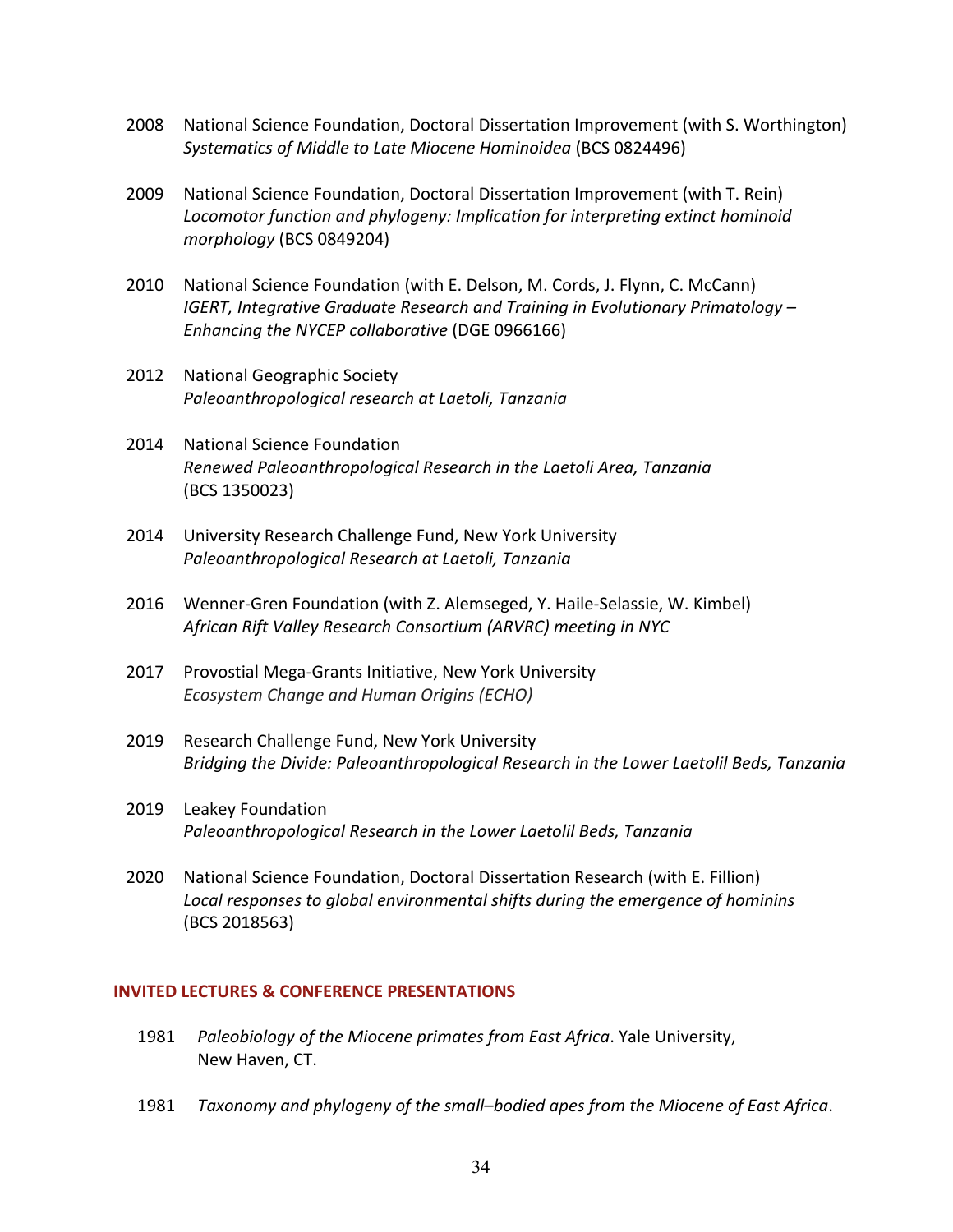Duke Primate Center, Durham, NC.

- 1984 The fossil evidence for gibbon evolution. City University of New York, NY.
- 1985 *When is a hominoid not a hominoid? – When it's a primitive non–cercopithecoid* catarrhine. New York Regional Primatology Group, NY.
- 1985 African *oreopithecids and the origin of the family*. American Association of Physical Anthropologists Meetings, Knoxville, TN.
- 1986 The *phylogenetic relationships of the Oreopithecidae*. American Association of Physical Anthropologists Meetings, Albuquerque, NM.
- 1986 *Catarrhine phylogeny*. Willi Hennig Society Meetings, American Museum of Natural History, NY.
- 1986 *A scientific perspective on the origin and evolutionary history of humankind*. The Anthropology Museum of the People of New York, New York Academy of Sciences, NY.
- 1987 New *developments in catarrhine evolution*. Anthropologisches Institut, Zürich University, Zürich.
- 1987 The *phylogeny of early catarrhine primates*. Cambridge University, Cambridge.
- 1987 New *developments in catarrhine evolution*. University College London, London.
- 1988 *Oreopithecus bambolii: An enigmatic anthropoid*. Yale University, New Haven, CT.
- 1988 *Island biogeography, paleoecology and the paleobiology of Oreopithecus bambolii*. SUNY, Stony Brook, NY.
- 1989 *New estimates of cranial capacity, body size and encephalization in Oreopithecus bambolii*. American Association Physical Anthropologists Meetings, San Diego, CA.
- 1989 New *insights on Oreopithecus*. Queens College, City University of New York, NY.
- 1989 New *developments in hominoid evolution*. New York Academy of Sciences, NY.
- 1990 *Paleoanthropological fieldwork in East Africa*. New York University, NY.
- 1990 A new species of Pliopithecus from the Middle Miocene of China and the generic taxonomy of Pliopithecidae (with E. Delson, J. Guan). American Association of Physical Anthropologists Meeting, Miami, FL.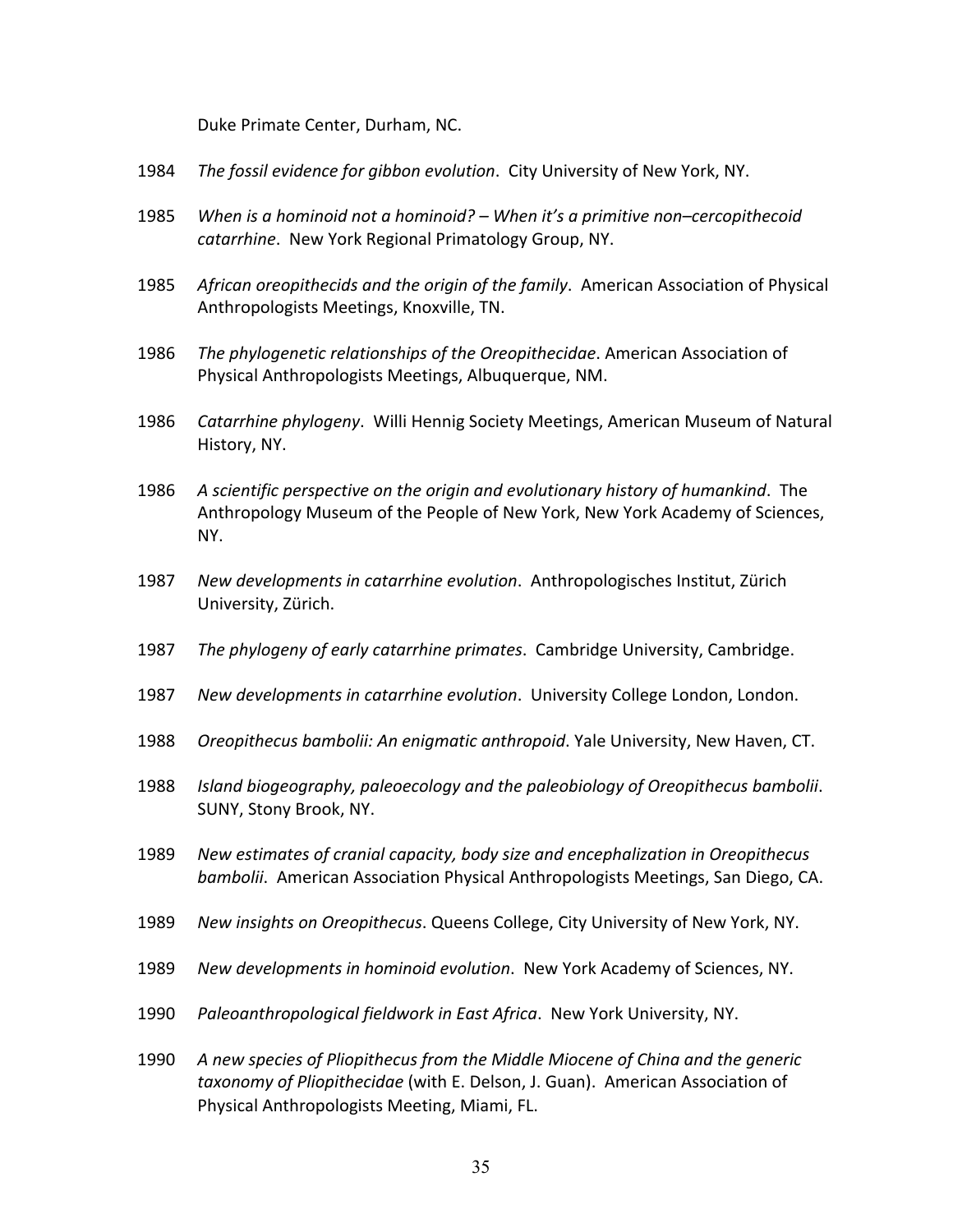- **1990** The *implications* of *Oreopithecus* for the *origins* of *bipedalism*. Conference on Origine(s) de la Bipedie chez les Hominides. Singer-Polignac Fondation, Paris.
- 1991 New *interpretations of hominoid evolution*. University of Chicago, Chicago, IL.
- **1991** Cladistic concepts and the species problem in hominoid evolution. American Association of Physical Anthropologists Meetings, Milwaukee, WI.
- 1991 The taxonomy and phylogenetic relationships of the Pliopithecidae. American Association of Physical Anthropologists Meetings, Milwaukee, WI.
- 1991 *Undescribed fossil cercopithecids from the Plio-Pleistocene of Kanam East in western Kenya* (with E. Harris). American Association of Physical Anthropologists Meetings, Milwaukee, WI.
- 1992 The fossil evidence for hominoid evolution. Beijing Natural History Museum, Beijing.
- 1992 *New fossil sites in the Manonga Valley, northern Tanzania*. L.S.B. Leakey Foundation, Locust Valley, NY.
- 1993 *The phylogenetic status of Oreopithecus*. Anthropologisches Institut, Zürich University, Zürich.
- 1993 *The anatomy, paleobiology and phylogenetic relationships of Hexaprotodon harvardi (Mammalia, Hippopotamidae) from the Neogene of East Africa*. Society of Vertebrate Paleontology Meetings, Albuquerque, NM.
- 1993 S*tratigraphy and mammalian paleontology of Neogene sites in the Manonga Valley, north-central Tanzania, East Africa* (with B. Haileab). Society of Vertebrate Paleontology Meetings, Albuquerque, NM.
- 1993 *The palaeoecological context of archaeological sites in Sarawak, Borneo.* Indo–Pacific Prehistory Association, Chiang Mai, Thailand.
- 1993 *Stratigraphy and vertebrate paleontology of late Neogene sites in the Manonga Valley* (with M.L. Mbago & C.P. Msuya). Arusha, Tanzania.
- 1994 *Paleoanthropological research in the Manonga Valley, north–central Tanzania: Its implications for hominid evolution*. Yale University, New Haven, CT.
- 1994 *New specimens of Oreopithecus bambolii from Baccinello V2: Taxonomic, phylogenetic and biochronological implications* (with L. Rook). American Association of Physical Anthropologists Meetings, Denver, CO.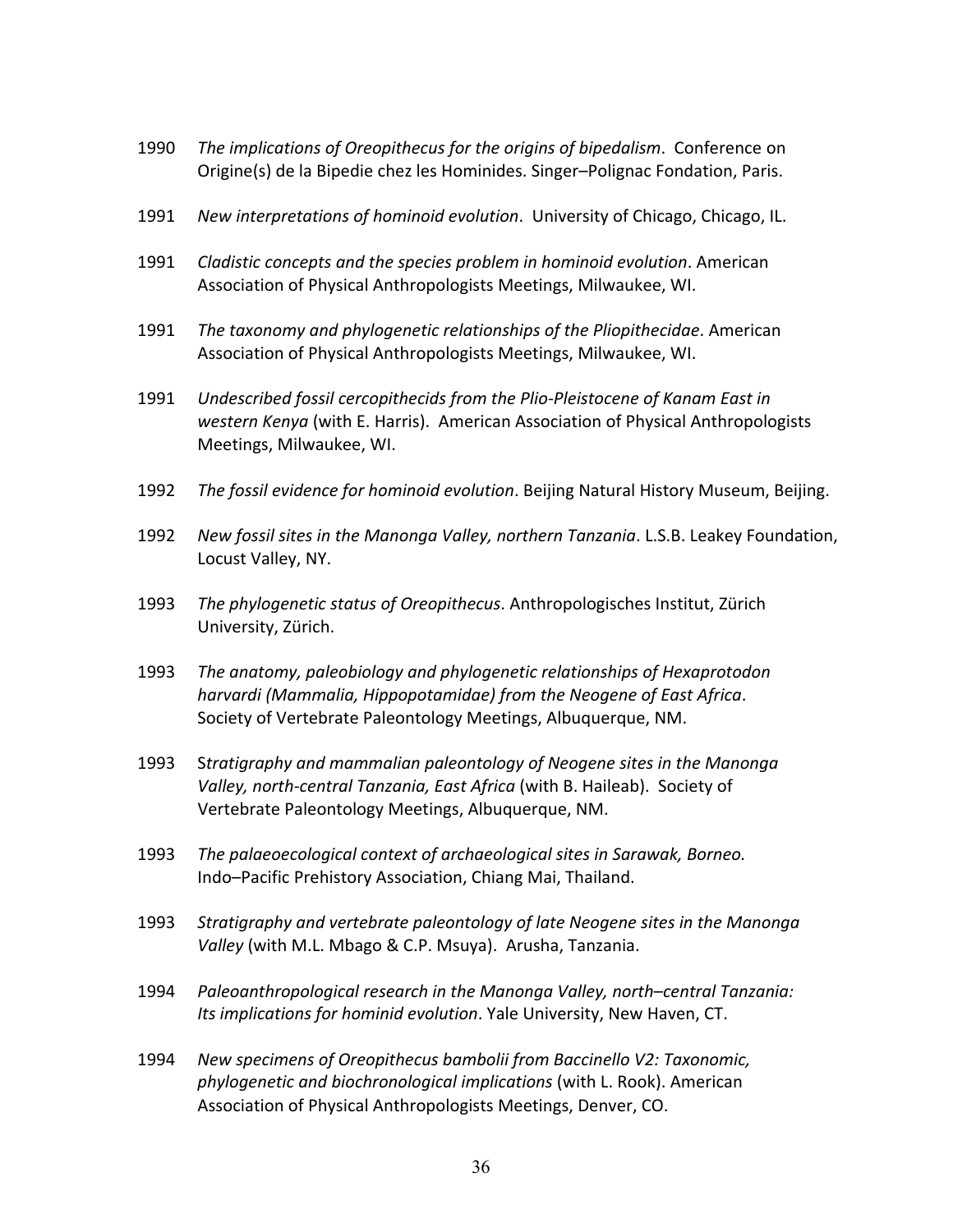- 1994 *The impact of early humans on the ecology of Borneo: A diachronic approach to* conservation. Keynote Address, Undergraduate Research Conference, New York University, NY.
- 1994 New *research in ape evolution*. Louis S. B. Leakey Symposium, Primates Past, Present and Future – Evolution, Behavior, Conservation, American Museum of Natural History, NY.
- 1994 R*evisión taxonómica de los Dryopithecinos de la Península Ibérica* (with F. Ribot, J. Gibert). X Jornadas Paleontologia, Madrid.
- 1996 *Oreopithecus: Enigmatic anthropoid or misunderstood ape*. Harvard University, Cambridge, MA.
- 1996 *The phylogeny of canine sexual dimorphism in primates* (with E. Baker). American Association of Physical Anthropologists Meetings, Durham, NC.
- 1996 *New fossil primates from the Miocene of China and their implications for the biogeography of early catarrhines in Eurasia* (with Gu Yumin). American Association of Physical Anthropologists Meetings, Durham, NC.
- 1996 *A new perspective on the biogeographic and phylogenetic relationships of Eurasian fossil apes.* SUNY at Stony Brook, NY.
- 1996 *Renewed paleontological excavations at the early Eocene site of Mahenge in north-central Tanzania*. Annual Meetings of the Society of Vertebrate Paleontology, American Museum of Natural History, NY.
- **1997** The anterior lower premolar in catarrhine evolution (with C.A. Robinson). American Association of Physical Anthropologists Meeting, St. Louis, MO.
- 1998 *Evidence for a tail in Proconsul heseloni*. American Association of Physical Anthropologists Meetings, Salt Lake City, UT.
- 1998 *Phylogenetic relationships and functional morphology of the distal humerus from*  Kanapoi, Kenya (with E.W. Baker, A. A. Malyango). American Association of Physical Anthropologists Meetings, Salt Lake City, UT.
- 1998 *Mahenge: An early Eocene Lagerstatte in Tanzania, East Africa. (with A. Murray, C.P.*  Msuya, B. Fine Jacobs, A.M. Baez). Society of Vertebrate Paleontology Annual Meetings, Snowbird, UT (presented by L. Sarlo).
- 1998 *The importance of the paleobiological and paleoecological context for interpreting*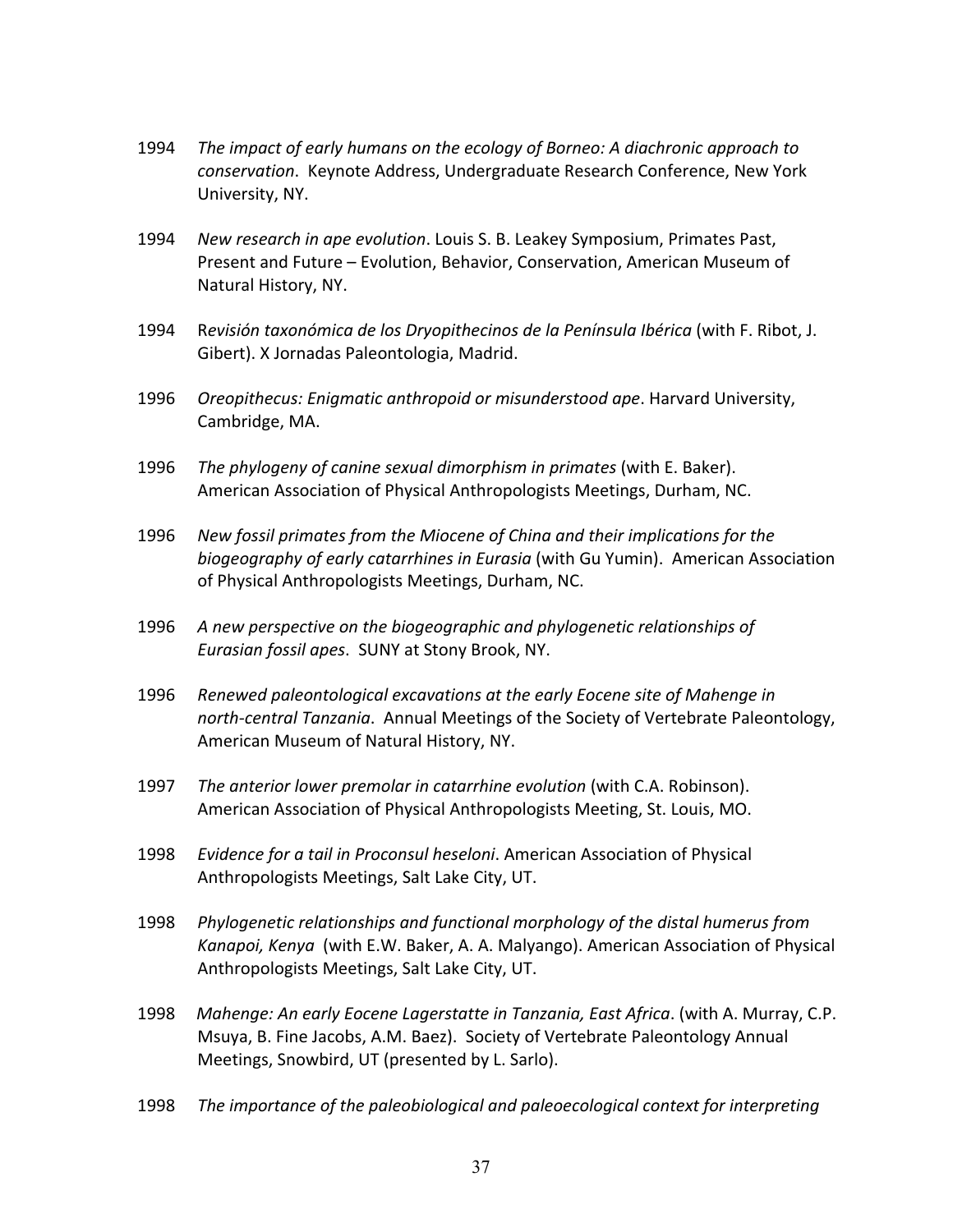*the phylogenetic affinities of Oreopithecus bambolii* (with L. Rook). European Science Foundation Workshop, 3<sup>rd</sup> Workshop, Phylogeny of Eurasian Neogene Hominoid Primates, Nikiti, Greece.

- 1998 *Archaeological and ecological implications of the primate fauna from prehistoric sites in Borneo*. Indo-Pacific Prehistory Association, 16<sup>th</sup> Congress, Melaka, Malaysia (presented by J.S. Krigbaum).
- 1998 *In search of the earliest hominids: New paleoanthropological investigations in northern Tanzania. Rutgers University, NJ.*
- 1999 *Estimates of cranial capacity and encephalization in Proconsul and Turkanapithecus.* (with J. Manser). American Association of Physical Anthropologists Meetings, Columbus, OH.
- 1999 *Scaling of lumbar vertebrae in anthropoid primates: its implications for the positional behavior and phylogenetic affinities of Proconsul* (with W.J. Sanders). American Association of Physical Anthropologists Meetings, Columbus, OH.
- 1999 *A reconsideration of the taxonomic and phylogenetic relationships of Nyanzapithecus*. International Symposium on Evolution of Middle and Late Miocene Hominoids in Africa, Kyoto, Japan.
- 1999 *New perspectives on the phylogenetic relationships of the earliest hominoids*. Center of Excellence International Symposium on the Evolution of the Apes and the Origin of the Human Beings, Kyoto University Primate Research Institute, Inuyama, Japan.
- 1999 *Primate biogeography and ecology on the Sunda Shelf islands: A paleontological and zooarchaeological perspective* (with J. Krigbaum). American Association of Physical Anthropologists Meetings, San Antonio, TX.
- 2000 A re-evaluation of the phylogenetic status of Proconsul. Yale University, New Haven, CT.
- 2001 *High-resolution middle Pliocene landscape reconstructions at Laetoli, Tanzania* (with J. Kingston). Paleoanthropology Society Meetings, Kansas City, MO.
- 2001 *In search of human origins: Renewed investigations at Laetoli in Tanzania*. Rutgers University, NJ.
- 2002 A new perspective on the ecological context of human origins. Universität Zürich-Irchel, Zürich.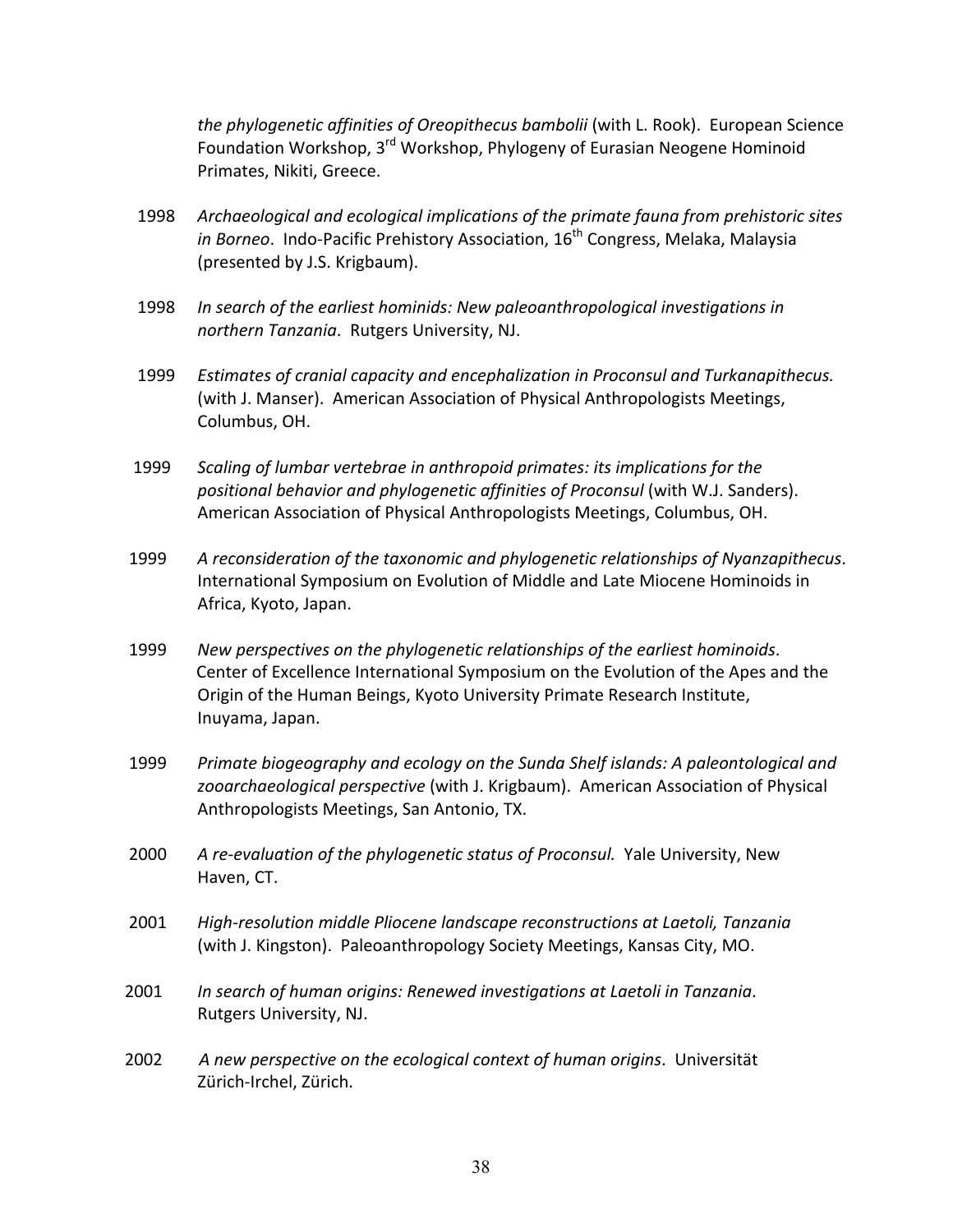- 2002 *First recorded hominins from the Ndolanya Beds, Laetoli, Tanzania*. American Association of Physical Anthropologists Meetings, Buffalo, NY.
- 2002 *The ecological consequences of human colonization of the Sunda Shelf Islands:* A *comparative perspective* (with J. Krigbaum). Indo–Pacific Prehistory Association, Taipei, Taiwan.
- 2003 *The zoogeographic and phylogenetic relationships of early catarrhine primate in* Asia. International Symposium on Asian Paleoprimatology: Evolution of the Tertiary Primates in Asia, Kyoto University Primate Research Institute, Inuyama, Japan.
- 2003 *Renewed paleontological and geological investigations at Wadi Natrun: The search* for human origins in Egypt. Egypt-U.S. Workshop on Anthropology, National Research Centre, Cairo, Egypt.
- 2003 *Taphonomic versus ecological factors in the rarity of fossil hominins at Laetoli, Tanzania* (with D. Su, S. Freidline). Paleoanthropology Society Meetings, Tempe, AZ.
- 2003 Laetoli paleoecology reconsidered: The *isotopic evidence* (with J. Kingston). Paleoanthropology Society Meetings, Tempe, AZ.
- 2003 *Faunal differences in the sequence at Laetoli: Implications for taphonomy and paleoecology* (with D. Su). American Association of Physical Anthropologists Meetings, Tempe, AZ.
- 2004 *A diachronic approach to understanding the biogeography of catarrhine primates on the Sunda Shelf islands.* NYCEP Seminar, CUNY Graduate Center, NY.
- 2004 *Science for the non-scientist: Reflections on meeting the challenge of general science education*. The Faculty Series on University Learning, NYU Center for Teaching Excellence, NY.
- 2004 *Pliocene vegetation and paleoenvironment of Laetoli, Tanzania; evidence from fossil woods* (with M. Bamford). Paleoanthropology Society Meetings, Montreal.
- 2004 *Laetoli Paleoecology reconsidered: implications for early hominin habitats* (with D. Su). Paleoanthropology Society Meetings, Montreal.
- 2004 Laetoli paleoecology and early hominin habitats (with D. Su). Workshop on faunal evidence for hominin paleoecology in East Africa, Smithsonian Institution, Washington, DC.
- 2004 Laetoli paleoecology and early hominin habitats (with D. Su). 32<sup>nd</sup> International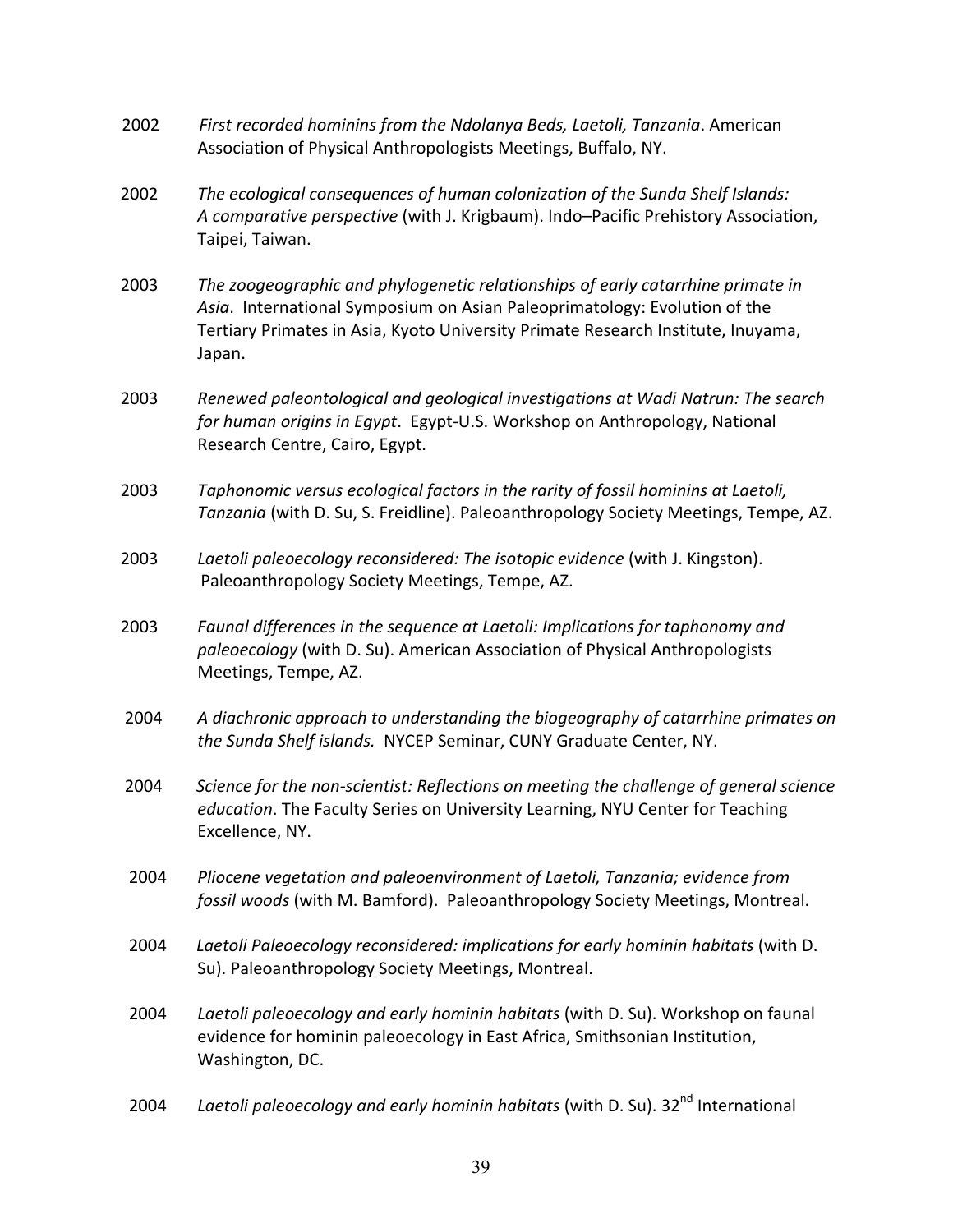Geological Congress, Florence, Italy.

- 2004 *Faunal differences in the Upper Laetolil Beds of Laetoli: Implications for paleoecological reconstructions* (with D. Su). 32nd International Geological Congress, Florence, Italy.
- 2005 The *zoogeography* and *phylogeny of East Asian catarrhines*. Department of Anatomical Sciences, Stony Brook University, Stony Brook, NY.
- 2005 *In search of human origins: some fancy footwork*. NYU/Johns Hopkins University Center for Talented Youth – Odyssey Series, New York University, NY.
- 2005 *Bones of Contention: Old Conflicts and New Developments in Human Evolution*. Society of Fellows, New York University, NY.
- 2005 New fossil hominins from Laetoli: Implications for taxonomy and biogeography. 12<sup>th</sup> Pan African Congress, Gaborone, Botswana.
- 2005 *Paleoecology of Laetoli and early hominin habitats* (with D. Su). 12<sup>th</sup> Pan African Congress, Gaborone, Botswana.
- 2005 *The evolutionary relationships of Miocene hominoids from Yuanmou. The 40<sup>th</sup>*  Anniversary of the Yuanmou Man Discovery, Kunming, China.
- 2006 *Postcranials, paleobiology, and phylogenetic analysis: the case of Oreopithecus*. Conference on Behavioral Reconstruction in Paleoanthropology, National Evolutionary Synthesis Center, Durham, NC.
- 2006 *Taxonomy and paleobiology of fossil cercopithecids from the Pliocene of Laetoli, Tanzania*. Society of Vertebrate Paleontology Annual Meetings, Ottawa, Canada.
- 2006 *Reassessing the paleoecology of the Pliocene site of Laetoli, northern Tanzania, utilizing isotopic analysis of fossil herbivore enamel* (with J. Kingston). Society of Vertebrate Paleontology Annual Meetings, Ottawa, Canada.
- 2007 *Mesopithecus sivalensis from the Late Miocene of the Siwaliks (with E. Delson).*  American Association of Physical Anthropologists Meeting, Philadelphia, PA.
- 2007 *Quantifying the angle of orientation of the metatarsophalangeal joint surface of proximal phalanges in extant primates* (with T. Rein). American Association of Physical Anthropologists Meetings, Philadelphia, PA.
- 2007 *Zoogeography and taxonomic diversity of later Miocene and Pliocene catarrhines*. Okayama University of Science, Okayama, Japan.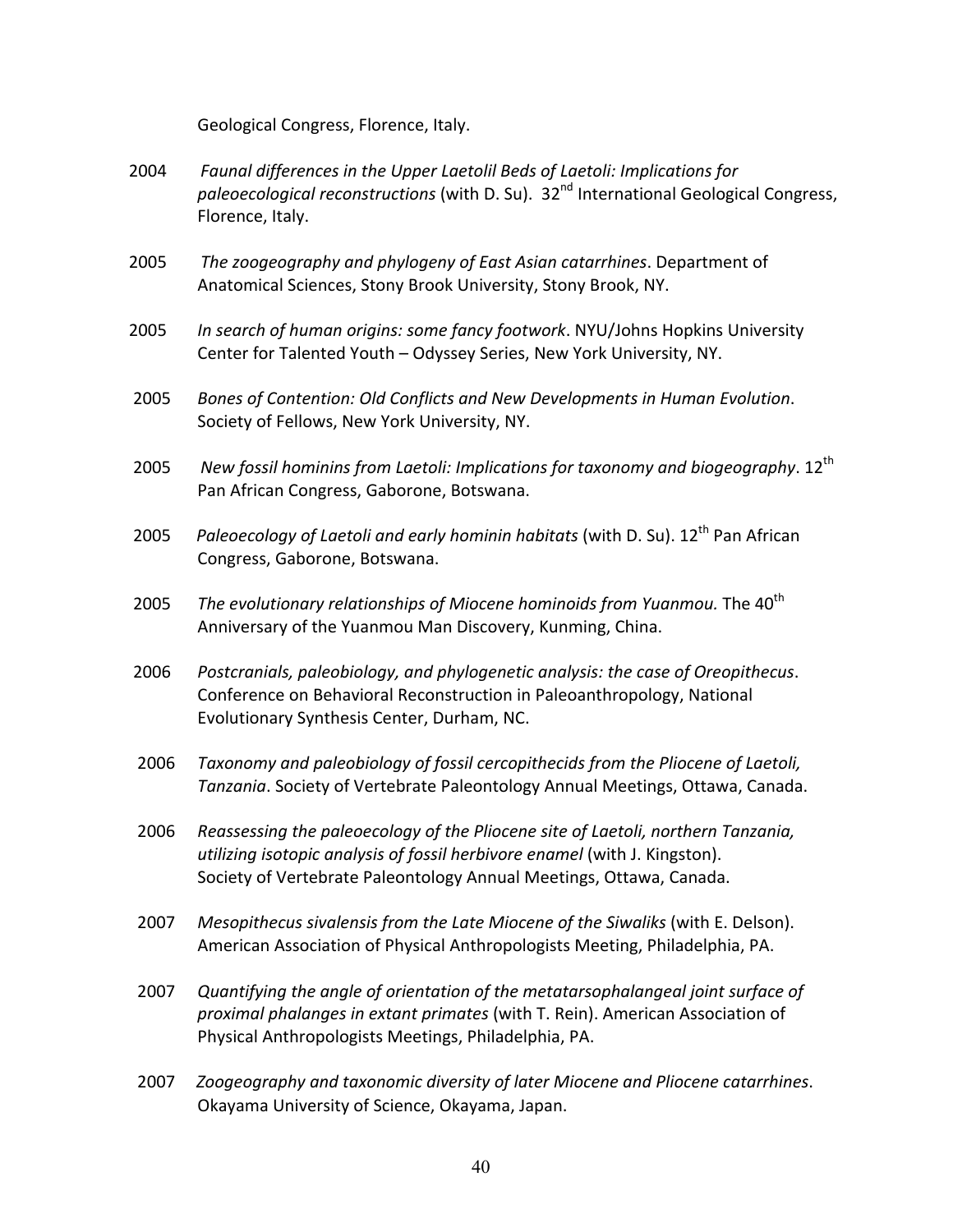- 2007 *The paleoecology of Laetoli reconsidered: Implications for early hominin habitats*. University of Tübingen, Germany.
- 2008 *Renewed investigations at the late Miocene hominoid locality of Leilao, Yunnan, China* (with Ji Xueping & Zheng Liang). American Association of Physical Anthropologists Meetings, Columbus, OH.
- 2008 Preliminary study of a new pliopithecid from Fanchang, Anhui (with Jin Changzhu). Annual Meeting of the Paleoanthropology-Paleolithic Archeology Society and Stratigraphy-Paleontology Society, Fanchang, Anhui, China.
- 2009 *A new pliopithecid from the late early Miocene of Fanchang, Anhui Province, China* (with Jin Changzhu). American Association of Physical Anthropologists Meetings, Chicago, IL.
- 2009 *The problem with Proconsul*. Conference on Human and Primate Evolution in Context: A Celebration of Peter Andrews' Contributions to Paleoanthropology, University College London, London.
- 2009 *A new pliopithecoid (Mammalia, Primates) from the late early Miocene of China and its zoogeographic implications* (with Jin Changzhu). Society of Vertebrate Paleontology Annual Meetings, Bristol.
- 2010 *The paleoecology of Laetoli reconsidered: Implications for early hominin habitats*. Yale University, New Haven, CT.
- 2010 *New estimates of hominoid taxonomic diversity in Africa during the Neogene and its implications for understanding catarrhine community structure*. Symposium on the Evolution of the Modern African Fauna, Society of Vertebrate Paleontologists, Pittsburgh, PA.
- 2011 *The paleoecology of Laetoli reconsidered: Implications for early hominin habitats*. Institute of Vertebrate Paleontology and Paleoanthropology, Beijing, China.
- 2011 *Who were the earliest human ancestors?* Institute of Human Origins, Arizona State University, AZ.
- 2012 The earliest human ancestors: sorting the contenders from the pretenders. New York Academy of Sciences, New York, NY.
- 2013 *The paleoecology of the Upper Ndolanya Beds, Laetoli, Tanzania, and its implications* for *human evolution*. 24<sup>th</sup> Colloquium of African Geology (CAG24), Addis Ababa, Ethiopia.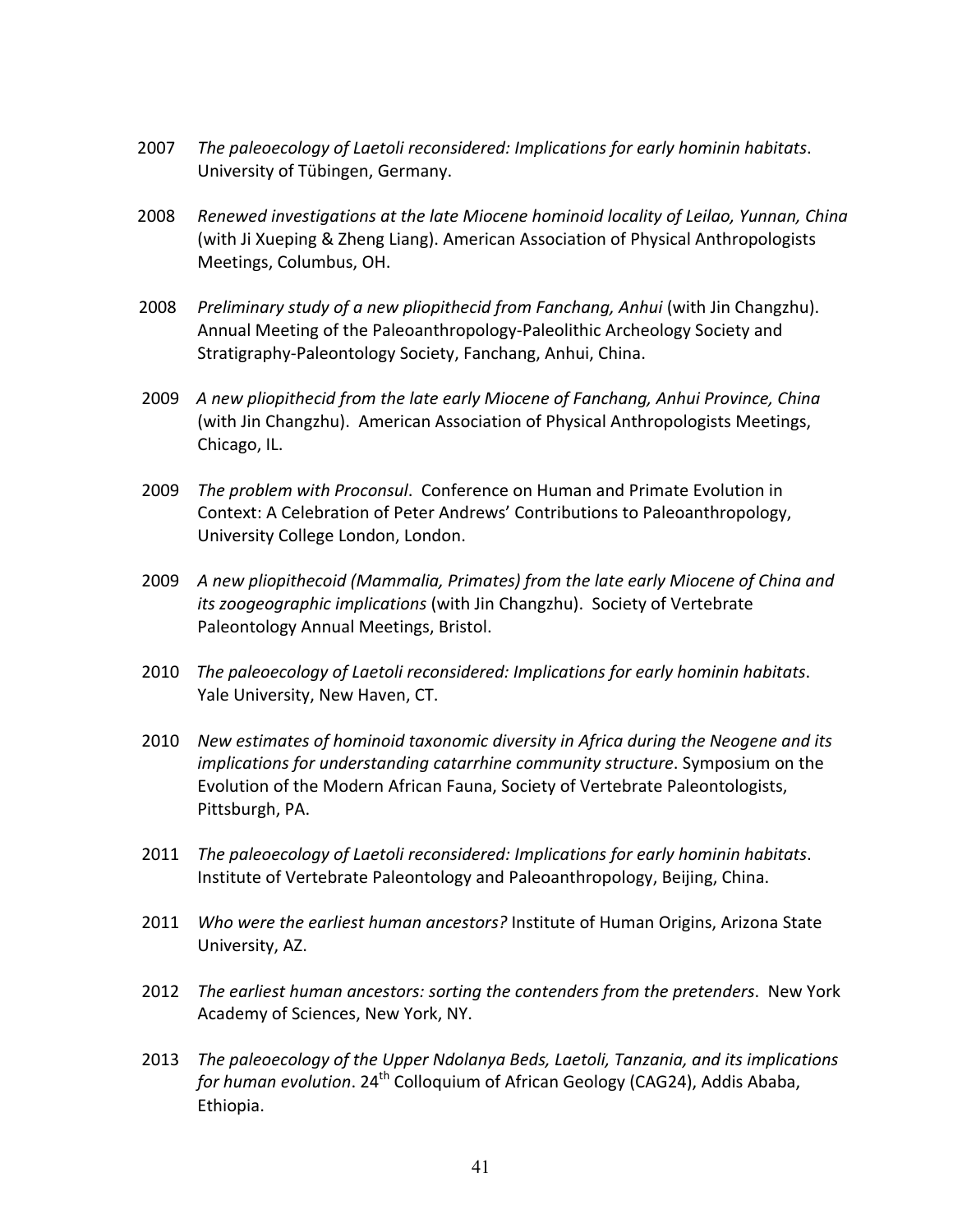- 2013 *Who were the earliest human ancestors?* Cleveland Museum of Natural History. Cleveland, OH.
- 2016 *The hunt for fossil apes and early hominins*. Leakey Foundation, San Francisco, CA.
- 2018 *In search of human origins: A paleontologist's perspective.* NYU Abu Dhabi Institute, Abu Dhabi.
- 2018 *Evolution of apes in China*. Yunnan University, Kunming, China
	- 2018 *A new genus of primate from the Miocene of Fanchang: Implications for the paleozoogeography and evolutionary history of the Pliopithecoidea* (with C. Jin, Y. Zhang, Y. Wang). International Symposium on Early Hominid Evolution and Environmental Background. Fanchang, Anhui, China.

# **NEW TAXA DESCRIBED**

- 1986 *Nyanzapithecus* Harrison, 1986
- 1986 *Nyanzapithecus pickfordi* Harrison, 1986
- 1988 *Kalepithecus* Harrison, 1988
- 1989 *Micropithecus leakeyorum* Harrison, 1989
- 1991 *Pliopithecus zhanxiangi* Harrison, Delson & Guan, 1991
- 1999 Dionysopithecidae Harrison & Gu, 1999
- 2002 Dendropithecidae Harrison, 2002
- 2002 Nyanzapithecinae Harrison, 2002
- 2003 *Tanzanycteris* Gunnell et al., 2003
- 2003 *Tanzanycteris mannardi* Gunnell et al., 2003
- 2005 *Singidella* Baez & Harrison, 2005
- 2005 *Singidella latecostata* Baez & Harrison, 2005
- 2005 *Struthio kakesiensis* Harrison & Msuya, 2005
- 2009 *Proconsul meswae* Harrison & Andrews, 2009
- 2010 *Simiolus andrewsi* Harrison, 2010
- 2010 Mioeuoticinae Harrison, 2010
- 2010 Kombinae Harrison, 2010
- 2010 *Komba walkeri* Harrison, 2010
- 2011 *Laetolia* Harrison, 2011
- 2017 Krishnapithecidae Sankhyan, Kelley & Harrison, 2017
- 2018 *Teisseirei linguatus* Genise & Harrison, 2018
- 2018 *Celliforma ritchiei* Genise & Harrison, 2018
- 2018 *Laetolichnus kwekai* Genise & Harrison, 2018
- 2020 *Fanchangia jini* Harrison et al., 2020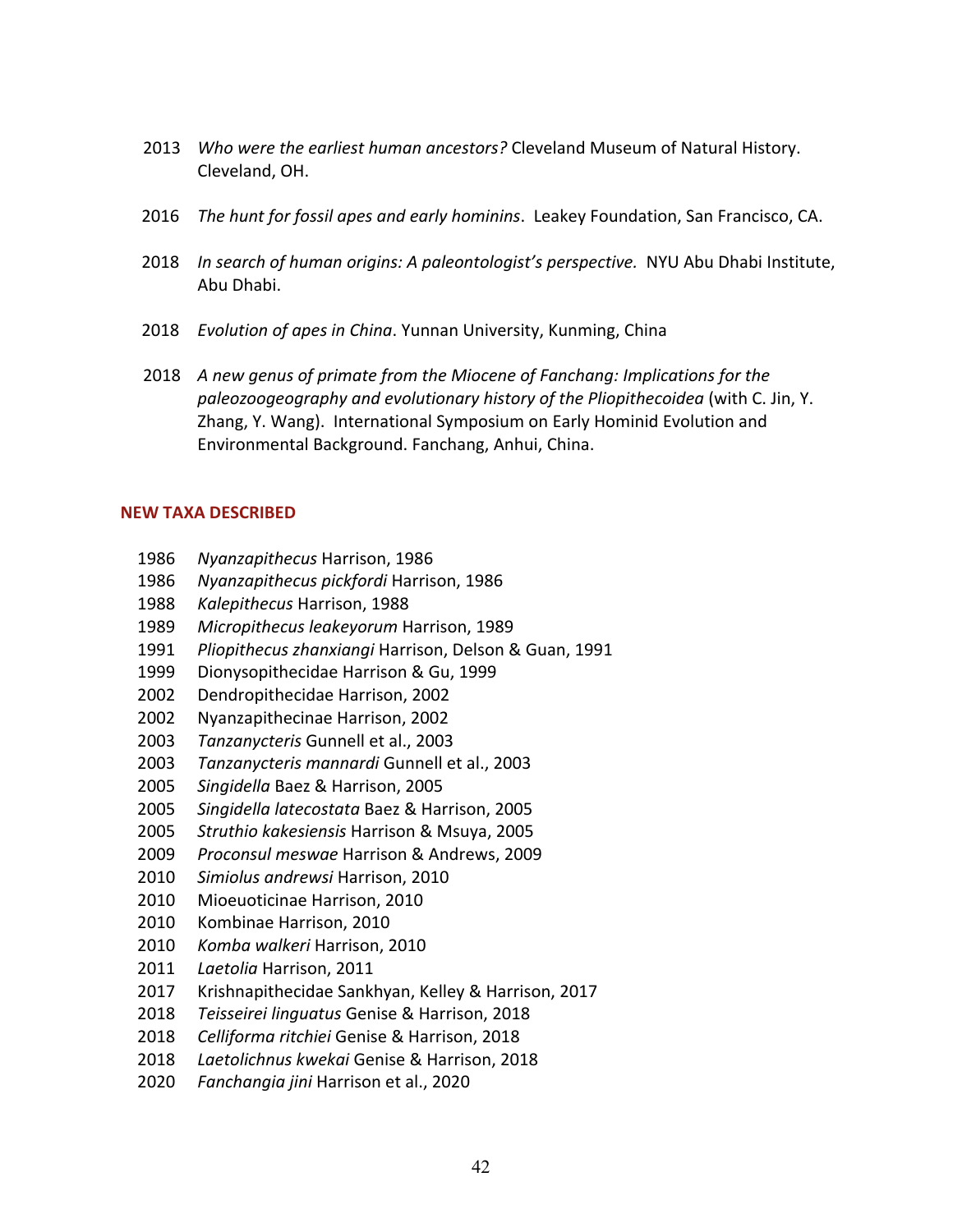# **CONFERENCES & WORKSHOPS ORGANIZED**

- 1987 Local Arrangements Committee, American Association of Physical Anthropologists, 56<sup>th</sup> Annual Meeting, New York.
- 1989 Organizer of workshop: "*The Origins of Anatomically Modern Humans*". New York University, New York (funded by the Department of Anthropology, NYU)
- 2004 Co-organizer (with J. Kelley), workshop on "*Miocene Hominoid Postcranial Evolution*", Center for the Study of Human Origins, New York University, New York (funded by CSHO).
- 2005 Co-organizer (with K. Harvati) of international conference on "*Neanderthals Revisited: New Approaches and Perspectives"*, Center for the Study of Human Origins, New York University, New York (funded by CSHO and NSF).
- 2005 Organizer and convener, Human Evolution Session,  $12^{th}$  Congress of Pan African Archaeological Association for Prehistory and Related Studies, Gaborone, Botswana.
- 2006 Co-organizer (with A. Di Fiore), international conference on "Molecular Primatology: *Progress and Promise"*, Center for the Study of Human Origins, New York University, New York (funded by CSHO, NSF and Wenner Gren Foundation).
- 2007 Co-organizer (with J. Phillips-Conroy, J. Rogers) of international conference on "Evolutionary Anthropology at the Interface", Wenner Gren Foundation and New York University, New York (funded by CSHO and Wenner Gren Foundation).
- 2009 Co-organizer (with E. Delson, S. Antón, W. Harcourt-Smith, E. Harmon, T. Plummer) of  international conference, "*Darwin's Legacy: Early Human Evolution in Africa"*, American Museum of Natural History, New York, NY (funded by NYCEP and CSHO).
- 2009 Co-organizer (with C. Stringer, C. Soligo) of international conference, "*Human and Primate Evolution in Context: A Celebration of Peter Andrews' Contributions to Paleoanthropology*", University College London, London, UK (funded by CSHO, University College London, and The Natural History Museum).
- 2015 Co-organizer (with Z. Alemseged, Y. Haile-Selassie, W. Kimbel) of 2<sup>nd</sup> meeting of the African Rift Valley Research Consortium (ARVRC), Cleveland Museum of Natural History, Cleveland, OH (funded by Wenner Gren Foundation, Cleveland Museum of Natural History, CSHO, Institute of Human Origins, California Academy of Sciences).
- 2016 Co-organizer (with Z. Alemseged, Y. Haile-Selassie, W. Kimbel) of  $3^{rd}$  meeting of the  *African Rift Valley Research Consortium* (ARVRC), New York University, New York, NY (funded by Cleveland Museum of Natural History, CSHO, Institute of Human Origins,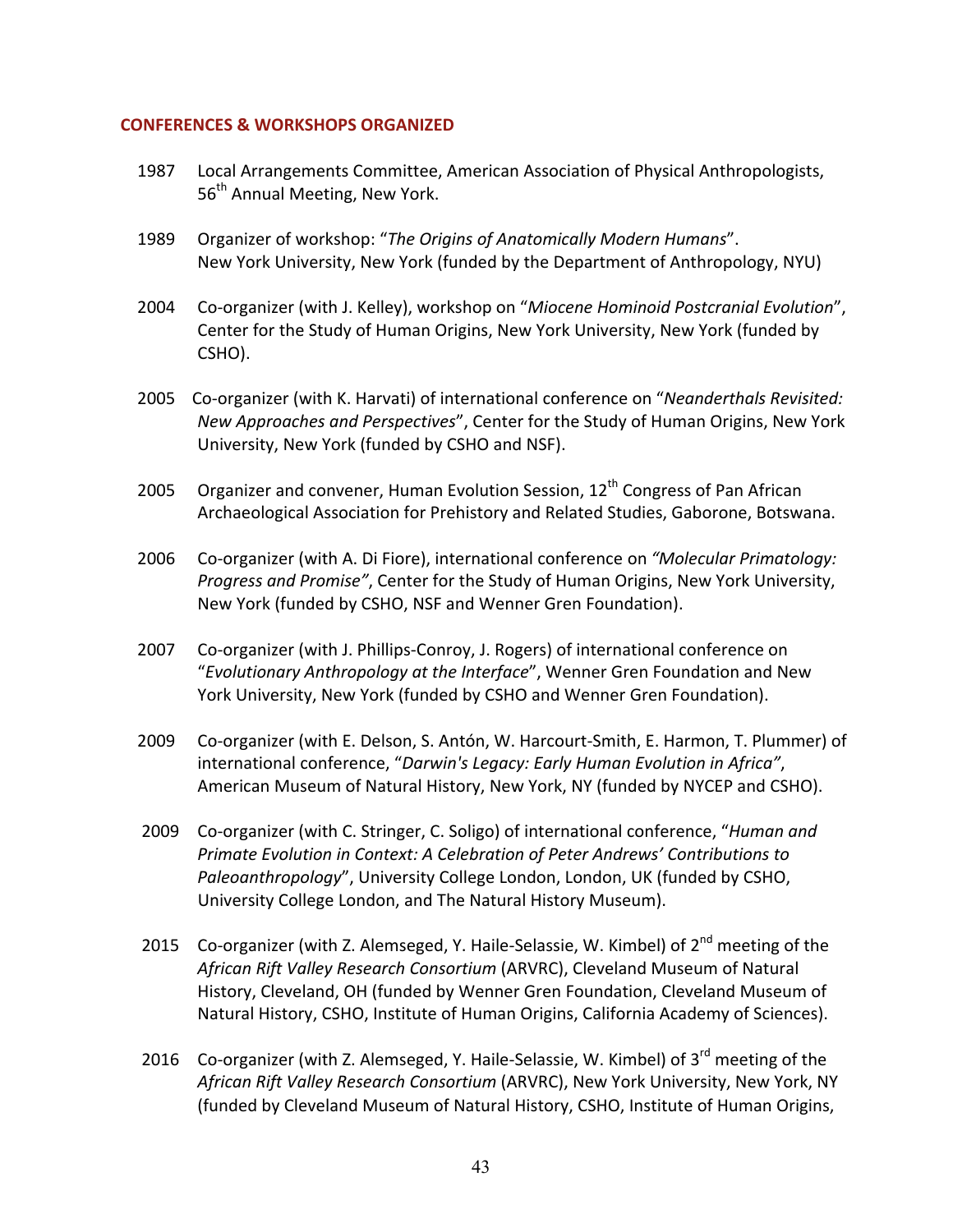California Academy of Sciences, Wenner-Gren Foundation).

- 2018 Co-organizer (with Z. Alemseged, Y. Haile-Selassie, W. Kimbel) of  $4<sup>th</sup>$  meeting of the  *African Rift Valley Research Consortium* (ARVRC), University of Chicago, Chicago, IL (funded by Office of the Provost and Faculty of Arts and Science, New York University).
- 2019 Co-organizer (with Z. Alemseged, Y. Haile-Selassie, W. Kimbel, K. Reed, and D. Su) of  $5<sup>th</sup>$  meeting of the *African Rift Valley Research Consortium* (ARVRC), Arizona State University, Tempe, AZ (partially funded by Office of the Provost and Faculty of Arts and Science, New York University).
- 2020 Co-organizer (with Z. Alemseged, Y. Haile-Selassie, W. Kimbel, K. Reed, and D. Su) of  $6<sup>th</sup>$  meeting of the *African Rift Valley Research Consortium* (ARVRC), virtual meeting.

# **EDITORIAL POSITIONS**

| 1987-1995 | Associate Editor, Journal of Human Evolution. Academic Press, London.                                                                                                                                                      |
|-----------|----------------------------------------------------------------------------------------------------------------------------------------------------------------------------------------------------------------------------|
| 1992-1997 | Editorial Board, International Journal of Primatology. Plenum Press,<br>New York.                                                                                                                                          |
| 1996-2003 | Co-Editor, Journal of Human Evolution. Elsevier, Amsterdam.                                                                                                                                                                |
| 1998-2014 | Consulting Editor, Encyclopedia of Science & Technology, McGraw-Hill.<br>Editions published: $8^{th}$ Edition (2000), $9^{th}$ Edition (2002), $10^{th}$ Edition (2007),<br>$11th$ Edition (2012).                         |
| 1999-2014 | Consulting Editor, Yearbook of Science & Technology, McGraw-Hill.<br>Editions published 2000, 2001, 2002, 2003, 2004, 2005, 2006, 2007, 2008, 2009,<br>2010, 2011, 2012, 2013, 2014, 2015.                                 |
| 2014      | Guest Editor (with Jin Changzhu, Dong Wei, and Christopher Bae). Special Issue of<br>Quaternary International: Multidisciplinary Perspectives on the Gigantopithecus<br>Fauna and Quaternary Biostratigraphy in East Asia. |
| $2003 -$  | Editorial Board, Anthropological Science. Anthropological Society of Nippon,<br>Tokyo.                                                                                                                                     |
| $2003 -$  | Associate Editor, Journal of Human Evolution. Elsevier, Amsterdam                                                                                                                                                          |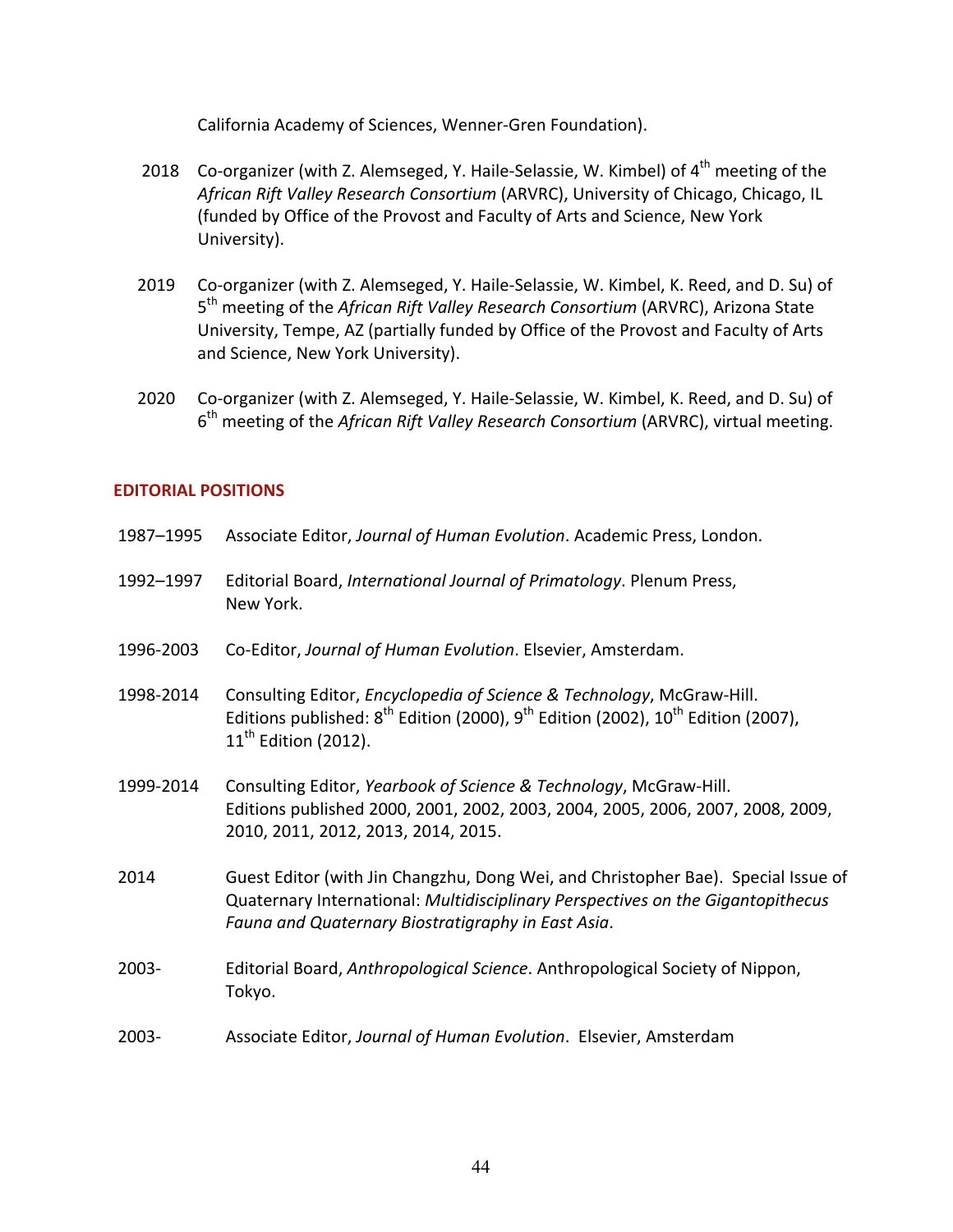# **OTHER PROFESSIONAL ACTIVITIES & OUTREACH**

| 1987                   | Local Arrangements Committee, American Association of Physical<br>Anthropologists, 56 <sup>th</sup> Annual Meeting, New York.                                                                                                                                                                  |
|------------------------|------------------------------------------------------------------------------------------------------------------------------------------------------------------------------------------------------------------------------------------------------------------------------------------------|
| 1989-1991<br>1993-1995 | Advisory Committee, Anthropology Section, New York Academy of<br>Sciences, New York.                                                                                                                                                                                                           |
| 1990                   | Consultant on "Hall of Man" Exhibition, National Museums of Tanzania,<br>Dar es Salaam.                                                                                                                                                                                                        |
| 1990                   | Invited discussant for "Evidence of Tool Behavior in Earliest Hominids" by R.L.<br>Susman, New York Academy of Sciences.                                                                                                                                                                       |
| $1991 -$               | Advisory Committee, New York Consortium in Evolutionary Primatology<br>(NYCEP), New York.                                                                                                                                                                                                      |
| 1993                   | Radio Interview, WNYC "New York and Company" on "The Manonga<br>Valley Project."                                                                                                                                                                                                               |
| 1996                   | Radio Interview, Voice of America, on new fossil hominid discoveries at<br>Hadar in Ethiopia.                                                                                                                                                                                                  |
| 1999                   | Outside Consultant and Site Visitor, Bachelor of Science in Evolutionary<br>Anthropology Program, Rutgers University, New Brunswick, NJ.                                                                                                                                                       |
| 2000                   | Consultant, America's Horrible Histories I: Who are you calling a Woolly<br>Mammoth? Prehistoric America by Elizabeth Levy, Scholastic (2001).                                                                                                                                                 |
| 2002                   | AAPA Career Development Committee Panel Discussion: "Ask the Editors: The<br>Dos and Don'ts of Journal Publishing", American Association of Physical<br>Anthropologists Meeting, Buffalo, New York.                                                                                            |
| 2003                   | Facilitator, Teaching and Learning Workshop, "Foundations of Scientific Inquiry:<br>General Education in Mathematics and Science at New York University",<br>Shaping General Education Programs Focused on Scientific and Quantitative<br>Literacy, Project Kaleidoscope, New York University. |
| 2003-2005              | National Science Foundation, Physical Anthropology Senior Panel,<br>Behavioral and Cognitive Sciences.                                                                                                                                                                                         |
| 2006                   | "Asking an Impertinent Question", Faculty Address, Phi Beta Kappa<br>Induction Ceremony, New York University.                                                                                                                                                                                  |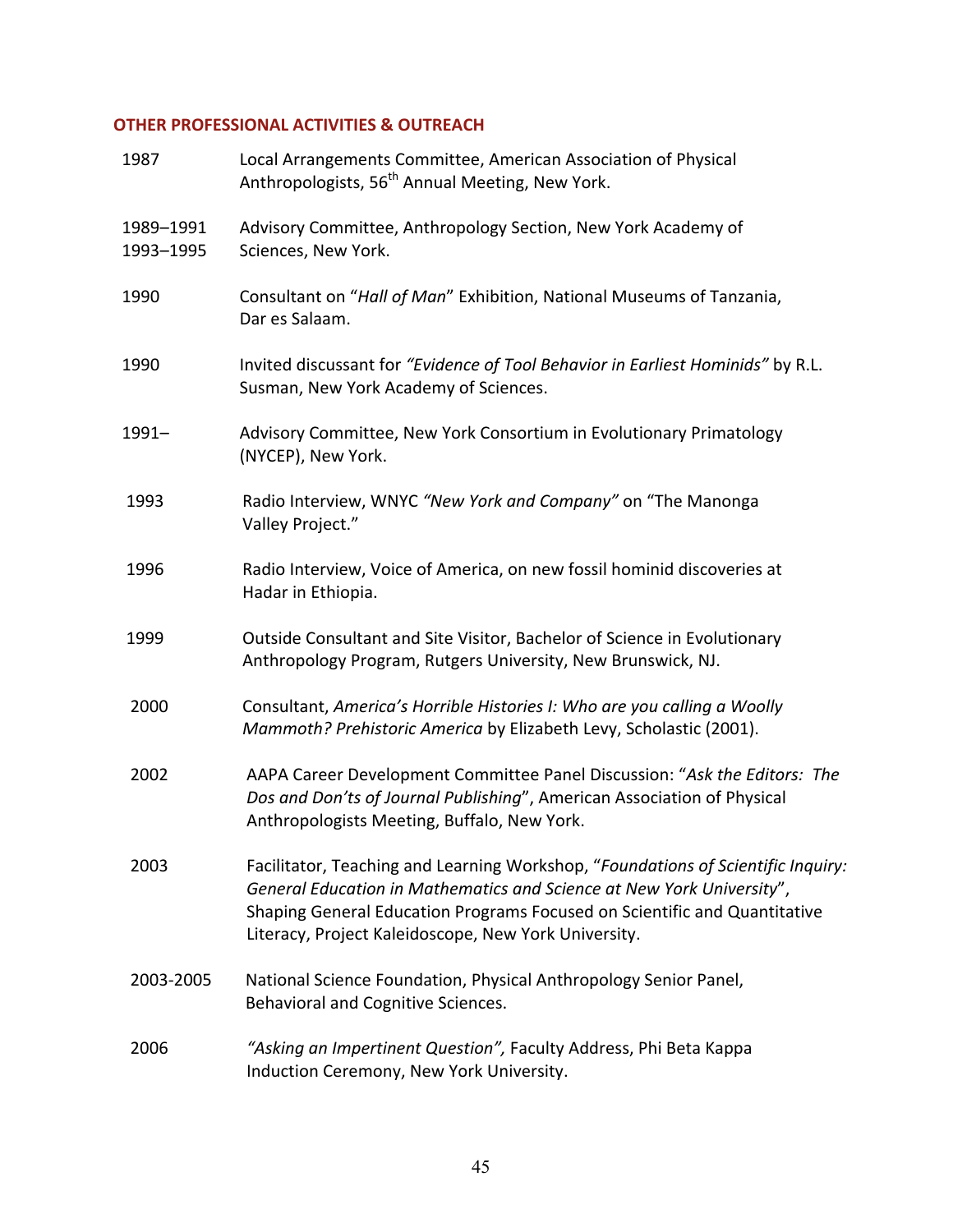| 2007      | Participant and Discussant, 4th Annual Human Evolution Symposium on<br>"Diversity in Australopithecus: Tracking the Earliest Bipeds", Stony Brook<br>University, New York                                                                          |
|-----------|----------------------------------------------------------------------------------------------------------------------------------------------------------------------------------------------------------------------------------------------------|
| 2008      | Participant and Discussant, RHOI workshop on "Late Miocene Euro-African<br>hominoids and their relationships", Thessaloniki, Greece.                                                                                                               |
| 2008      | National Science Foundation, Physical Anthropology Senior Panel,<br>Behavioral and Cognitive Sciences.                                                                                                                                             |
| 2009      | AAPA Career Development Committee Panel Discussion: "Your First<br>Publication", American Association of Physical Anthropologists Meeting,<br>Chicago, Illinois.                                                                                   |
| 2009      | Participant and discussant. "What is a hominid", Santa Barbara Symposium on<br>Human Origins, Santa Barbara, CA                                                                                                                                    |
| 2009      | "A"<br>Participant, The Stony Brook Human Evolution Symposium and Workshop<br>Half Century after Zinj: Paranthropus boisei in context", Turkana Basin<br>Institute, Turkwel, West Turkana, Kenya.                                                  |
| 2008-2011 | Science Advisor to film students in Tisch School of the Arts applying to the<br>Alfred P. Sloan Foundation for the Public Understanding of Science and<br>Technology. (Award to Katy Scoggin [2010] for her script for the short film<br>"Flood"). |
| 2011      | Nature podcast "The first hominins", February 17, 2011.<br>http://www.nature.com/nature/podcast/                                                                                                                                                   |
| 2011-2015 | Scientific Executive Committee, The Leakey Foundation, San Francisco, CA                                                                                                                                                                           |
| 2011-     | Research Associate, Cleveland Museum of Natural History, Cleveland, OH.                                                                                                                                                                            |
| 2013      | Participant and discussant. "The Paleobiology, Taxonomy, and Paleoecology of<br>Early Australopithecus: A Collaborative Approach to Synthesizing the Evidence"<br>workshop. Cleveland Museum of Natural History, Cleveland, OH.                    |
| 2013      | Certificate of Excellence in Reviewing, Journal of Human Evolution, Elsevier.                                                                                                                                                                      |
|           | 2013-present African Rift Valley Research Consortium (ARVRC), co-organizer and executive<br>committee member.                                                                                                                                      |
| 2015      | National Science Foundation, Physical Anthropology Panel, Behavioral and<br>Cognitive Sciences.                                                                                                                                                    |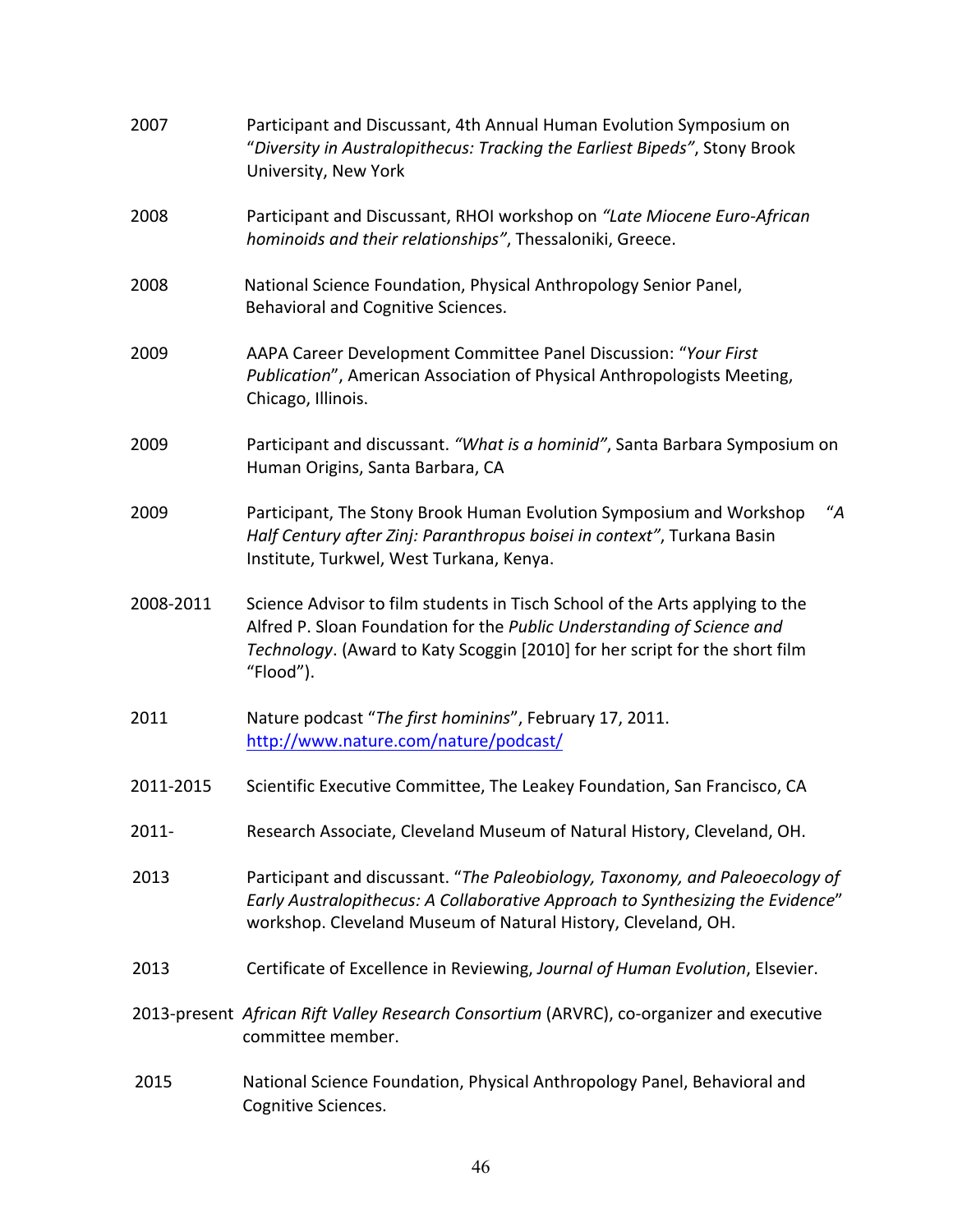- 2016 Interview for Mlimani TV (University of Dar es Salaam) about conservation and heritage of the paleoanthropological site at Laetoli. Laetoli, Tanzania.
- 2019-21 Science Advisor to film students applying to the Alfred P. Sloan Foundation for  the *Public Understanding of Science, Technology & Economics*.

# **UNIVERSITY ADMINISTRATION & SERVICE**

# **New York University**:

| 1988-1991       | Undergraduate Curriculum Committee                                  |
|-----------------|---------------------------------------------------------------------|
| 1989-1995       | Science Core Development Committee                                  |
| 1989-1990       | <b>Black Rock Forest Consortium Committee</b>                       |
| 1992-2013       | <b>Faculty Mentor Program</b>                                       |
| 1993-1996       | FAS Grievance Committee (Chair)                                     |
| 1993-1996       | Committee on Recommendations to Schools of the Health Professions   |
| 1993-1994       | Faculty Lecturer, "Sunday at the Square"                            |
| 1993-1994       | <b>GSAS Grant-Writing Workshop</b>                                  |
| 1994-2004       | Ad Hoc Undergraduate Prize Committee                                |
| 1995-2005       | FSI Steering Committee, MAP Program                                 |
| 1995-1999       | <b>Member of Science Council</b>                                    |
| 1997-1999       | <b>Golden Dozen Award Selection Committee</b>                       |
| 1996-1997       | Undergraduate Research Conference Committee                         |
| 1996-1997       | Beinecke Scholarship Selection Committee                            |
| 1997            | Symposium on Teaching and Learning, Workshop Leader                 |
| 1999-2000       | <b>FAS Promotion and Tenure Committee</b>                           |
| 2002            | Hooder, Convocation                                                 |
| 2002-2004       | Science Advisor, Tisch Screenwriters, Sloan Foundation              |
| 2003-2005       | Foundations of Scientific Inquiry, MAP program (Chair)              |
| 2003            | FAS Committee on Committees and Rules (Chair)                       |
| 2003            | Faculty Speaker, CAS Open House                                     |
| 2004, 2006      | Selection Committee, Distinguished Teaching Medal                   |
| 2005            | Participant, NYU/Johns Hopkins University Center for Talented Youth |
| 2005-2011       | <b>FAS Promotion and Tenure Committee</b>                           |
| 2006-2008, 2010 | <b>Golden Dozen Award Selection Committee</b>                       |
| 2006            | Speaker, Phi Beta Kappa induction ceremony                          |
| 2007-2008       | Committee, NYU-Peking University Initiative                         |
| 2008            | NYU-Peking University Delegation to Beijing, China                  |
| 2008-2011       | Science Advisor, Tisch Screenwriters, Sloan Foundation              |
| 2008-2010       | Selection Committee, Distinguished Teaching Medal                   |
| 2009-2011       | FAS Promotion and Tenure Committee (Chair)                          |
| 2009-2010       | Foundations of Scientific Inquiry, Morse Academic Plan Committee    |
| 2010-2013       | Responsible Conduct of Research (RCR) Committee                     |
|                 |                                                                     |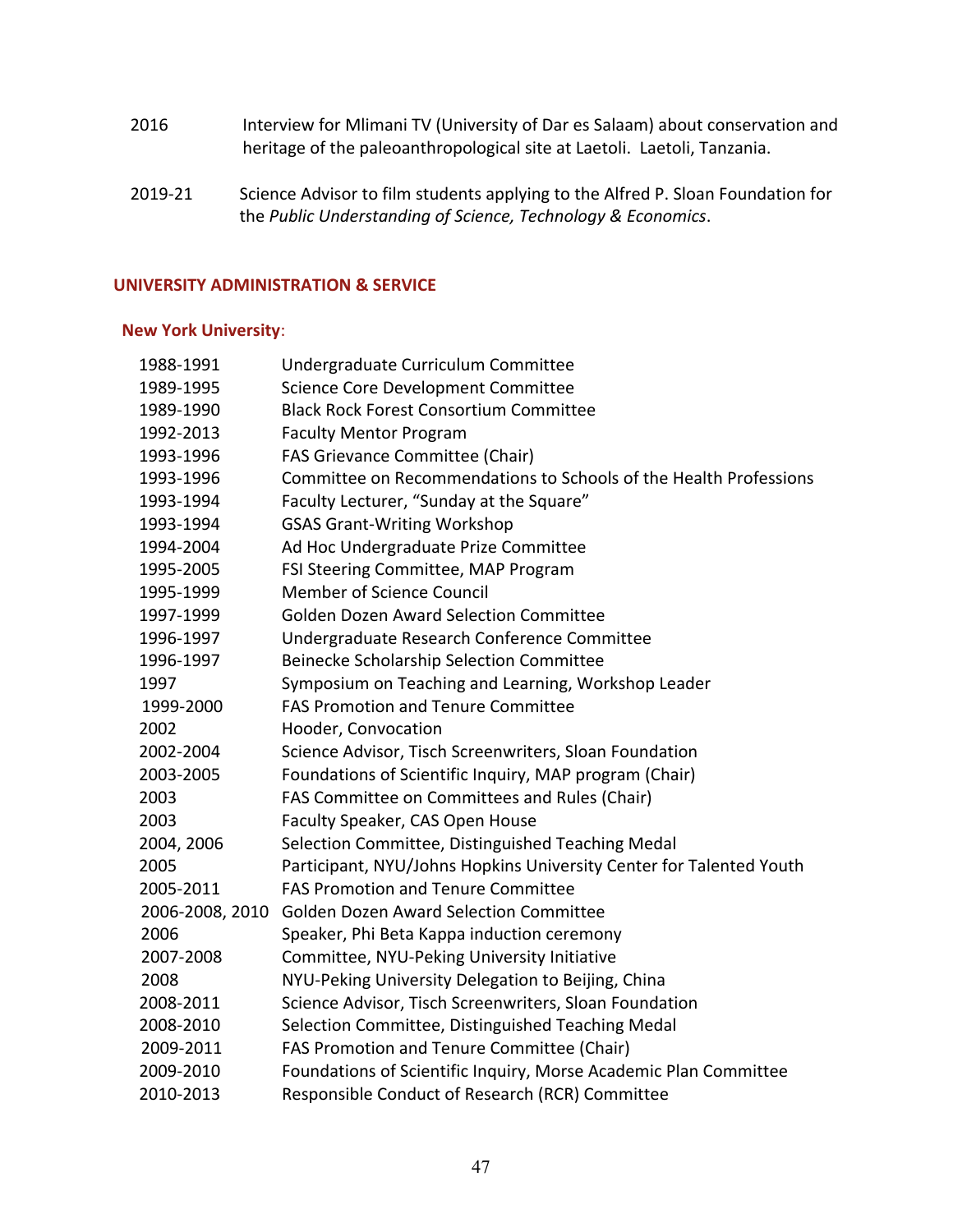| 2010-2012 | FAS Faculty Committee on Contract Faculty (Chair)             |
|-----------|---------------------------------------------------------------|
| 2010-2016 | Responsible Conduct of Research "Bookend" Lecture             |
| 2012-2015 | Selection Committee, Distinguished Teaching Medal             |
| 2012-2016 | Committee of Arts and Science Heads (CASH) (Chair)            |
| 2013      | Ad Hoc Promotion and Tenure Committee for Morse Academic Plan |
| 2013-2014 | <b>Golden Dozen Award Selection Committee</b>                 |
| 2013-2014 | <b>FAS Promotion and Tenure Committee</b>                     |
| 2015      | Judge, The Threesis Academic Challenge                        |

### **Department of Anthropology**:

| 1986-1991, 1994-95, 2010-15  | <b>Doctoral Admissions Committee</b>                                    |
|------------------------------|-------------------------------------------------------------------------|
| 1986-1997                    | <b>Curriculum Studies Committee</b>                                     |
| 1986-87, 2003-04             | Library and Computer Committee                                          |
| 1986-1997                    | Undergraduate Studies Committee                                         |
| 1986-87                      | Colloquium Committee (Chair)                                            |
| 1986-87                      | <b>Publications Committee</b>                                           |
| 1988-1991, 1993              | Director of Undergraduate Studies                                       |
| 1988-89, 1994-98             | Graduate Fellowship Advisory Committee                                  |
| 1989-1991                    | Physical Anthropology Search Committee                                  |
| 1990-91, 1994-96, 2000, 2005 | <b>Salary Committee</b>                                                 |
| $1991 -$                     | Coordinator, New York Consortium in Evolutionary<br>Primatology (NYCEP) |
| 1995-2010                    | Associate Chair                                                         |
| 1995-98, 2000-05, 2006-10    | Doctoral Admissions Committee (Chair)                                   |
| 1996-98, 2000-03             | Faculty Merit Review Committee (Chair)                                  |
| 1996-2005                    | Physical Anthropology Search Committee (Chair)                          |
| 1999-2000                    | Archaeology Search Committee (Chair)                                    |
| 1999, 2003, 2005             | Acting Chair, Department of Anthropology                                |
| 2003-                        | Director, Center for the Study of Human Origins (CSHO)                  |
| 2007-08                      | Archaeology Search Committee (Chair)                                    |
| 2008-09                      | Biological Anthropology Search Committee (Chair)                        |
| 2009-10                      | Biological Anthropology Search Committee (Chair)                        |
| 2010-16                      | Department Chair                                                        |
| 2010-11                      | <b>Biological Anthropology Search Committee</b>                         |
| 2010-11                      | Ad Hoc Promotion & Tenure Committee                                     |
| 2011-12, 2015                | CSHO lecture series co-organizer                                        |
| 2014-15, 2015-16             | Archaeology Search Committee (Chair)                                    |
| 2016-17                      | Ad Hoc Promotion & Tenure Committee                                     |
| 2017-18                      | Ad Hoc Promotion & Tenure Committee (Chair)                             |
| 2017-19                      | Faculty Merit Review Committee (Chair)                                  |
| 2018-19                      | Archaeology Search Committee (Chair)                                    |
| 2018-21                      | CSHO lecture series co-organizer                                        |
| 2020-21                      | Ad Hoc Promotion & Tenure Committee                                     |
|                              |                                                                         |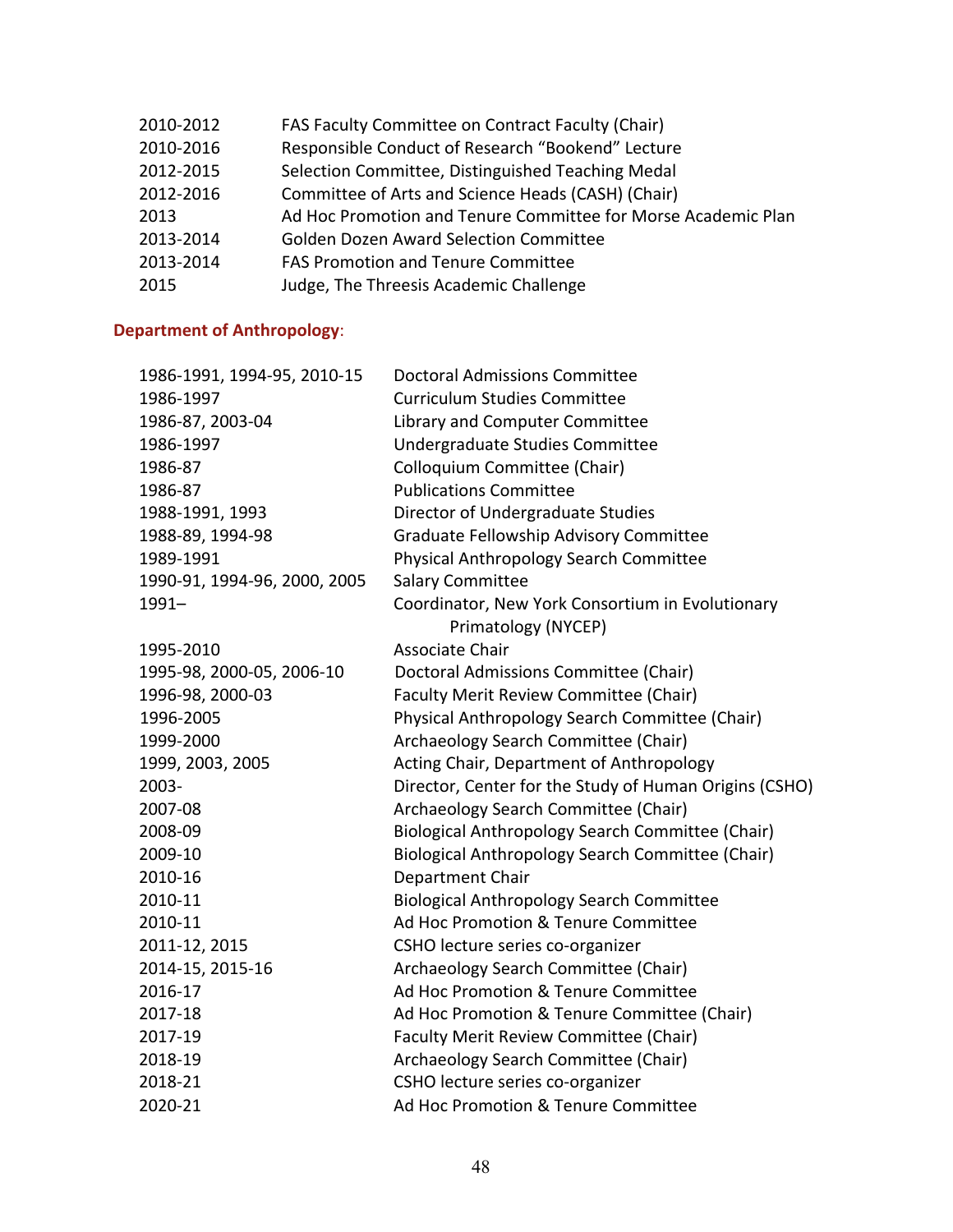2020-21 Graduate Fellowships Committee

# **DOCTORAL STUDENTS**

| Pavlakis, Parisis (1987)    | National and Kapodistrian University of Athens, Greece |
|-----------------------------|--------------------------------------------------------|
| Sanders, William (1995)*    | Museum of Paleontology, University of Michigan         |
| Ochoa, Suzanne (1995)       | Wolf Market Research, LLC                              |
| Steinhart, Anita (1997)     | [deceased]                                             |
| Dudzik, Rebecca (2000)      | Science writer (as Becky Ham)                          |
| Krigbaum, John (2001)       | University of Florida at Gainesville                   |
| Dirks, Wendy (2001)         | University of Newcastle, UK [retired]                  |
| Pilbrow, Varsha (2003)      | Melbourne University, Australia                        |
| Robinson, Chris (2003)      | <b>City University of New York</b>                     |
| Manser, Jessica (2004)      | New York University, College of Dentistry              |
| Su, Denise (2005)*          | Cleveland Museum of Natural History                    |
| Rein, Tom (2010)            | <b>Central Connecticut State University</b>            |
| Worthington, Steven (2012)  | <b>Harvard University</b>                              |
| Bales, Ashley (2017)        | Pratt Institute                                        |
| Elizabeth Fillion (current) |                                                        |

 \*Recipients of Dean's Outstanding Dissertation Award, NYU

#### **COURSES TAUGHT**

| Undergraduate: | Comparative Biology of the Living Primates<br>Evolution and Biology of Human Behavior<br><b>Fossil Evidence for Human Evolution</b><br><b>Human Evolution</b><br><b>Human Origins</b><br>Extinction                                                                                                                                                                                                                                                                                                  |
|----------------|------------------------------------------------------------------------------------------------------------------------------------------------------------------------------------------------------------------------------------------------------------------------------------------------------------------------------------------------------------------------------------------------------------------------------------------------------------------------------------------------------|
| Graduate:      | <b>Biological Anthropology</b><br>Comparative Morphology of the Primates<br><b>Evolutionary Morphology</b><br><b>Evolutionary Theory</b><br><b>Faunal Analysis for Archaeology</b><br><b>Fossil Evidence for Hominid Evolution</b><br>Human Evolution: Problems and Perspectives<br>Paleobiology of the Primates<br>Paleoanthropology<br>Primate Evolution: Problems and Perspectives<br><b>Professional Development</b><br>Skeletal Morphology<br>History and Philosophy of Biological Anthropology |